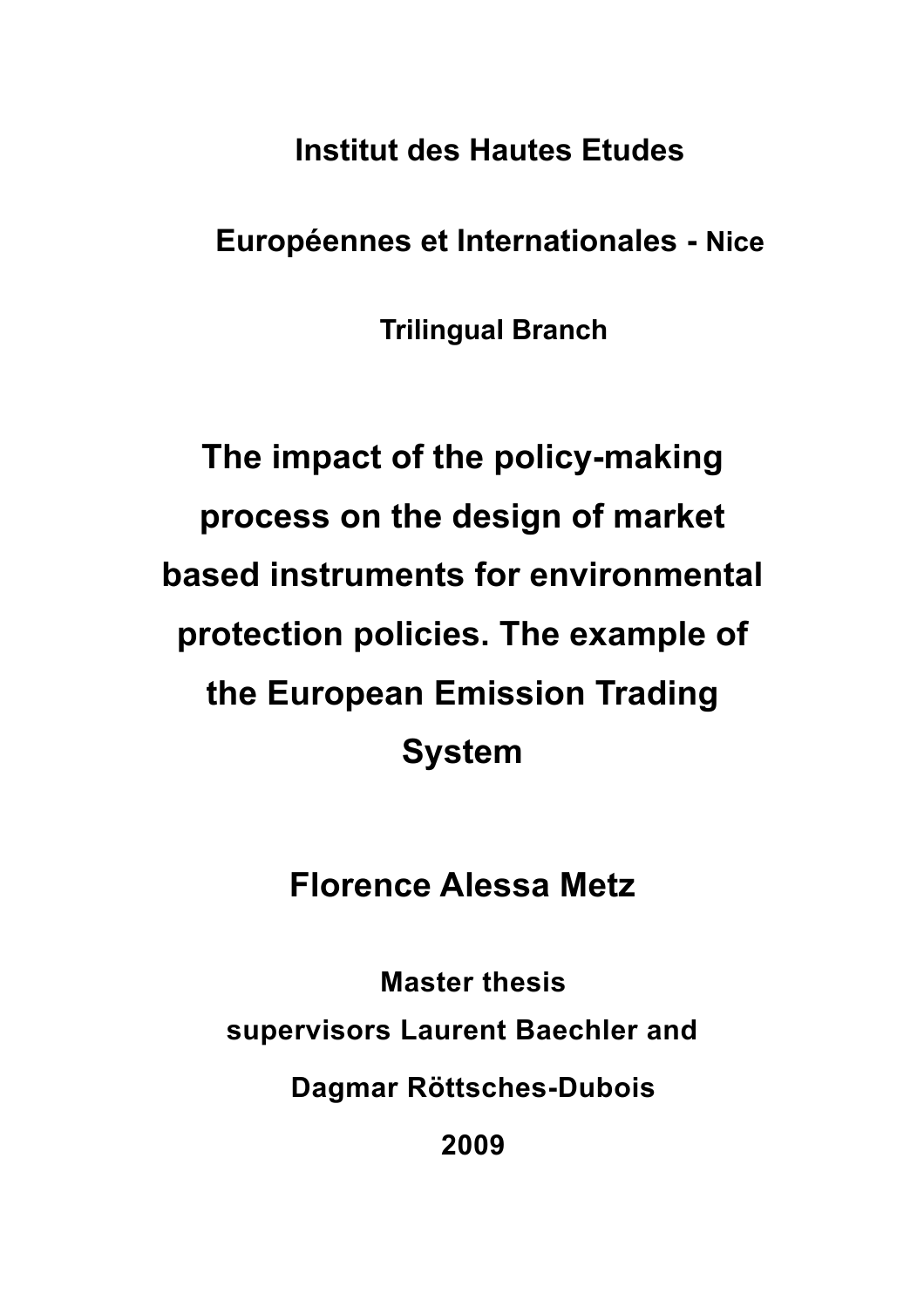Table of content

| 1                                                |                                                                                                                                                                                                                                                                                                                                                   |
|--------------------------------------------------|---------------------------------------------------------------------------------------------------------------------------------------------------------------------------------------------------------------------------------------------------------------------------------------------------------------------------------------------------|
| 1.1                                              | Differences between market based instruments in theory and in                                                                                                                                                                                                                                                                                     |
| 1.1.1<br>1.1.2<br>1.1.3<br>1.1.4<br>1.1.5<br>1.2 | Distortions of competition through the initial allocation 12<br>Collision between existing legal acts and the new instrument15<br>Constraints of the market mechanism by supplementary command-and-<br>Coverage of gazes and sectors - exemptions and exceptions for specific<br>Criteria that explain divergences between theory and practice in |
| 1.2.1<br>1.2.2<br>1.2.3<br>1.2.4<br>$\mathbf{2}$ | Interaction between political decision-makers and interest groups19<br>CASE STUDY: THE DIRECTIVE 2003 / 87 / EC ON THE EUROPEAN                                                                                                                                                                                                                   |
|                                                  | EMISSION ALLOWANCE TRADING SCHEME 28                                                                                                                                                                                                                                                                                                              |
| 2.1                                              | Divergences between the economic theory of emission trading and                                                                                                                                                                                                                                                                                   |
| 2.1.1<br>2.1.2<br>2.1.3<br>2.1.4<br>2.1.5        | Distortions of competition through the initial allocation 31<br>Collision between existing legal acts and the new instrument33<br>Constraints of the market mechanism by supplementary command-and-<br>.36<br>Coverage of gazes and sectors - exemptions and exceptions for specific                                                              |
| 2.1.6                                            |                                                                                                                                                                                                                                                                                                                                                   |
| 2.2                                              | Different influences shaping the design of the Directive 2003 / 87 /<br>EC during the decision-making process leading to distortions                                                                                                                                                                                                              |
| 2.2.1<br>2.2.2<br>2.2.2.1                        | Institutional rules, the European decision-making process and the<br>Utility maximization and the positions of institutions and interest groups                                                                                                                                                                                                   |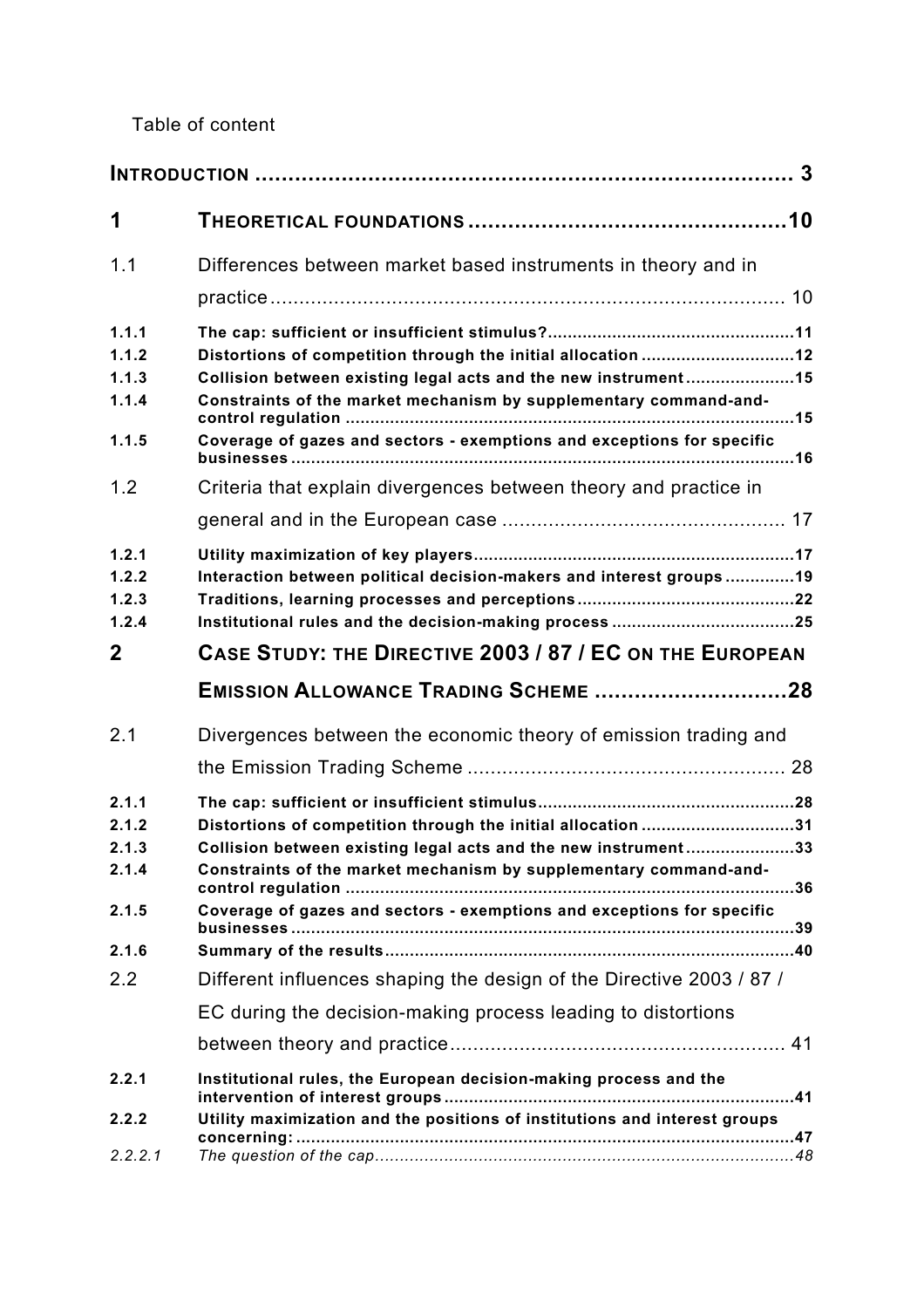| 2.2.2.2        |                                                                        |  |
|----------------|------------------------------------------------------------------------|--|
| 2, 2, 2, 3     |                                                                        |  |
| 2.2.2.4        |                                                                        |  |
| 2.2.2.5        | Coverage of gazes and sectors - exemptions and exceptions for specific |  |
| 2.2.3          |                                                                        |  |
| 2.2.4          |                                                                        |  |
| $\overline{3}$ |                                                                        |  |
|                |                                                                        |  |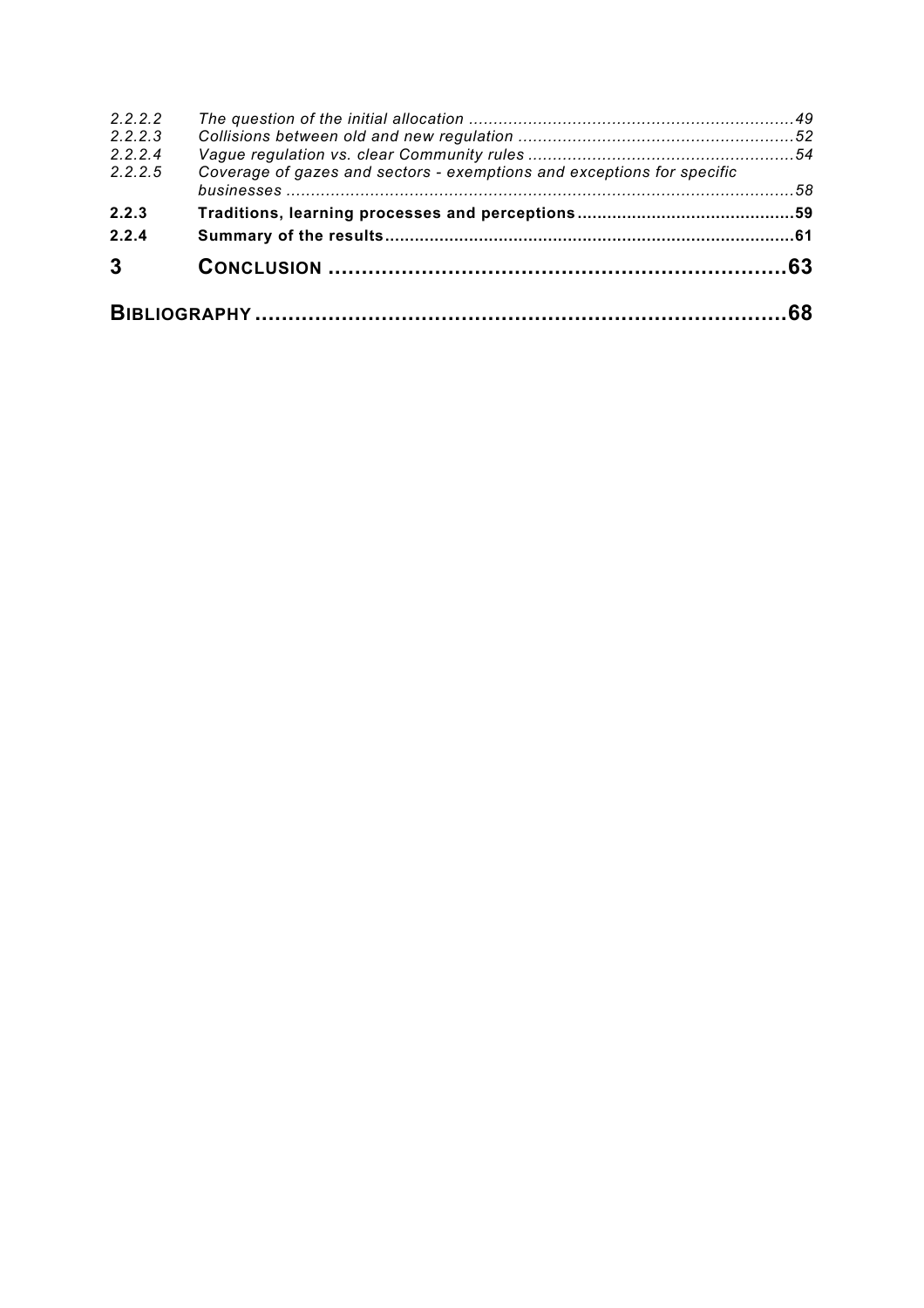### **Introduction**

l

In 1968, the ecologist Garrett Hardin published the article .The Tragedy of the Commons", which describes the fundamentals of the environmental problem. It is the dilemma of individuals, acting in their own self-interest, who destroy a shared limited resource even when it is evident that it is not in anyone's long-term interest for this to happen.<sup>1</sup> Following Hardin's idea, it seems evident that as long as no costs on pollution are imposed, the individual sees no utility in purifying common goods such as air. Hardin concluded that the environment should be protected by government intervention. However, the benefits of state regulations in today's market economies have been questioned and market solutions for environmental protection have been promoted. The adoption of the Kyoto Protocol in 1997 can be seen as exemplary for this increased belief in market based instruments for environmental protection policy as 39 states committed themselves to the reduction of greenhouse gases by means of flexible market mechanisms such as Emission Trading, Joint Implementation and Clean Development Programs. In order to meet its Kyoto obligations, the European Union introduced in 2003 the European Emission Allowance Trading System. It is worldwide the first multinational emission trading program in which thousands of energy-producing and energy-intensive plants are involved.<sup>2</sup> Hence, the European Union put into practice a market based instrument for environmental protection policy, which have been propagated for a long time by economists.

It was the economist J.H. Dales who introduced idea of pollution permits in 1968. He argued that pollution could be controlled by providing economic incentives for polluters to reduce emissions. A regulatory authority, usually a government, sets a total level of emissions, called cap, and issues permits for this amount. The allowances represent the right to emit a specific amount of

<sup>&</sup>lt;sup>1</sup> Hardin, Garrett (1968). *The Tragedy of the Commons* (p. 1243 – 1248). Science, Vol. 162. Taken from: http://www.sciencemag.org/cgi/content/ffull/162/3859/1243 (26.4.09).

<sup>2</sup> Oldigers, M. (2007). *Immissionsschutz durch Emissionshandel – eine Zwischenbilanz* (p. 37 - 38). Baden-Baden: Nomos.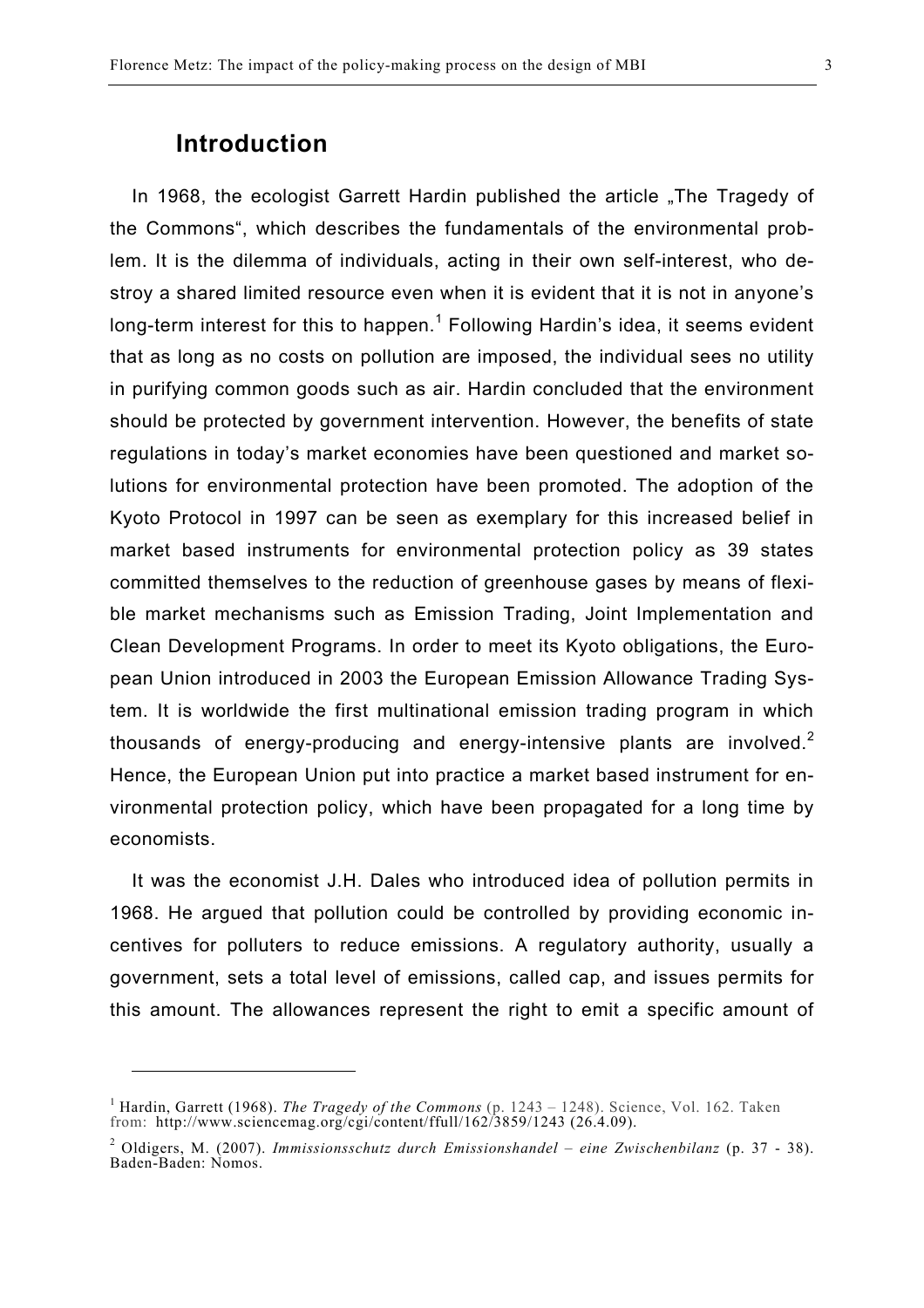greenhouse gases<sup>3</sup>, CO<sub>2</sub> for instance. Polluters have to possess an equivalent number of allowances for their specific amount of emissions. Then, the regulatory authority allows the polluters to trade the permits on a permit market. The system is called "cap and trade". The incentive for the polluting industry is that if it is cheaper to abate pollution than to buy permits, the industry will chose to abate and consequently emit less CO2. Additionally, if polluters succeed in emitting less, they can sell their allowances to other companies and gain money from this trading operation. The ecological effect is then twofold: Firstly, emitters will invest in technology, which purifies the air, in order to "save" emissions. Secondly, the total amount of emissions cannot exceed the cap, because it is limited to the level set initially by the regulating authority. $4$  However, in order to achieve the ecological effect in reality, the cap has to be set lower than polluters produce emissions. If the number of permits exceed the total amount of emissions, it is cheaper for the industry to buy permits than to abate. In this case, there is no incentive to reduce emissions for polluters.<sup>5</sup> There are several advantages of such a market system over ordinary regulatory command-and-control systems. A first gain is that emission trading leads to the reduction of emissions at the lowest cost for society. Compared to a regulatory approach of standard setting, emission trading allows the companies to decide whether they want to buy permits or whether they want to abate. Polluters with higher costs of abatement will prefer to buy allowances than abating pollution, whereas polluters with low abatement cost will opt for abatement instead of buying allowances. As polluters have different costs of abatement, the selfinterest behavior of companies leads to the reduction of emissions wherever in the Community it is the cheapest to make them. Consequently, the invisible hand, meaning the self-regulating power of the market, offers a practical way to

<sup>&</sup>lt;sup>3</sup> There are 6 different greenhouse gases: Carbon dioxide (CO2), Methane (CH4), Nitrous Oxide (N2O), Hydrofluorocarbons (HFCs), Perfluorocarbons (PFCs), Sulphur Hexafluoride (SF6).

<sup>4</sup> Pearce, D. & Turner, R. (1990). *Economics of natural resources and the environment* (p. 110). Hertfordshire: Harvester Wheatsheaf.

<sup>5</sup> Wolf, T. (2007). *Emissionshandel in Deutschland, Österreich und Irland – eine rechtsvergleichende Darstellung unter besonderer Berücksichtigung von Monitoring, Reporting und Verification* (p. 39). Göttingen: Cuvillier Verlag.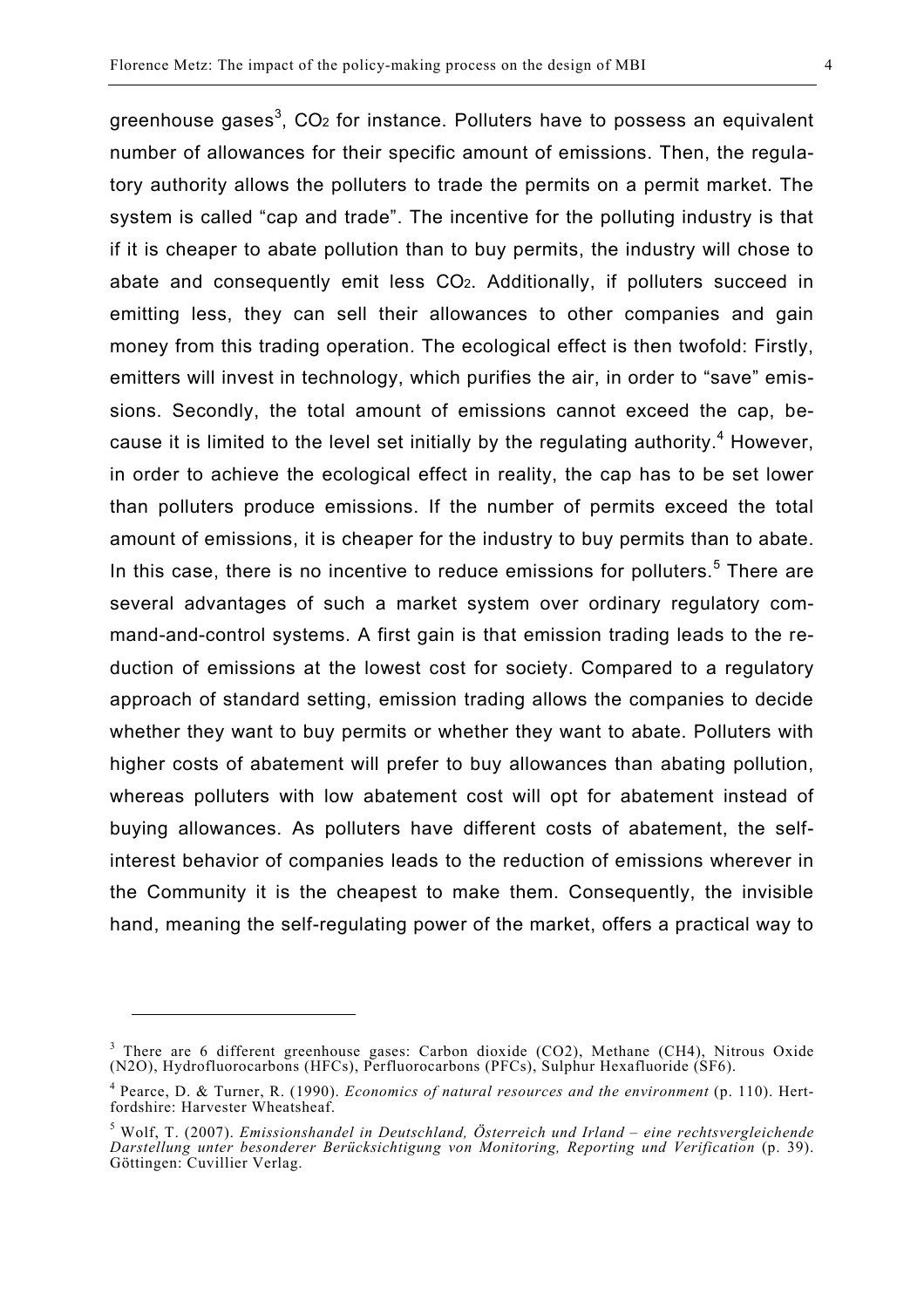solve non-market problems. $6$  A related advantage is the maximal efficient allocation of allowances, or in other words, maximal efficient use of natural resources.<sup>7</sup> Furthermore, emission trading has the advantage of allowing the companies for flexibility and of incenting technical innovation.<sup>8</sup>

Even though the idea of market based instruments (MBI) for environmental protection seems evident and coherent, it is difficult for political decisionmakers to apply these MBI. The question for decision-makers is how to translate the idea into concrete policy instruments. This very crucial question has not yet been answered in the economics literature in a satisfactory way. When it comes to practical concerns of implementation and feasibility, the literature becomes quite thin leaving important questions open.<sup>9</sup> It is then up to the political decision-makers to find solutions for the unanswered questions of implementation. Hence, politicians try to adapt the economic idea to the political reality. The consequence is that the effects of MBI are not always the ones prescribed by the underlying economic theory. The reason for this is not that 'the patient has not followed the doctor's order', but that economic science failed to recognize that policy-making has a rationality of its own.<sup>10</sup> Environmental economists evaluate instruments against the criterion of effectiveness, which is the question whether an instrument ensures that the emission reduction target is reached; and they evaluate instruments against the criterion of costefficiency, which means that a reduction in emissions is reached at the lowest cost possible. While in theory cost-efficient economic instruments are very attractive for environmental protection policy, in reality on the contrary, politicians take into account more criteria than that of cost-efficiency. Therefore, the de-

 $\overline{a}$ 

<sup>6</sup> Harrington, W. & Morgenstern, R. (2004). *Choosing environmental policy. Comparing Instruments and Outcomes in the United States and Europe* (p. 8). Washington D.C.: Resources for the Future.

<sup>7</sup> Pearce, D. & Turner, R. (1990). *Economics of natural resources and the environment* (p.112). Hertfordshire: Harvester Wheatsheaf.

<sup>8</sup> Oldigers, M. (2007). *Immissionsschautz durch Emissionshandel – eine Zwischenbilanz* (p. 41 - 42). Baden-Baden: Nomos.

<sup>9</sup> Kruger, J. & Pizer, W. (2004). *The EU Emissions Trading Directive. Opportunities and potential Pitfalls* (p. 7). Washington, DC: Resources for the Future.

 $10$  Bressers, H. & Huitema, D. (2000). What the doctor should know: politicians are special patients. The impact of the policy-making process on the design of economic instruments. In: Anderson,M. & Sprenger, R.: (Ed.), *Market based instruments for environmental management. Politics and institutions* (p. 67). Chettenham: Edward Elgar.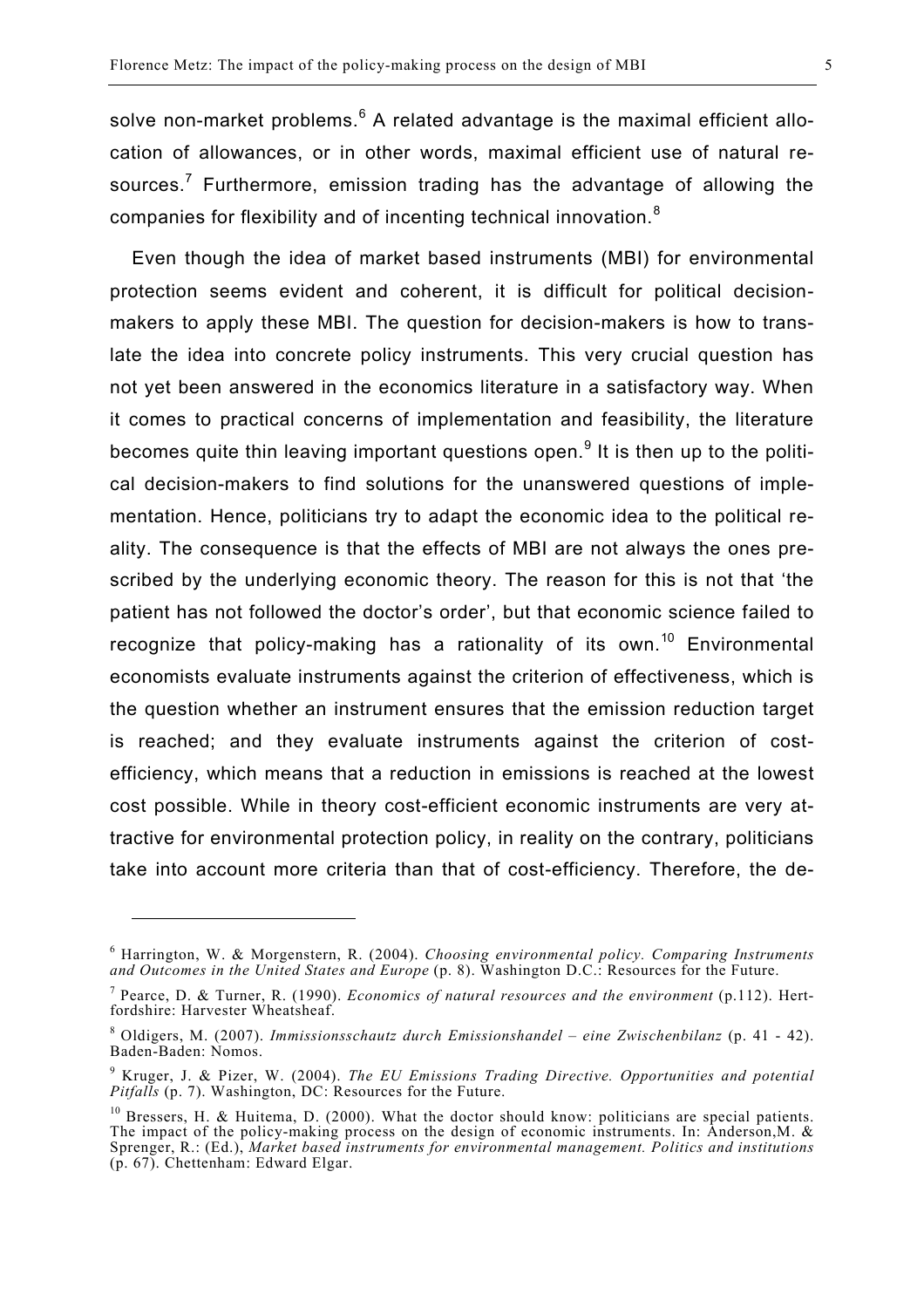tion-free world of the market to enter the broader institutional context of politics. Consequently, not only market rules but also political dimensions should be taken into consideration when theorizing on environmental economics.<sup>11</sup>

Economists do not enough take into consideration questions of implementability of MBI and political and institutional variables of the policy-making context. In contrast, this paper addresses the questions of implementation political decision-makers face and focuses on the specificities of the political arena. Decision-makers are those putting into practice theoretic models of market based instruments. The question is to what extent the policy making context shapes or constrains the design of market based instruments. Therefore, this work looks into the impact of the policy-making process on the design of market based instruments for environmental protection policies from a policy perspective. The underlying assumption of this work is that policy-formulation has a high impact on the design of MBI, especially there where implementationquestions are left open by economic theory. When questions are not answered by economic theory, divergences between the economic model and MBI applied in reality might occur, thus leading to potential pitfalls of market instruments. The aim of this paper, however, is not to identify all the areas where questions of implementation have been left open by economists (I will only state some of them as examples). The aim is rather to examine whether the gap between theory and practice of MBI can really be traced back to the impact of the policy-making process on the design of market based instruments. In this regard, three main questions have to be addressed: Does the reality veer away from the economic model? If there are in fact divergences between theory and

 $11$  Bressers, H. & Huitema, D. (2000). What the doctor should know: politicians are special patients. The impact of the policy-making process on the design of economic instruments. In: Anderson,M. & Sprenger, R.: (Ed.), *Market based instruments for environmental management. Politics and institutions* (p. 83 - 84). Chettenham: Edward Elgar.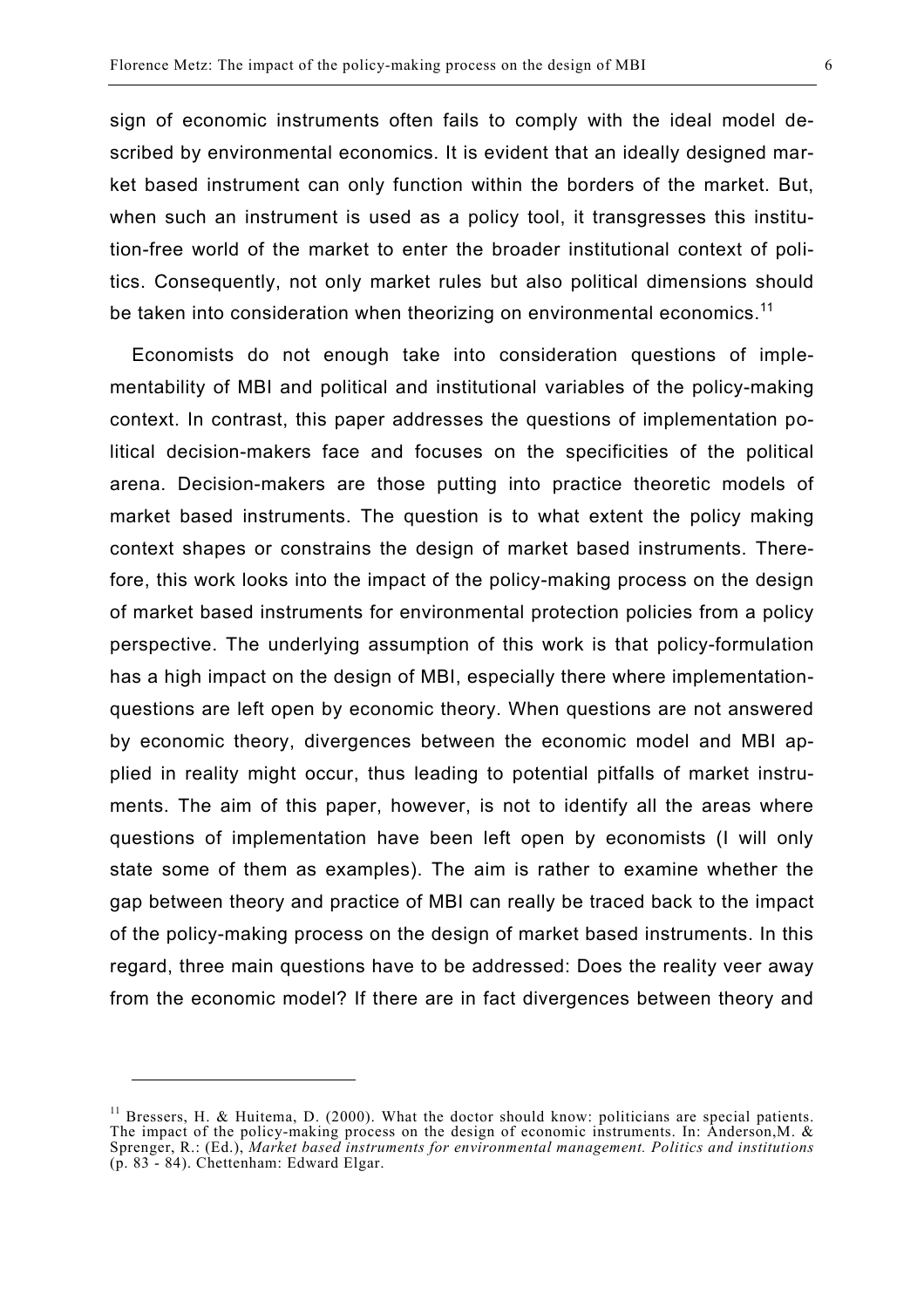practice, can these discrepancies be explained by the impact of the policy making process? What lessons can we draw from these insights?

In order to elaborate the described object of investigation, the paper is divided into three chapters: The first chapter analyses the divergences between the ideal types of market based instruments described by economic theory and the instruments that actually survived the policy-making process (chapter 1.1). I will focus here on the instrument of emission trading. In this chapter, I do not intend to state all the differences that could occur between theory and practice. The examples states rather illustrate on an exemplary basis some main issues. Additionally, this chapter summarizes the effects of the policy-making process on the design of economic instruments in order to give reasons for discrepancies between economic models and economic instruments applied in reality (chapter 1.2). Whereas economic theory is based on the assumption that choices are made with to cost-efficiency, the explanations established here focus on other influences shaping policy choices, and therewith shaping the design of marked based instruments. As the policy making process is complex, this process is divided here in four different explanatory "criteria" that affect the choices of policy makers on four different levels. These criteria show that the policy-making arena has a rationality of its own (other than cost-efficiency) and therefore the criteria deliver an explanation for deviations from the model. The focus is on how policy makers are constrained or free in their choices, how they are influenced in their decisions and what kind of self interests do they have. This approach is very specialized and might miss out some alternative explanations for the deviation of the reality from the model. However, the analysis of the policy-making process is deliberately chosen in order to offer a detailed insight of the "arena of action" of political decision-makers influencing policy outcomes such as market instruments for environmental protection policy. The criteria are set on the basis of the following articles: "*What the doctor should know: politicians are special patients. The impact of the policy-making process the design of economic instruments*" <sup>12</sup> written by Bressers and Huitema, "*The* 

 $12$  Bressers, H. & Huitema, D. (2000). What the doctor should know: politicians are special patients. The impact of the policy-making process on the design of economic instruments. In: Anderson,M. &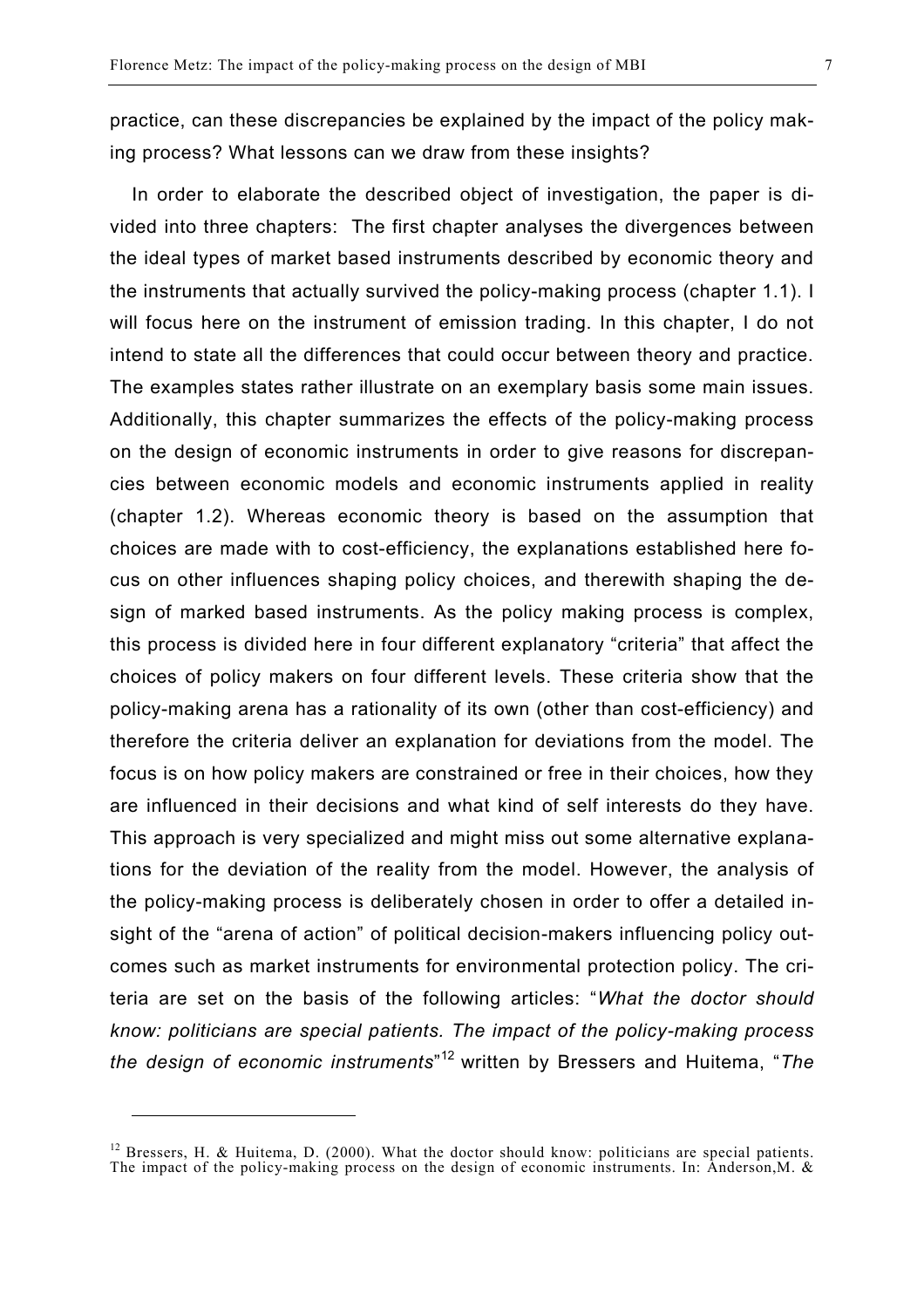*political economy of environmental policy*" 13 written by Oates and Portney, "*The Impact of Economics on Environmental Policy"<sup>14</sup>* written by Hahn and "*Governance by green taxes. Making pollution prevention pay"<sup>15</sup>* written *by* Andersen. The first criterion of utility maximization is based on the public choice theory and the median voter theory according to which the "Homo economicus" takes rational decisions to maximize his utility. In the political realm, this leads to a struggle for influence, votes and positions.<sup>16</sup> The second criterion, the interaction of interest groups and politicians, has been established with reference to the theory of pluralism according to which a number of groups within society largely shape political decisions. Additionally, learning effects and perceptions have to be identified as a third criterion contributing to explain environmental policy outcomes. It is based on the assumption that learning from past experiences changes the perception of an instrument and thus, is conducive to policy changes. Inspired by the ideas of the theory of institutionalism, the criterion of institutional factors has been identified. According to institutionalism, institutions operate in an institutional environment constraining each other in their liberties. Within these institutions, rules and norms shape the actions of individuals being part of the institution. These four criteria refer to different theories in order to describe the characteristics of the political realm from different perspectives and in its whole complexity. As the criteria explain the characteristics of the policy world in general, I apply them, in a second step, to the European context of decision-making.

For the second chapter, I chose to use the European Emission Trading System as a case study in order to examine if the gap between theory and practice, stated in chapter 1.1, also arise in the European permit trading system (chapter 2.1). Furthermore, this paper assesses the influence of the policy-

<u>.</u>

Sprenger, R.: (Ed.), *Market based instruments for environmental management. Politics and institutions*. Chettenham: Edward Elgar.

<sup>13</sup> Oates, W. E. & Portney, P.R. (2001). *The political economy of environmental policy*. Washington, D.C.: Resources for the Future.

<sup>14</sup> Hahn, R. W. (1999). *The Impact of Economics on Environmental Policy*. AEI-Brookings Joint Centre for Regulatory Studies. Working Paper 99-04.

<sup>15</sup> Andersen, M. (1994). *Governance by green taxes. Making pollution prevention pay*. Manchester: Manchester University Press.

<sup>16</sup> See: Duncan Black, James M. Buchanan.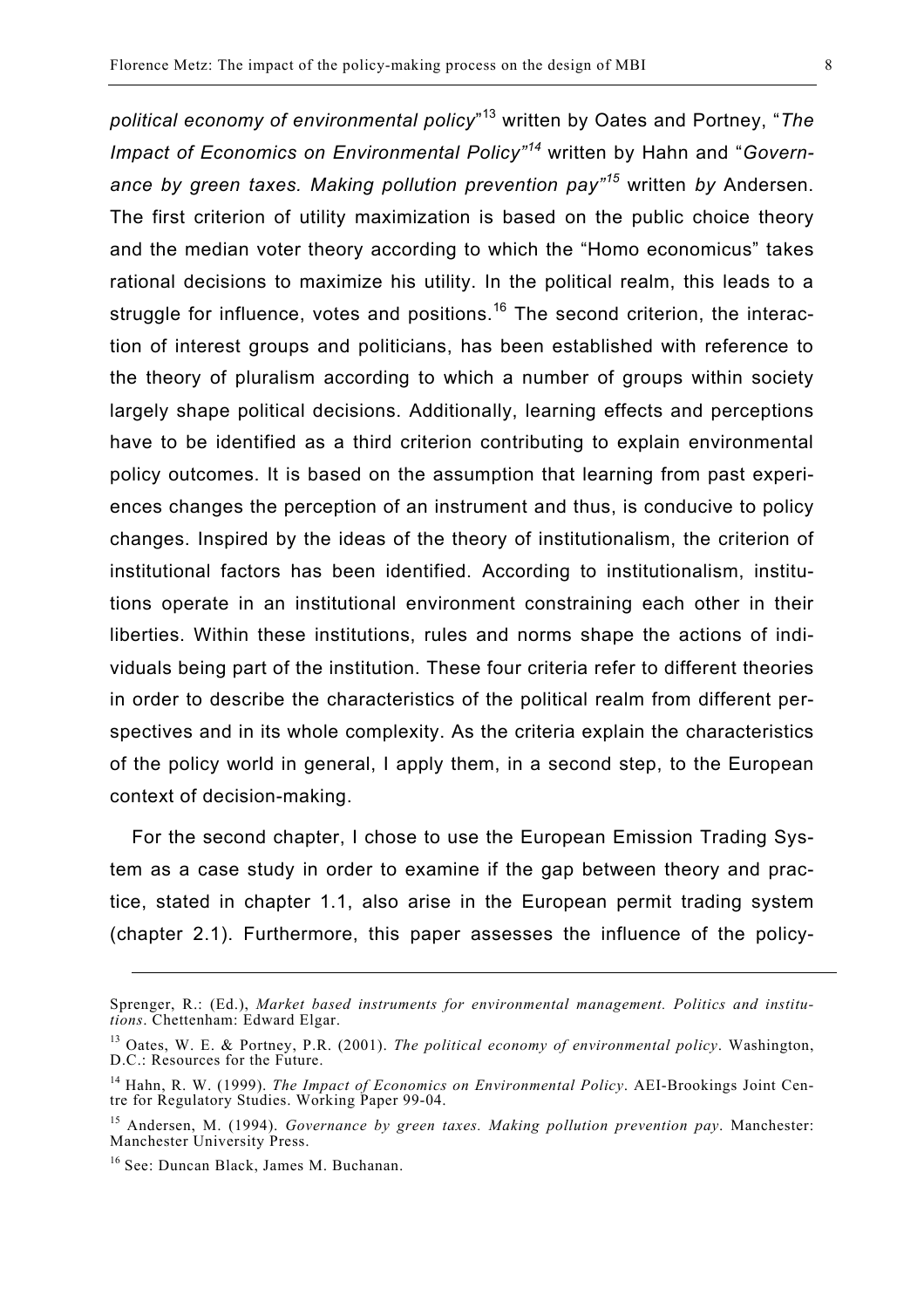making process on the design of the European Emission Trading System (chapter 2.2). Therefore, the explanatory criteria identified in chapter 1.2 are applied to the European case. This analysis looks at the different interests of European decision-making bodies and interest groups, at perceptions, processes and institutional settings in order to explain observed deviations in instrument design from economic theory. I outline here to what extend models can be influenced or constrained by actors, institutions, processes and perceptions. Therewith, I aim at explaining the choices made which led to the design of the European Emission Allowance Trading System as it is. I chose the European Emission Allowances Trading System as a case study, because it is the most recent and comprehensive case of a market based instrument put into practice.17 As the focus is primarily on the issue of design of the instrument, the period examined starts with the Commission's *Green Paper on greenhouse gas emissions trading within the EU* and ends with the enacting of the Directive 2003/87/EC on the 13<sup>th</sup> October 2003.

In the conclusion, I draw some general assumptions about the findings that have been made concerning divergences between the economic models of market based instruments and the policy instruments in reality. I would like to elaborate on questions such as: Are the models too theoretic and thus not applicable in reality; or is it rather a problem of the political arena that makes too many compromises and alienates the intended effects? Could there be a solution that brings together economic theory and the policy-making arena? What could be the contribution of the elaborated four criteria characterizing the policy-making context to the solution?

<sup>17</sup> Kruger, J. & Pizer, W. (2004). *The EU Emissions Trading Directive. Opportunities and potential Pitfalls* (p. 1). Washington, DC: Resources for the Future.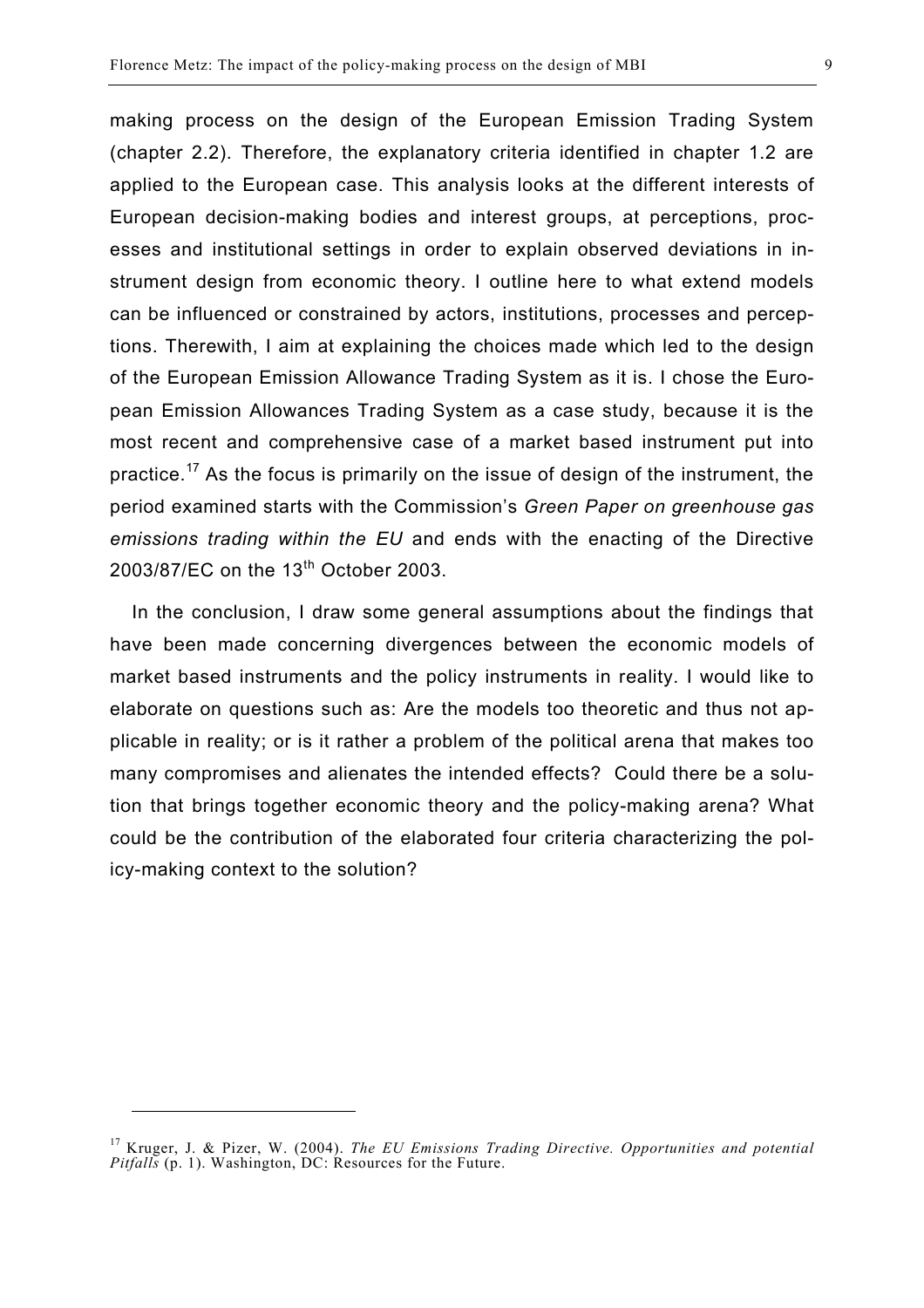### **1 Theoretical foundations**

## **1.1 Differences between market based instruments in theory and in practice**

Introducing an economic instrument in a political sphere leads to the interaction between the market and the state. Consequently, the political environment has huge effects on the form and content of the market based instrument, which can lead to differences between theory and practice of economic instruments. Those differences can be explained by the fact that the two spheres do not act according to the same maxims. Whereas the principle of cost-efficiency guides the economics, this argument is not the only one leading the decisions of politicians. According to the economic theory, market based instruments lead to pollution treatment at its marginal cost for society because treatment and pollution find their equilibrium. This is also called pareto-efficiency. However, this efficiency maxim does not reflect the guiding principle of the political sphere "where environmental policy decisions represent a kind of amalgam of group interests and general social welfare maximization<sup>"18</sup>. When choosing a certain instrument politicians and bureaucrats might include in their considerations, the effects on competitiveness and the distribution effects. The latter is the question of which groups are burdened with the costs of policy initially and which ones at later stages. Furthermore decision-makers might test instruments according to its implementability and verify if there are well-equipped implementing regimes available; they might check if the policy instrument corresponds with already existing practices or if much change in environmental law is required.<sup>19</sup> Furthermore, the flexibility of the instrument, meaning the question whether it can be adapted to different circumstances of time and place, might be taken into consideration, just as the monitoring and enforce-

<sup>18</sup> Andersen, M. (1994). *Governance by green taxes. Making pollution prevention pay* (p. 25). Manchester: Manchester University Press.

 $19$  Bressers, H. & Huitema, D. (2000). What the doctor should know: politicians are special patients. The impact of the policy-making process on the design of economic instruments. In: Anderson,M. & Sprenger, R.: (Ed.), *Market based instruments for environmental management. Politics and institutions* (p. 70). Chettenham: Edward Elgar.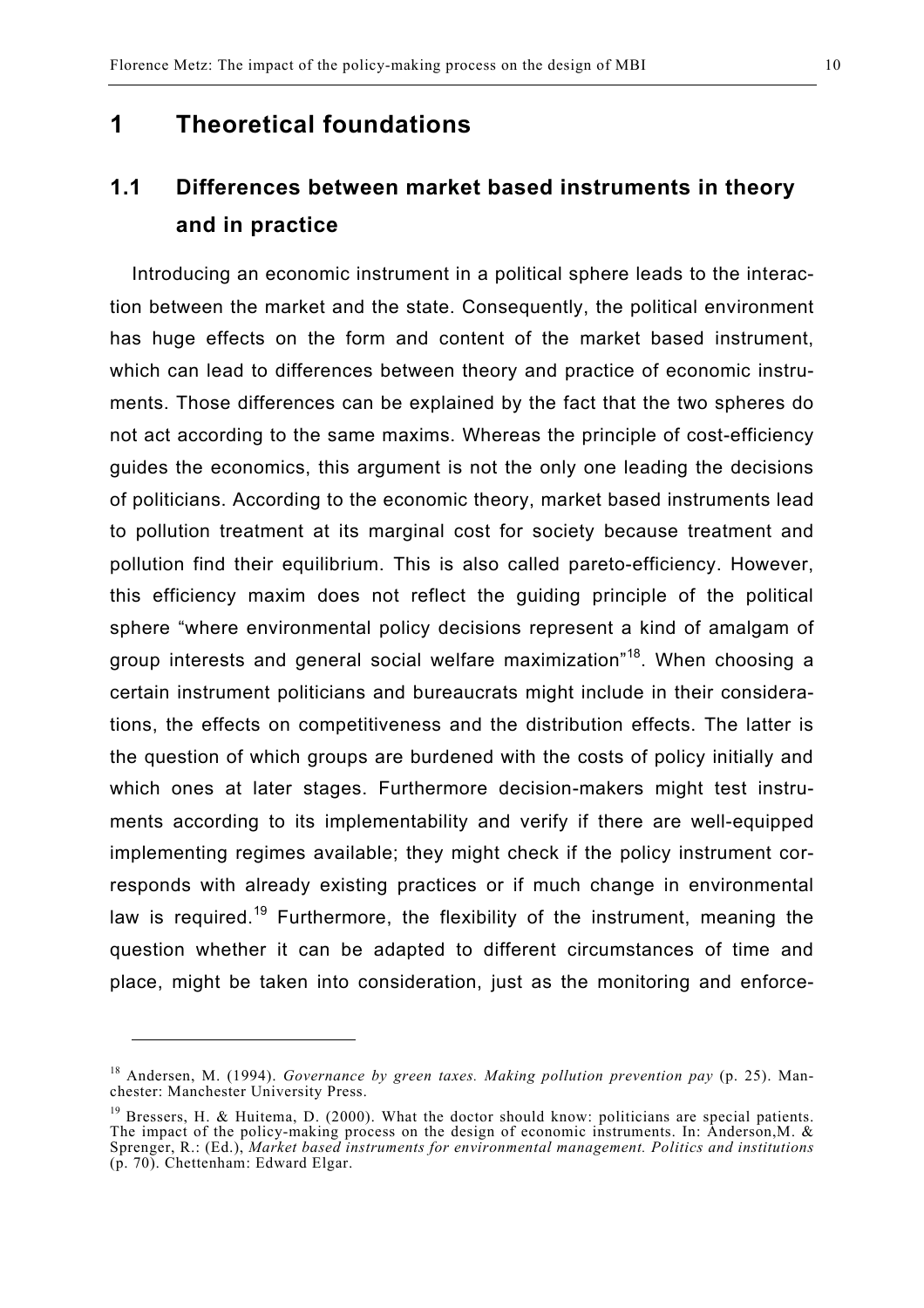ment capability, the general political feasibility, the information requirements and the clarity to the general public.<sup>20</sup>

After having identified the source of the gap between theory and praxis, I will now show what kinds of divergences occur in reality.

#### **1.1.1 The cap: sufficient or insufficient stimulus?**

The first divergence that can be identified between theory and practice of tradable permits is the one of "insufficient stimuli", which describes the fact that the emission cap fixed initially by the government is hardly ever as low as it should be according to economic theory. The cap has to be defined as the total quantity of emissions that a government sets and then issues for this total quantity a certain amount of allowances to operators of installations. The economic theory, however, is built on the assumption that the scarcity of allowances leads to the reduction of emissions. But if the cap is set too high, the environmental target will not be reached and the emission trading scheme loses its reason for existing. Despite the economic theory, politicians institute the cap at a high level in order to keep the political resistance small and not to endanger the economic performance of a state. The consequence is that the polluters have not enough stimuli for reducing emissions.<sup>21</sup> Setting the cap is a very sensitive political decision. If the cap is set too high by the political authority, the amount of emissions will be less than the amount authorized by the allowances and a reduction of emissions will not take place. On the other hand, if the cap is set too low by a political decision, the economic performance of an economy might be endangered. This shows that the cap has to be set carefully.

 $20$  Hahn, R. W. & Stavins, R. N. (1992). Economic Incentives for Environmental Protection: Integrating Theory and Practice. In: *The Papers and Proceedings of the Hundred and Fourth Annual Meeting of the American Economic Association* (p. 464). American Economic Review, Vol. 82, No. 2.

<sup>&</sup>lt;sup>21</sup> Bressers, H. & Huitema, D. (2000). What the doctor should know: politicians are special patients. The impact of the policy-making process on the design of economic instruments. In: Anderson,M. & Sprenger, R.: (Ed.), *Market based instruments for environmental management. Politics and institutions* (p. 72). Chettenham: Edward Elgar.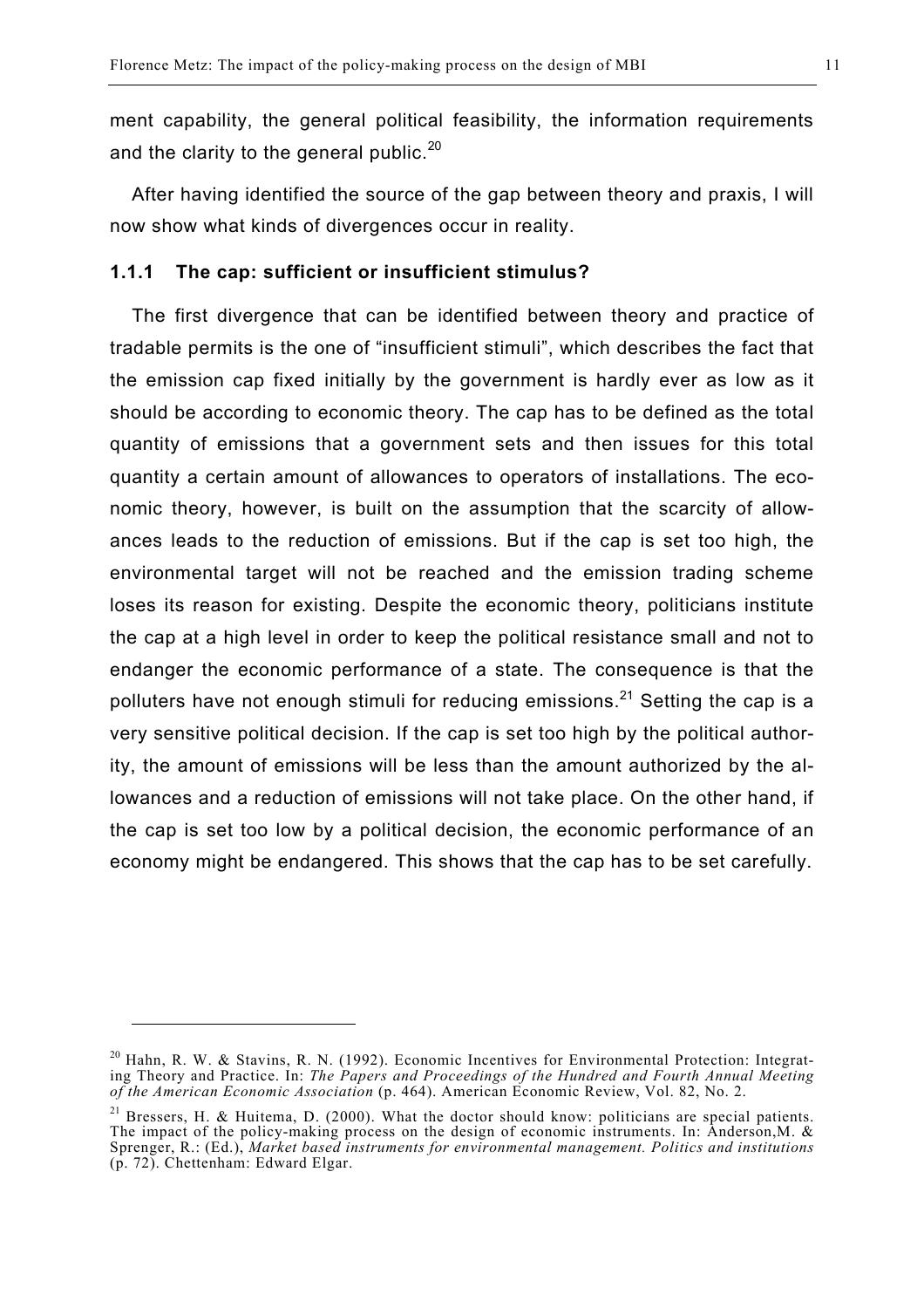#### **1.1.2 Distortions of competition through the initial allocation**

According to economic theory, the way in which the initial allocation is done does not matter.<sup>22</sup> How the allowances are allocated does, in fact, not affect the environmental outcome: as long as the industry respects the cap, the emission reductions are for sure. However, the initial allocation has an impact on the market in terms of competition. That is why in reality, it does matter how the initial allocation is organized, or to quote the European Commission: "*[The] way the initial allocation is done is vital*".<sup>23</sup> Whereas the economic model assumes that the market is not distorted by a system of tradable permits, in the political reality, this is for different reasons not that easy to realize. Excluding distortions implies the equal treatment of installations or sectors, which presupposes that the allowances are distributed equally to the different installations. $24$  The equal distribution depends on how the initial allocation is undertaken. In reality, it is up to the politicians to decide about the initial allocation procedure.<sup>25</sup> There are mainly two allocation procedures: Either permits are distributed free of charge by a political authority or auctioned at the initial phase. The free distribution is also called grandfathering, because the idea is that traditionally no operator ("grandfather") had to pay for its installations' emissions.

In the case of a grandfathering allocation procedure, it is a political decision to set which installation gets how many allowances. Here, the political authority has to be able to refer to objective criteria for the initial allocation. Otherwise, there is the risk of uneven treatment of installations and consequently of distor-

 $\overline{a}$ 

<sup>&</sup>lt;sup>22</sup> Tschochohei, H. & Zöckler, J. (2008). Business and emissions trading from a public choice perspective – waiting for a new paradigm to emerge. In: Antes, R. & Hansjürgens, B. & Letmathe, P.: (Ed.), *Emission Trading: Institutional Design, Decision Making and Corporate Strategies* (p. 27). Berlin: Springer.

 $^{23}$  Proposal for a Directive of the European Parliament and of the Council establishing a scheme for greenhouse gas emission allowance trading within the Community and amending Council Directive 96/61/EC. COM(2001) 581 final. 23.10.2001. Section 6.

<sup>&</sup>lt;sup>24</sup>'Installation' means a stationary technical unit where one o more activities listed in Annex I are carried out and any other directly associated activities which have a technical connection with the activities carried out on that site and which could have an effect on emissions and pollution;" Directive 2003/87/EC Article 3 Paragraph e).

 $^{25}$  What I call here "allocation procedure" is called in Article 10 of the Directive "allocation method". I chose to stick to the term "procedure", because the allocation method is in fact the question of how to calculate the initial allocation, either by referring to industry-specific reference values (benchmarks) or to historical reference values (grandfathering).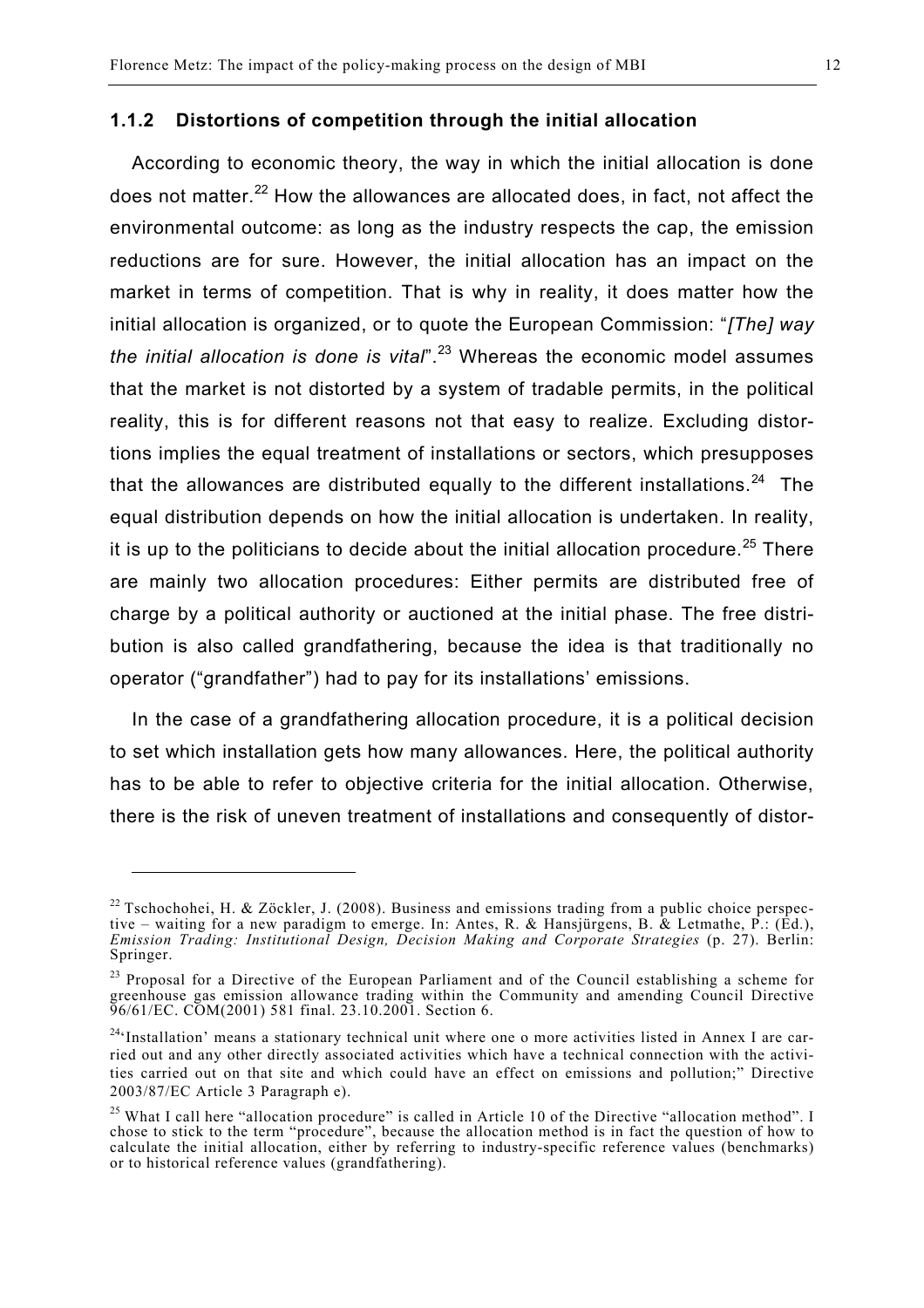tion of the market. However, these objective criteria are extremely difficult to determine and therefore, economists advocate the auction of allowances. In the case of auctioning, prices for allowances are fixed from the start by a market mechanism of supply and demand, which gives an equal and fair chance to all companies to acquire the allowances in a transparent manner. Auction is preferable, because it applies to the "polluter pays" principle, the revenues raised by governments could be re-invested in the environment and it avoids the need to take the politically delicate decision about how much allowances to give to each company.<sup>26</sup>

Whereas the economic literature on the allocation of tradable allowances describes the benefits of auctioning allowances, in reality, however, they are usually distributed by a political authority at no cost.<sup>27</sup> This is because of the political difficulty in convincing industry to support auctions.

From an industry point of view, it is a state-intervention into the market when operators are obliged to pay for emissions. Companies argue that auctioning would require paying "up front" for what had not been paid for in the past.  $28 \text{ In}$ order to minimize the costs for emissions, the polluting industry will apply pressure to achieve that permits are distributed for free. So, according the industrial interests, auctioning distorts competition, whereas according to economists, grandfathering distorts competition. In fact, once the permits have been distributed instead of being auctioned, this has several consequences: First of all, there is no further or much less incentive for the industry to reduce pollution once the permits are allocated free of charge.<sup>29</sup> Furthermore, firms that already committed themselves to reduce pollution as much as possible are disadvantaged in comparison to firms which have not invested in the environment. The literature uses the term "early actions" to describe measures to reduce emissions taken prior to the Emission Trading Scheme by an operator of an installa-

 $\overline{a}$ 

<sup>&</sup>lt;sup>26</sup> Green Paper on greenhouse gas emissions trading within the European Union. COM(2000) 87 final. 8.3.2000. Section 7.2.2.

<sup>27</sup> Kruger, J. & Pizer, W. (2004). *The EU Emissions Trading Directive. Opportunities and potential Pitfalls* (p. 15). Washington, DC: Resources for the Future.

<sup>28</sup> Green Paper COM(2000) 87 final. 8.3.2000. Section 7.2.2.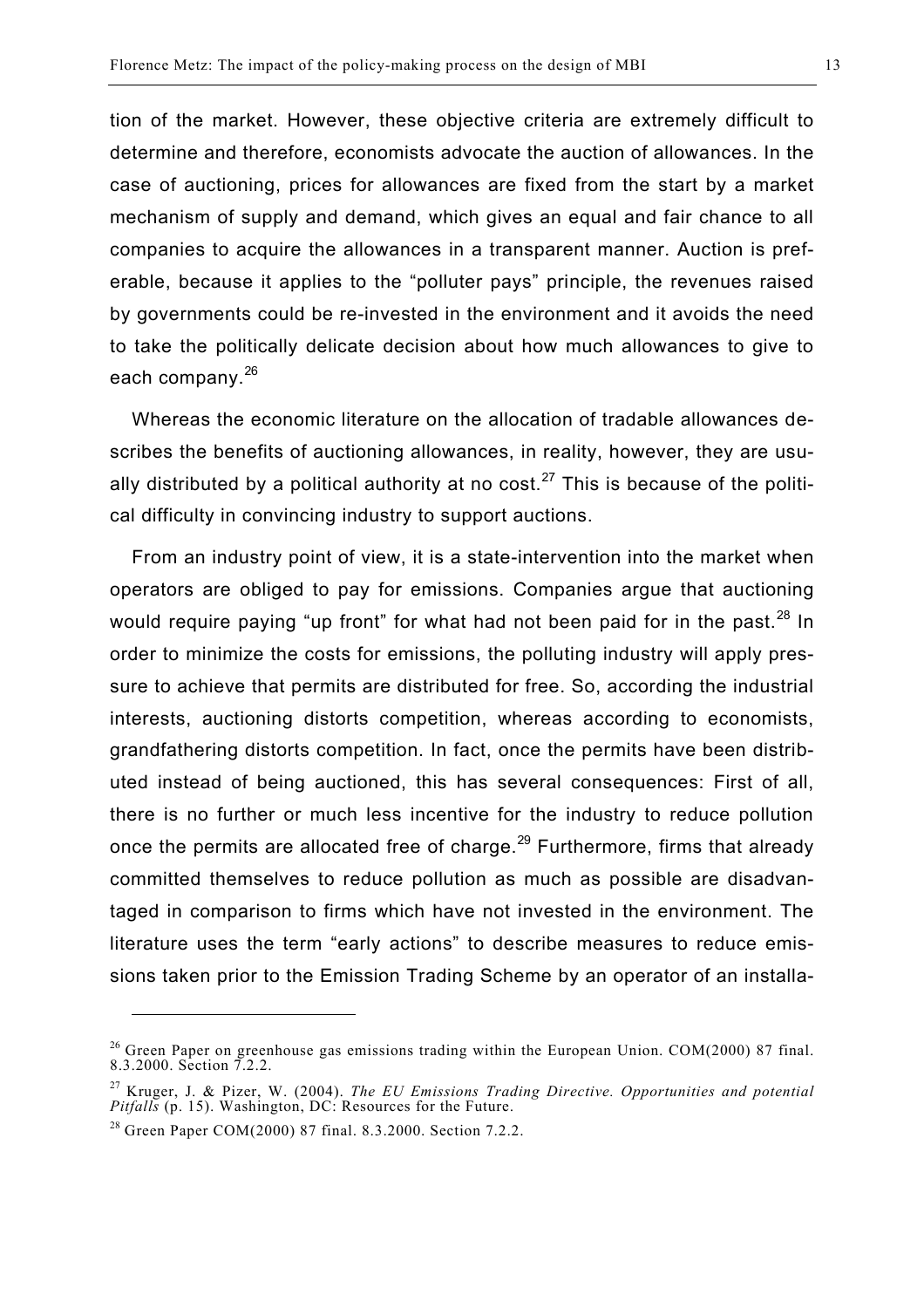tion. From this point of view forerunners can be punished for their progressiveness, if they are not rewarded somehow else. A third consequence concerns the fairness of the instrument. Enterprises wishing to enter the market, so called newcomers, have to start by buying the required permits from already existing firms. But if the initial allocation takes place on the basis of free allocation, newcomers are disadvantaged compared to the ones who got the licenses for free. However, the political reality is such that allocation effects of tradable permits tend to minimize the effects on already existing firms, because these firms lobby for their interests, even at the expense of fairness and progressiveness.<sup>30</sup>

When an authority has taken the decision to distribute allowances free of charge, it must fix the allocation method. There are different methods of calculating the initial amount of allowances for each installation. Either the calculation is based on a so called grandfathering or on a benchmarking allocation method. In the case of grandfathering the initial allocation is based on an average amount of emissions during a historical period of reference (for example the average amount of emissions between 2000 and 2002) multiplied by a compliance factor (also called correction factor). The compliance factor depends on how modern the technique an installation employs is.

In the case of benchmarking, the amount of allocations is calculated on the basis of industry-specific reference values. Usually, these reference values refer to the best available technology. Thus, benchmarks determine a certain standard of CO<sub>2</sub> and if installations cannot comply with this standard, it has to either modernize or buy allowances. $31$  The advantage of benchmarking is that it promotes cleaner production technologies, it takes into consideration that installations have a differing reduction potential and it obtains a continuous re-

1

<sup>29</sup> Andersen, M. (1994). *Governance by green taxes. Making pollution prevention pay* (p. 25 - 26). Manchester: Manchester University Press.

<sup>&</sup>lt;sup>30</sup> Bressers, H. & Huitema, D. (2000). What the doctor should know: politicians are special patients. The impact of the policy-making process on the design of economic instruments. In: Anderson,M. & Sprenger, R.: (Ed.), *Market based instruments for environmental management. Politics and institutions* (p. 74). Chettenham: Edward Elgar.

<sup>31</sup> Stewing, C. (2004). *Emissionshandel in der Europäischen Gemeinschaft. – Rechtsfragen im Rahmen der Zuteilung von Verschmutzungsrechten vor dem Hintergrund des Gemeinschaftsrechtes und unter besonderer Berücksichtigung des Wettbewerbsrechtes* (p. 14). Köln: Carl Heymanns Verlag KG.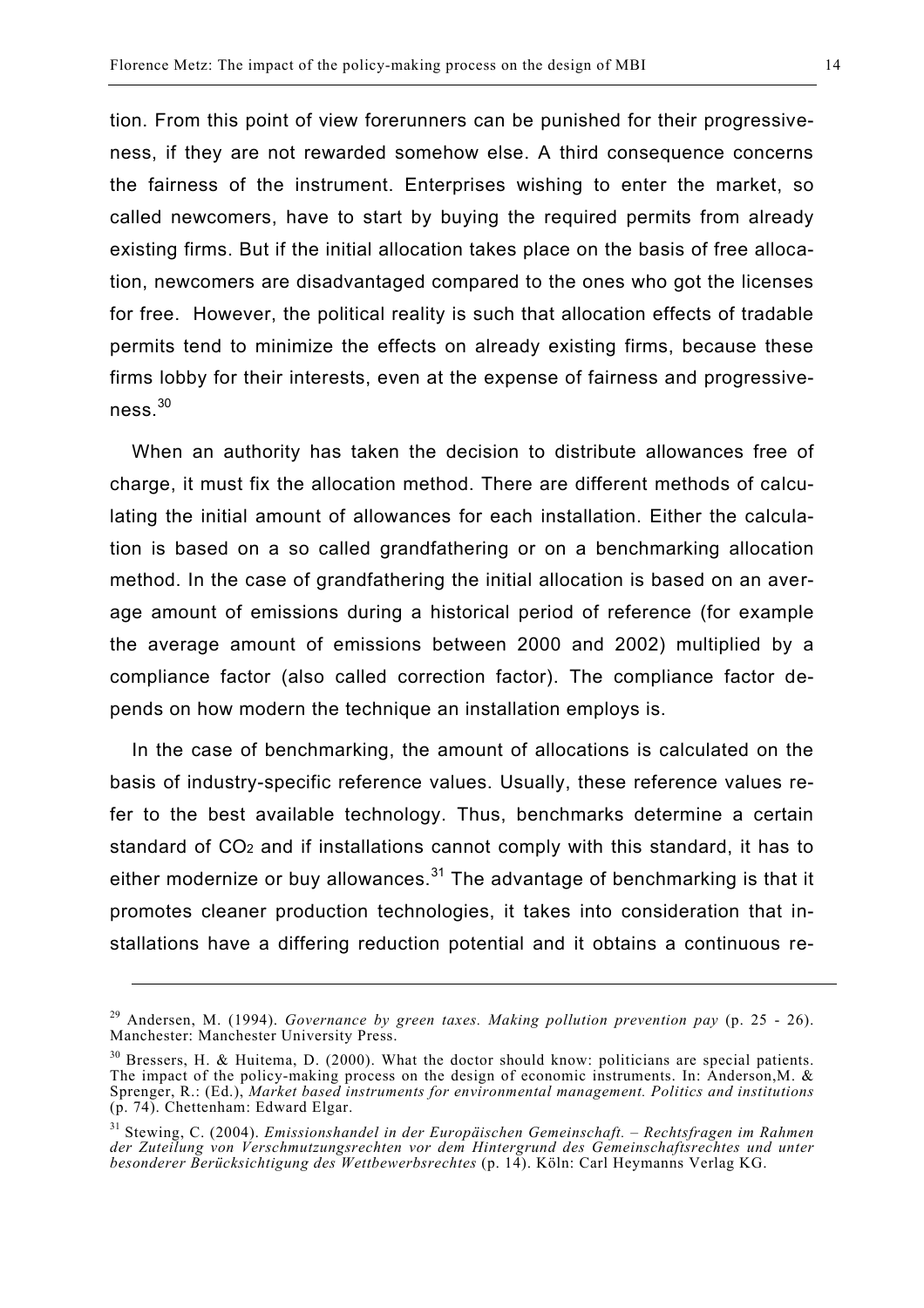duction effort of installation operators. However, under a benchmarking allocation method, political authorities have to do numerous calculations in order to find out the reference values of different installations or products. This might lead to high transaction costs and puts the question of feasibility on the table.

The preceding explanations on allocation procedure and method show that emission trading in reality veers away from the model, because the model assumes installations are treated equally when the initial allocation takes place. Realizing this equal treatment of installations is nearly impossible, thus leading to distortions of competition.

#### **1.1.3 Collision between existing legal acts and the new instrument**

Another reason why market based instruments hardly equal the economic provision is that these new economic instruments often coexist with existing legal measures, which collide with the market mechanism of the MBI. Instead of replacing existing regulations, the new instruments are only "added" to the existing legal acts. If both collide, the new market based instrument can develop into a fully-fledged market oriented design and ensure the paretoefficiency only after a certain time, when the existing legal acts have been amended or adapted to the new one. The cost-efficient environmental policy is from this point of view not ensured from the beginning on. $32$ 

## **1.1.4 Constraints of the market mechanism by supplementary commandand-control regulation**

Theory and practice of emission trading do furthermore not always comply as a consequence of the government supplementing direct regulatory measures. The economic theory does not comprise any provision on direct government intervention, because the idea is that the market regulates itself. But if not intended effects (hot spots, for instance) occur or are likely to occur, the government may feel responsible for correcting or preventing the negative sideeffects. So, the government enacts a command-and-control regulation which

 $32$  Bressers, H. & Huitema, D. (2000). What the doctor should know: politicians are special patients. The impact of the policy-making process on the design of economic instruments. In: Anderson,M. &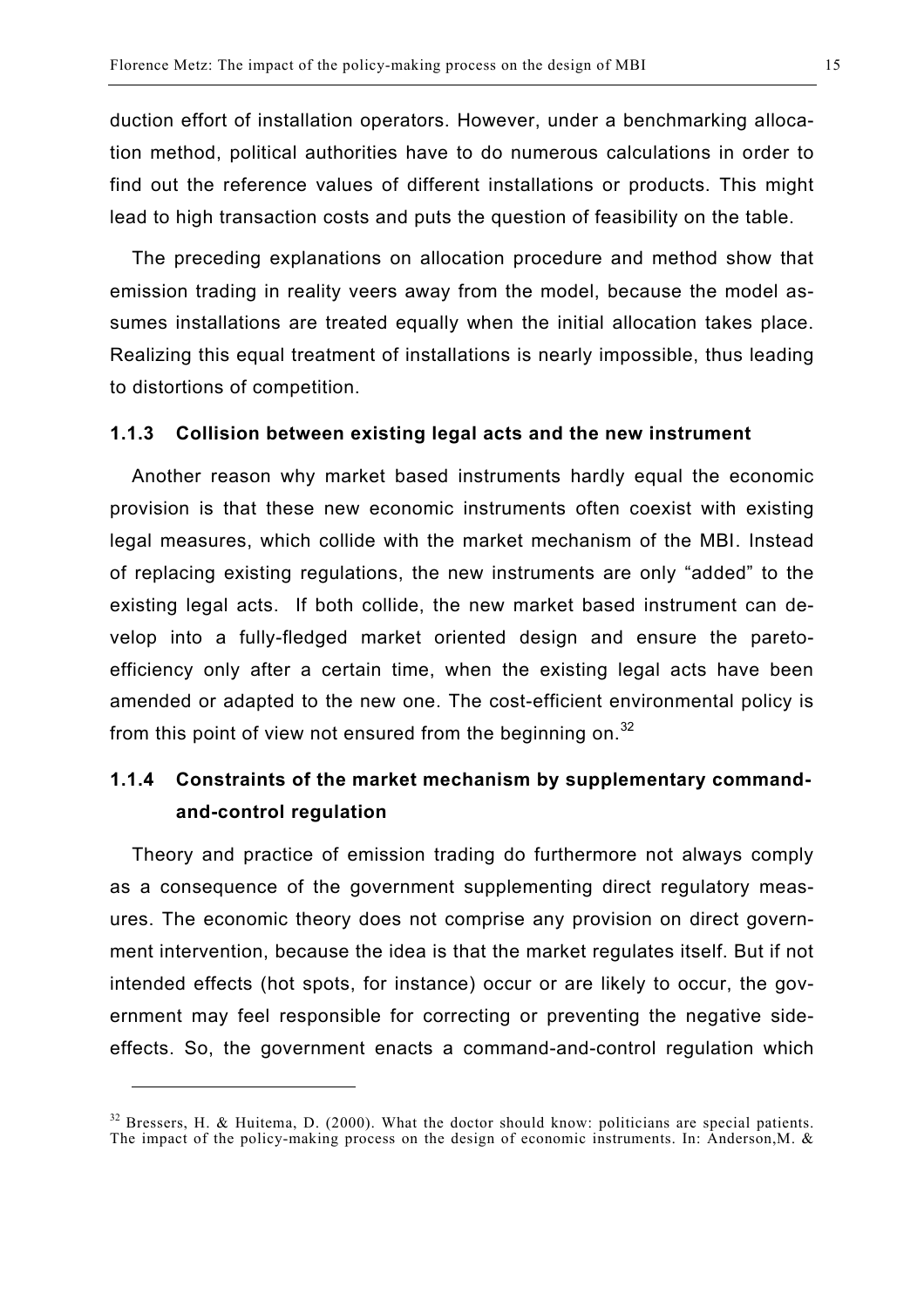allows for intervening into the market. In the case of tradable permit systems, for instance, it is possible that so called "hot spots" of pollution arise, where a large quantity of permits are bought by firms situated in the same area. Hence, politicians introduce mechanisms to prevent this hot spot. One such mechanism commonly used by governments in the case of permit markets is the introduction of an approval procedure for the exchange of allowances. Thus, the implication for firms is that they have to "ask for permission" before trading, which reduces their flexibility. Consequently, less trade takes place than would be possible without the approval procedure. By introducing supplementary command-and-control regulations, the government intervenes into the market and lowers the flexibility of economic instruments. It is obvious that a market cannot optimally function if rules or procedures that collide with the market mechanism are introduced. Such interference annihilates the intended economic cost-efficiency mechanism and thus, contributes to explain the failure and success of permit markets.<sup>33</sup>

### **1.1.5 Coverage of gazes and sectors - exemptions and exceptions for specific businesses**

According to the economic idea of emission trading the totality, if possible, of greenhouse gases, sectors and installations should be included into the system, because the efficiency is bigger the larger the participation. In this regard, distortions between model and practice occur because of various exemptions and exceptions politicians grant to sectors or individual polluters. In the case of permit systems introduced on a national scale, the industry usually claims that the instrument reduces their international competitiveness and that they deserve an exemption. Politicians often respond to these claims by limiting the target group of the instruments and by according exemptions for specific busi-

1

Sprenger, R.: (Ed.), *Market based instruments for environmental management. Politics and institutions*  $(p. 72 - 73)$ . Chettenham: Edward Elgar.

<sup>&</sup>lt;sup>33</sup> Bressers, H. & Huitema, D. (2000). What the doctor should know: politicians are special patients. The impact of the policy-making process on the design of economic instruments. In: Anderson,M. & Sprenger, R.: (Ed.), *Market based instruments for environmental management. Politics and institutions* (p. 74 - 75). Chettenham: Edward Elgar.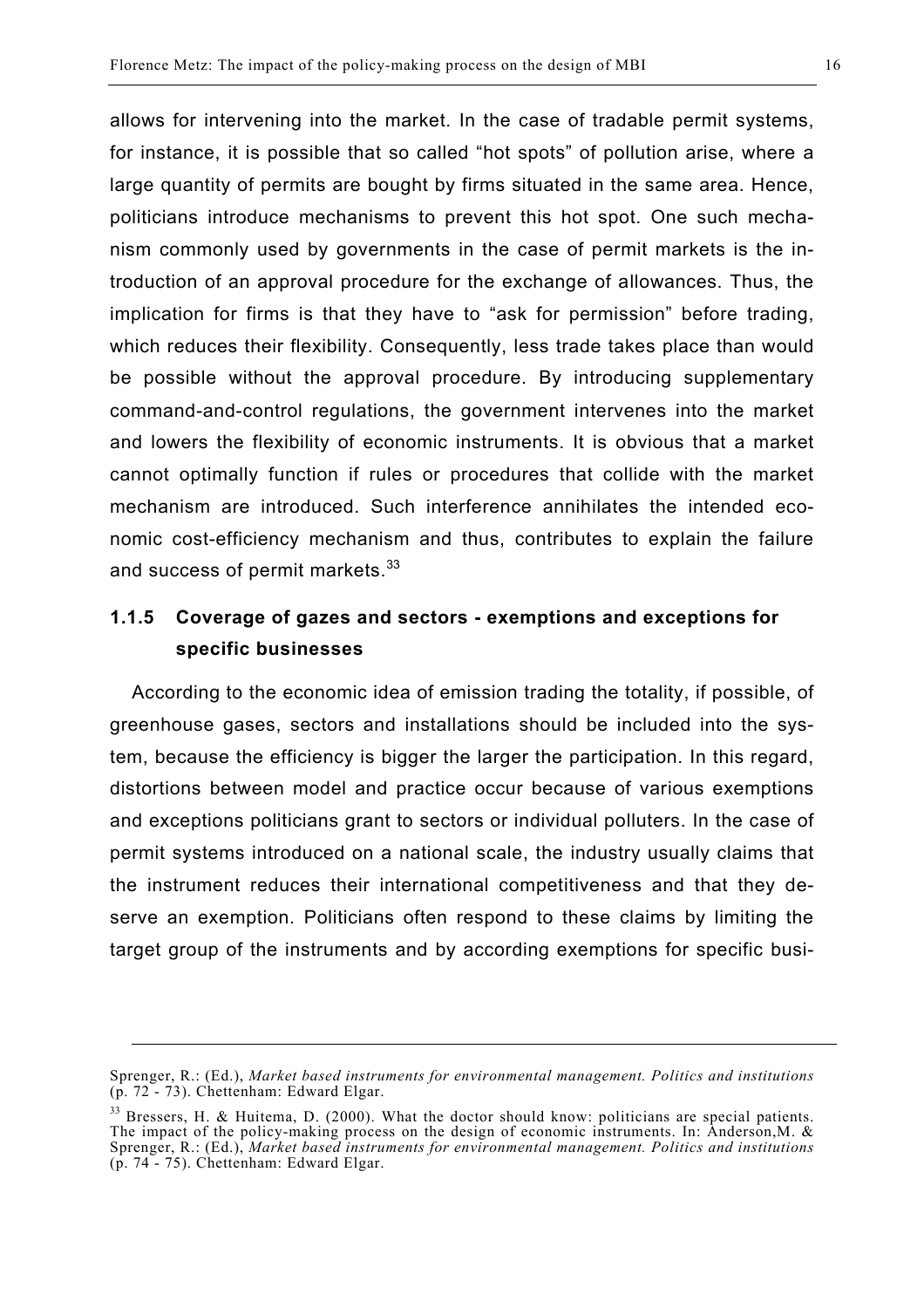nesses. This reduces the scope and the efficiency of the whole permit system and leads to distortions of competition.<sup>34</sup>

After having laid down what kind of distortions market based instruments for environmental protection policy can undergo during the implementation, now the reasons for these distortions are illustrated.

## **1.2 Criteria that explain divergences between theory and practice in general and in the European case**

The fact that the policy field does not only act according to the maxim of cost-efficiency, but according to its own rules has been outlined above as the source for the distortions. In this section, I want to specify the characteristics of the policy-formulation in order to explain policy outcomes that diverge from the economic prescriptions. Therefore, I identify four criteria, which influence policy outcomes.

#### **1.2.1 Utility maximization of key players**

l

A first criterion influencing the decisions of policy makers is the one of utility maximization. A political actor chooses the instrument which maximizes the utility of the actor in question. As "actors" one can consider both, those involved in legislation and those responsible for the administrative implementation at the bureaucratic level.

As the image of a responsible regulator fades away quickly in reality, considerations as to whether the policy outcome weakens or strengthens an actor's position in view of other issues play a part during policy-making. Having a say in the introduction of market based instruments may also enhance the influence on other policy initiatives and therefore maximize the utility of the actor. If economic instruments are perceived as a performing leverage for enhancing

 $34$  Bressers, H. & Huitema, D. (2000). What the doctor should know: politicians are special patients. The impact of the policy-making process on the design of economic instruments. In: Anderson,M. & Sprenger, R.: (Ed.), *Market based instruments for environmental management. Politics and institutions*  $(p. 75 - 76)$ . Chettenham: Edward Elgar.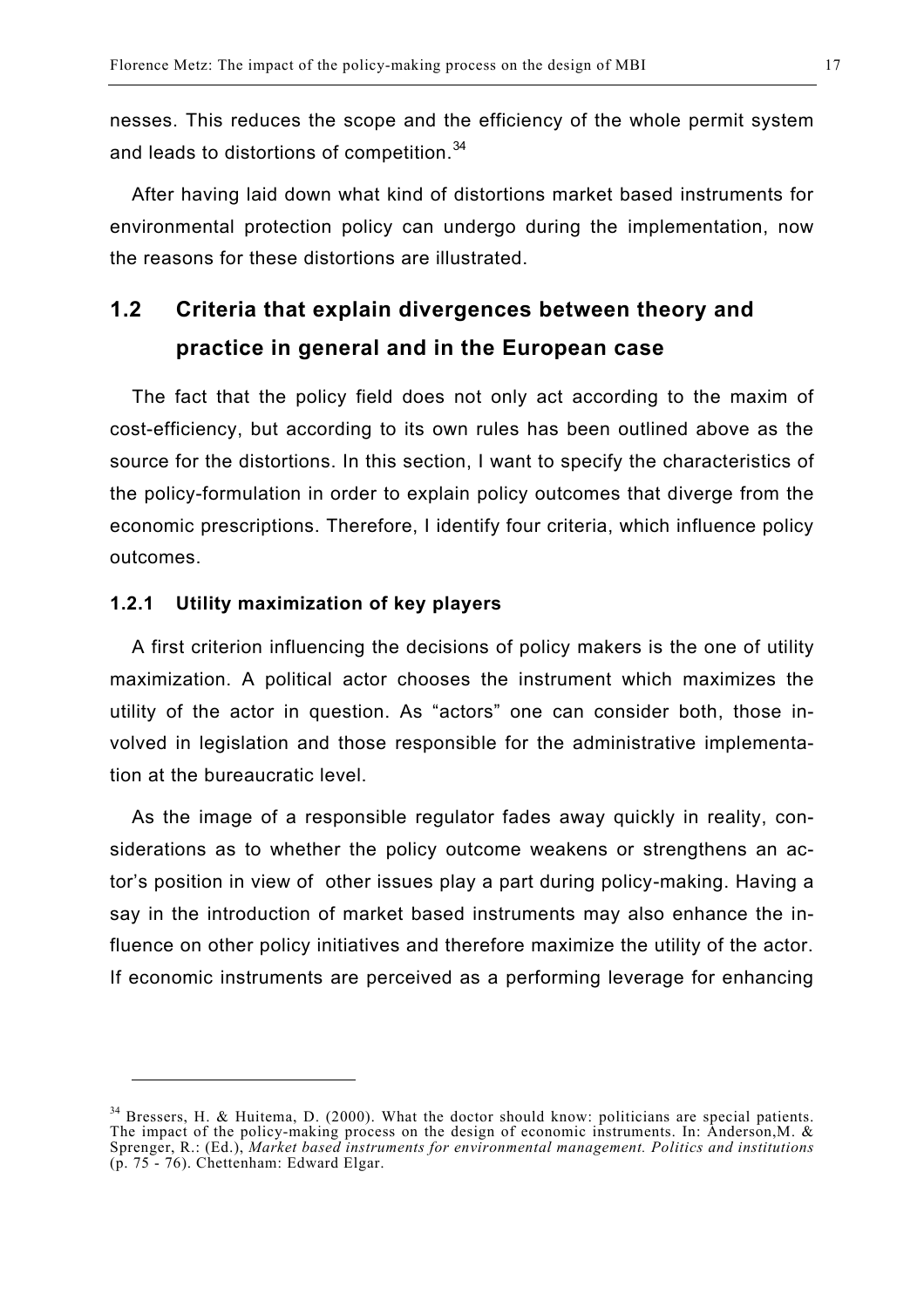a say of an actor, this might have a positive effect of the use of a market based instrument.<sup>35</sup>

Furthermore, decisions are determined by political actors seeking to maximize their political support through the choice of policy measures. In order to maximize their utility political actors are going to choose the instrument for which they gain the biggest political support from interest groups, such as industry and environmental movements, just as from voters in general. Consequently, arguments concerning both the general welfare of the electorate and the interest of lobbying groups are taken into account during the process of policy determination. <sup>36</sup>

The visibility of effects of an instrument is also important for political actors. If they are visible, politicians may be regarded as successful decision-makers by their electorate, thus maximizing their utility. $37$ 

In the European context both Member States and the European institutions try to maximize their utility. While the Member States try to keep as much sovereignty as possible and emphasize the principle of subsidiarity, the European institutions stress the importance of the Community's harmonization. Consequently, actors on the European and on the national level vie one another for influence on policy issues. Political actors could prefer certain instruments over others only in order to have leverage for enhancing their influence on other policies. In this regard, a national actor might favor certain instruments over others because they leave more sovereignty to the Member States than others. The Commission, on the other hand, might advocate instruments which strengthen the European rather than the national level. Furthermore, European decision-makers might choose a certain instrument because they know that

<sup>&</sup>lt;sup>35</sup> Bressers, H. & Huitema, D. (2000). What the doctor should know: politicians are special patients. The impact of the policy-making process on the design of economic instruments. In: Anderson,M. & Sprenger, R.: (Ed.), *Market based instruments for environmental management. Politics and institutions* (p. 71 - 72). Chettenham: Edward Elgar.

<sup>36</sup> Oates, W. E. & Portney, P.R. (2001). *The political economy of environmental policy* (p. 9 - 10). Washington, D.C.: Resources for the Future.

 $37$  Bressers, H. & Huitema, D. (2000). What the doctor should know: politicians are special patients. The impact of the policy-making process on the design of economic instruments. In: Anderson,M. & Sprenger, R.: (Ed.), *Market based instruments for environmental management. Politics and institutions* (p. 71). Chettenham: Edward Elgar.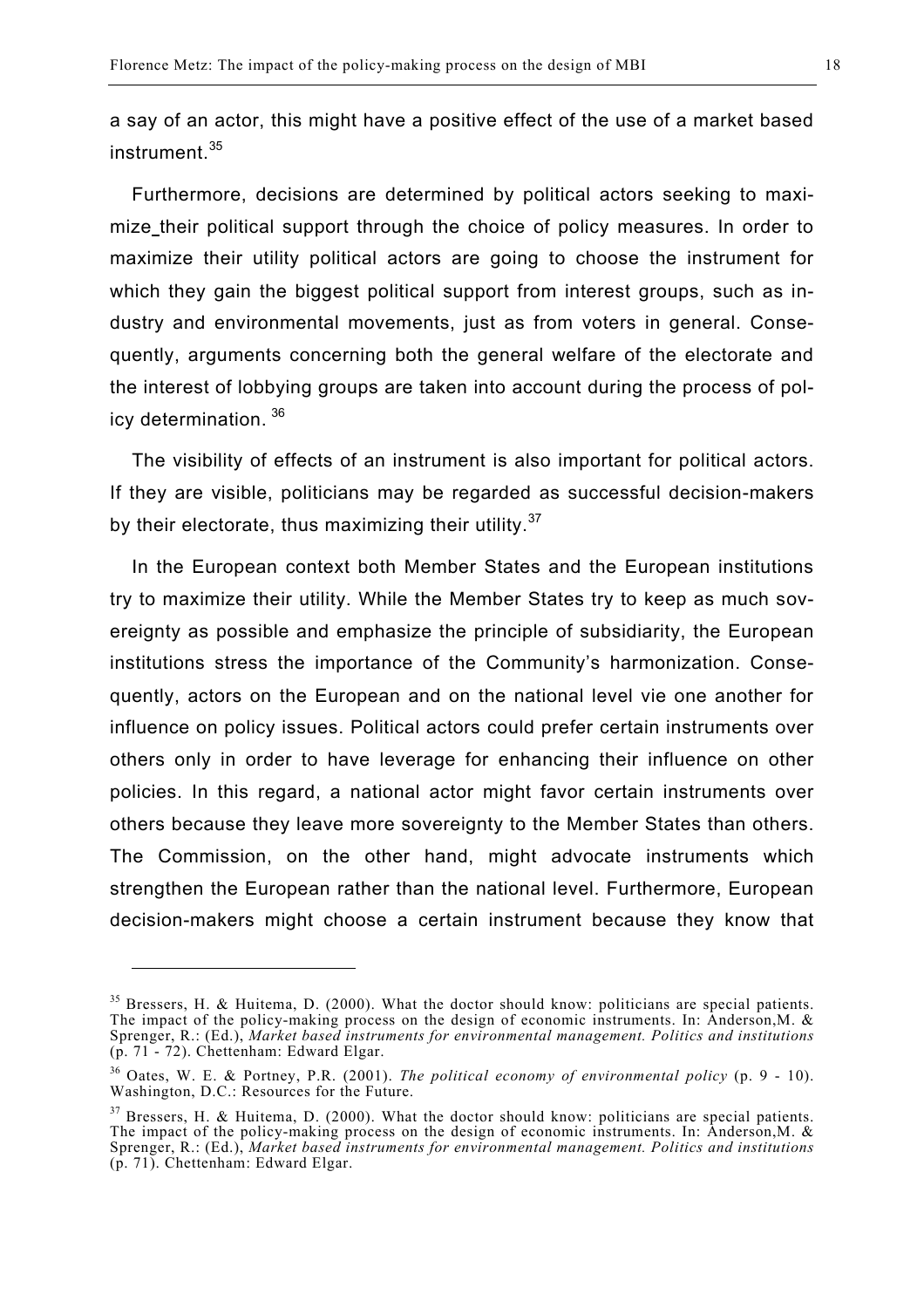they will gain huge political support from society. By obtaining the backing for its policies, the European institutions might aim at creating a reference forum at the European level rather than at the national level. The same holds true the other way round: national capitals want to stay the point of reference for their citizens. The following is a good example for the Commission's concern about societal support for its policies: Before making the proposal for the Directive on Emission Trading, the Commission wanted to be sure, if there was support for a system of tradable permits. Therefore, the Commission launched in the year 2000 two public consultations in which interest groups, intellectuals and Member States lay down their opinion on emission trading: the European Climate Change Program (ECCP) and the Green Paper on Greenhouse Gas Emissions Trading within the European Union.<sup>38</sup> Thus, the Commission had the confirmation that there was enough societal support for its proposal.

 In addition, an actor might choose an instrument because it is visible for the electorate that this instrument can be traced back to the national respectively to the European level.

#### **1.2.2 Interaction between political decision-makers and interest groups**

The second criterion contributing to explain environmental policy outcomes is the one that identifies the interaction of interest groups and politicians. Environmental regulatory choice is influenced by interest groups, which vie with one another to determine the form of environmental policies. Each association tries to maximize its influence over policy outcomes. First, the fact that interest groups lobby can lead to policy outcomes that do not resemble the initial idea. Second, divergences between theory and model occur when certain interest groups are more influential than others. The competition between interest groups for political influence can have efficiency-enhancing effects just as it can lead to regulatory outcomes that lack rational explanation.<sup>39</sup> If all affected agents are represented by an interest group and all have the same access to decision-makers, this can lead to a political equilibrium. A balanced competition

 $\overline{a}$ 

 $38$  Both will be explained more in detail subsequently.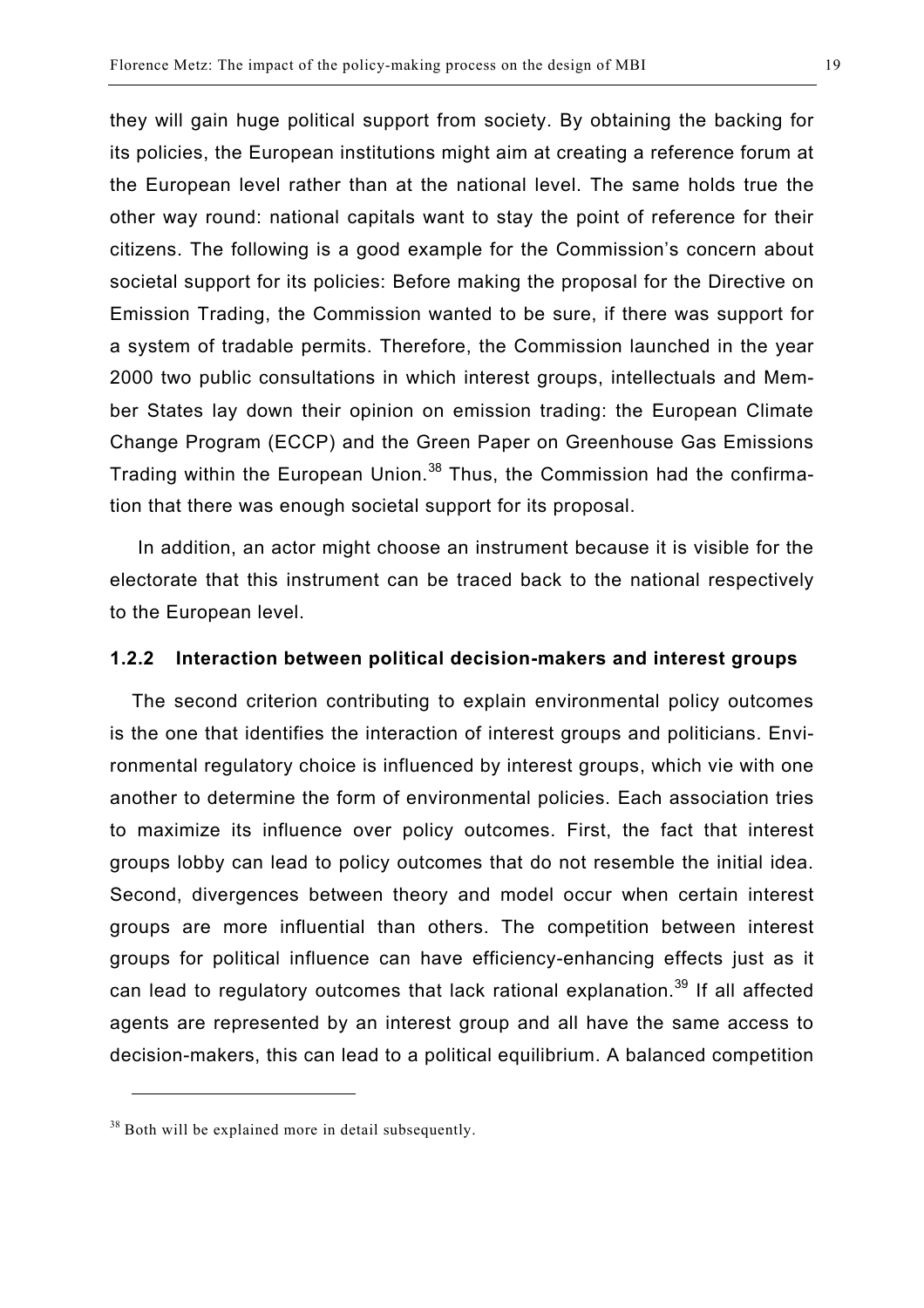is economically and socially efficiency enhancing and the outcome is likely to resemble the underlying economic theory. Let us take the example of emission trading: If environmental and industrial interests are both represented in a lobby group and equally influential, the result should be the most de-pollution possible at the lowest price possible, which again joins the idea of the economic model.<sup>40</sup> However, efficient policy outcomes are unlikely to occur because not all interest groups necessarily have the same access to decisionmakers. Additionally, if an agent fails to emerge to a lobbying group and therefore to represent a certain interest, deviations from the efficient outcome are probable.

At least the theory would start out from the fact that the free rider problem limits the capacity for individuals with common interest to organize to obtain a collective benefit. As environmental lobbies represent only a purely collective interest, the theory would predict a deficient capacity to represent their interest efficiently. In this case, inefficient policy outcomes could emerge as a result of incomplete representation through interest groups. In contradiction to the theory, environmental groups have in reality shown to be a very powerful force in the policy making process.<sup>41</sup> However, environmental organizations may not be in favor of certain incentive-based instruments. Environmentalists object to systems of tradable emission permits to put the environment up for sale which is in their eyes immoral and unacceptable. Such an attitude has to be understood in terms of environmental organizations which must be careful not to alienate their members by supporting policy measures such as tradable permission systems. Besides, environmental lobbies may not be in favor of tradable permit systems because there is always the risk that the authorities set the cap too high, which would not lead to environmental improvement.<sup>42</sup>

1

<sup>39</sup> Oates, W. E. & Portney, P.R. (2001). *The political economy of environmental policy* (p. 5). Washington, D.C.: Resources for the Future.

 $40$  Ibid. (p. 9).

 $41$  Ibid. (p. 11 -12).

<sup>42</sup> Oates, W. E. & Portney, P.R. (2001). *The political economy of environmental policy* (p. 14). Washington, D.C.: Resources for the Future.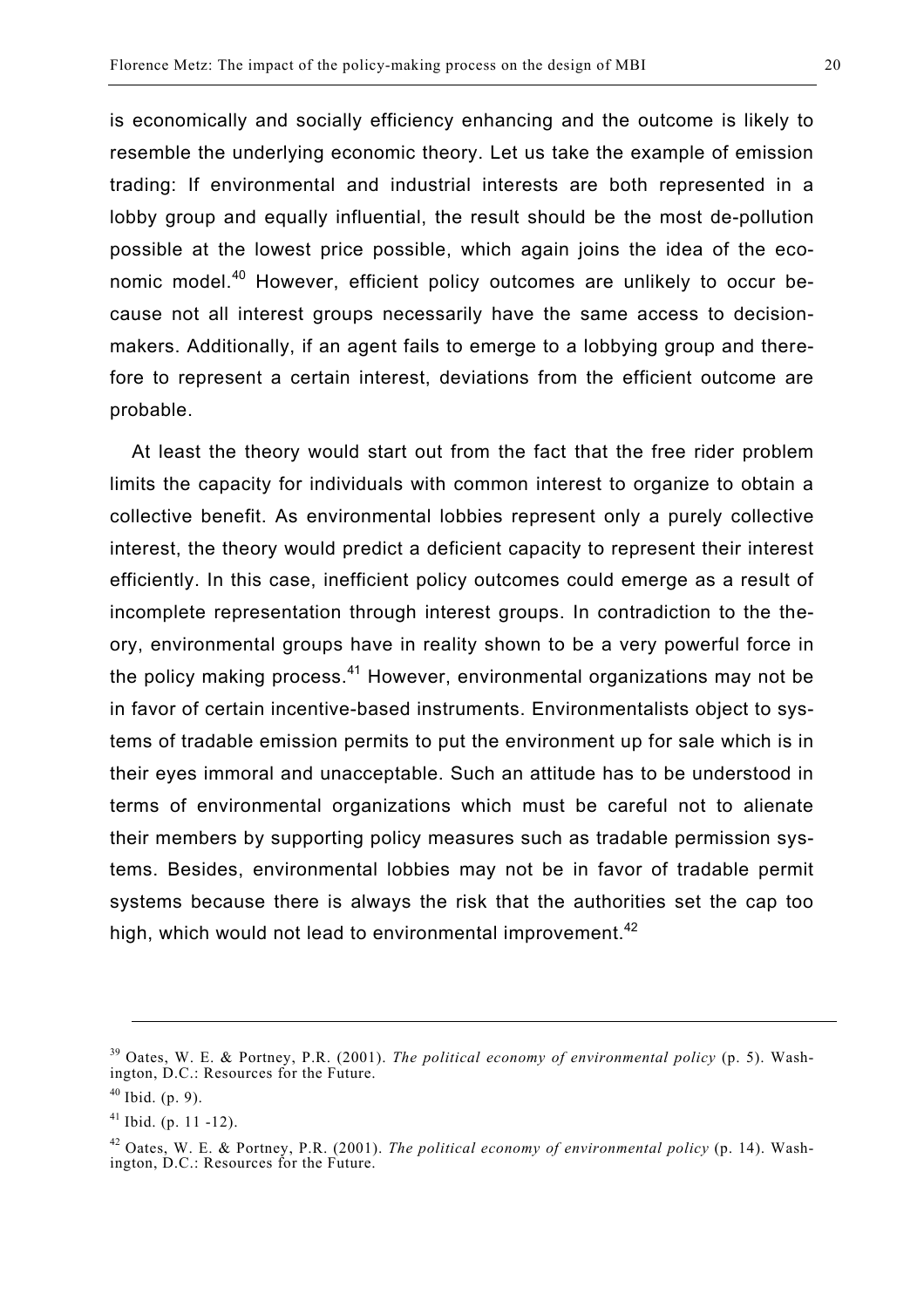Not only environmentalists but various interest groups will seek to influence the way in which economic instruments are used. There is, for example, the polluting industry which can take various positions. Even though one would think that the industry is generally in favor of economic instruments that provide a maximum of flexibility for polluters and the least depollution-costs, the industry is not generally in favor of economic instruments. Polluters may prefer, for example, emission standards such as quotas and norms to economic instruments, because those standards can limit entry for new market entrants. This is because environmental measures often prescribe more stringent standards for new than for existing plants as retrofitting can be expensive and industry presents a powerful lobby against retrofitting. Consequently, more stringent standards for new than for existing plants can increase profits for existing firms and present a barrier to entry for competitors. Therefore, industry might welcome environmental standards and be less inclined to economic instruments.<sup>43</sup> Furthermore, under a system of tradable permits, polluting firms must not only bear the costs of their pollution control but also purchase permits for their additional discharges. Bearing in mind these costs, polluters are not always in favor of tradable permit systems.<sup>44</sup>

On the European level, interest groups play an important role in the decision-making process, because the European institutions integrate interest groups into their policy-formulation process.45 To illustrate the interaction of interests groups and EU institutions, I would like to give the example of the environmental interest groups in Brussels. The NGO "European Environmental Bureau", for instance, was set up with the help of the European Commission. The Commission wanted to integrate an environmental interest group in its decision-making in order to gain societal support for its activities in the environmental field. All environmental NGOs, except Greenpeace, receive some Commission funding for regular operations. Between 2002 and 2006, €32 mil-

 $\overline{a}$ 

<sup>43</sup> Oates, W. E. & Portney, P.R. (2001). *The political economy of environmental policy* (p. 7 - 8). Washington, D.C.: Resources for the Future.

 $44$  Ibid. (p. 8).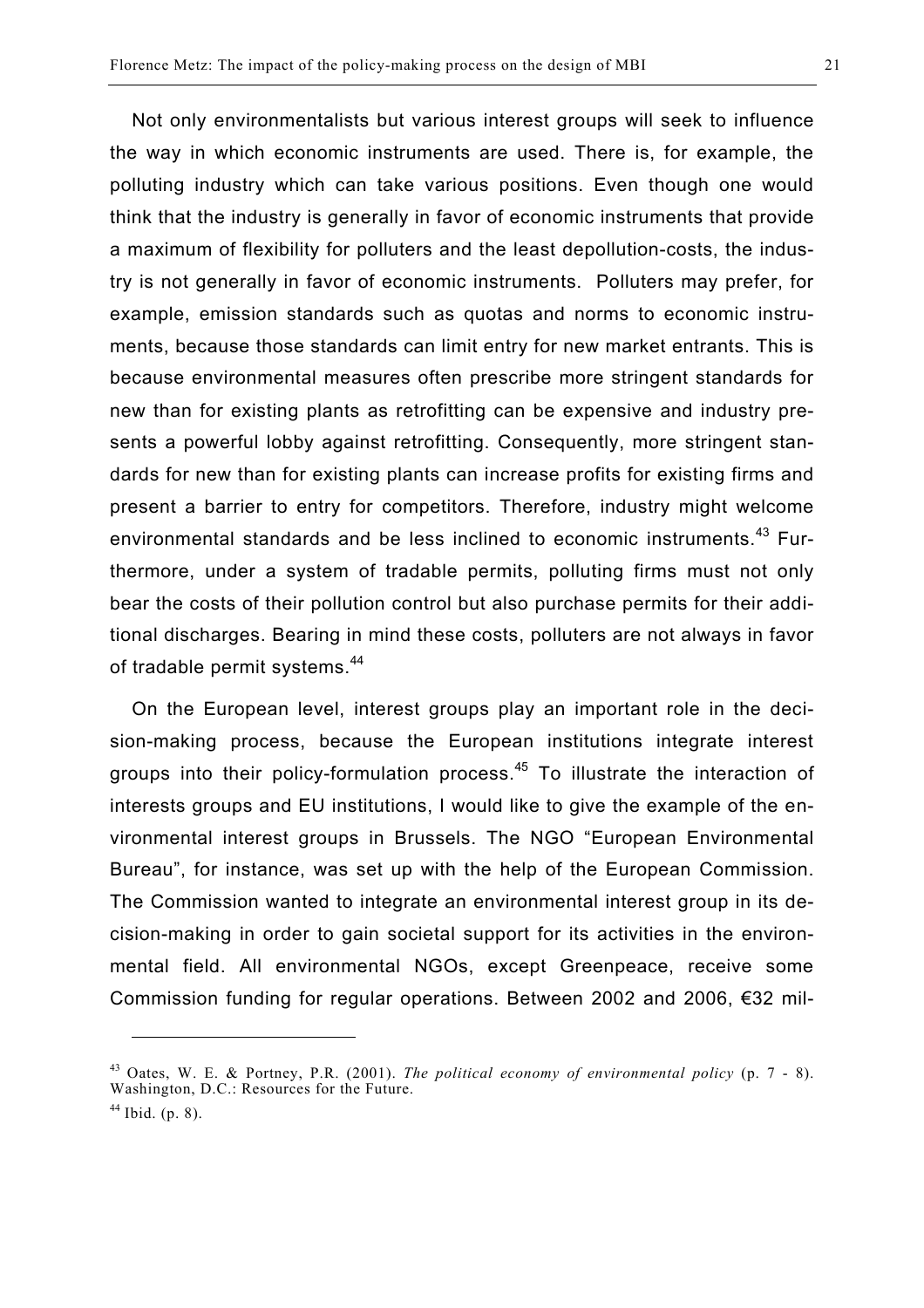lion were made available to support environmental NGOs. "The interest groups concentrate their activities on the policy-formulation phase. Here they act both as a pressure group, mobilizing the general public or Member States on their behalf, and as 'think tanks', offering expertise and detailed information from the ground. The Commission regularly employs interest group representatives on temporary contracts in order to internalize this expertise."<sup>46</sup>

#### **1.2.3 Traditions, learning processes and perceptions**

A third criterion effecting policy outcomes is the one of experiences and learning effects, which both influence the perceptions of the success of a instrument. "Tried and tested" policy instruments with a certain tradition can lead to the rejection of new instruments. On the other hand, learning from experiences can also be a driving force for policy changes. Systems of marketable permits for emissions have been increasingly introduced in the US. As other countries witness the well functioning of the US example, emission trading is nowadays considered and applied in other countries as well.<sup>47</sup> A "learning effect" can result in a positive or a negative perception of a policy instrument. Once a market based instrument has been implemented successfully, it is perceived as a feasible instrument for environmental protection by lobbies, the general electorate just as decision-makers and their chances to become implemented look brighter.<sup>48</sup> The perception of a market based instrument obviously affects the rate of diffusion of ideas from environmental economics to the policy world. However, when an instrument is perceived as feasible, this does not necessarily reflect its real ability to tackle environmental challenges, for example to reduce emissions. It might well be that because of the "good" image

<u>.</u>

<sup>45</sup> Främk, A. (2008). *Europäisches Regieren im Spiel organisierter Interessen. Legitimität und Effektivität des europäischen Interessensystems am Beispiel der Richtlinie zum Emissionshandel* (p. 29). Saarbrücken: VDM Verlag Dr. Müller.

<sup>46</sup> Lenschow, A. (2005). Environmental Policy. Contending Dynamics and Policy Change. In: Wallace, H. & Wallace, W. & Pollack, M.A.: (Ed.), *Policy-Making in the European Union* (p. 318 – 319). Fifth Edition. Oxford: Oxford University Press.

 $47$  Bressers, H. & Huitema, D. (2000). What the doctor should know: politicians are special patients. The impact of the policy-making process on the design of economic instruments. In: Anderson,M. & Sprenger, R.: (Ed.), *Market based instruments for environmental management. Politics and institutions* (p. 80 - 81). Chettenham: Edward Elgar.

<sup>48</sup> Hahn, R. W. (1999). *The Impact of Economics on Environmental Policy* (p. 20 – 21). AEI-Brookings Joint Centre for Regulatory Studies. Working Paper 99-04.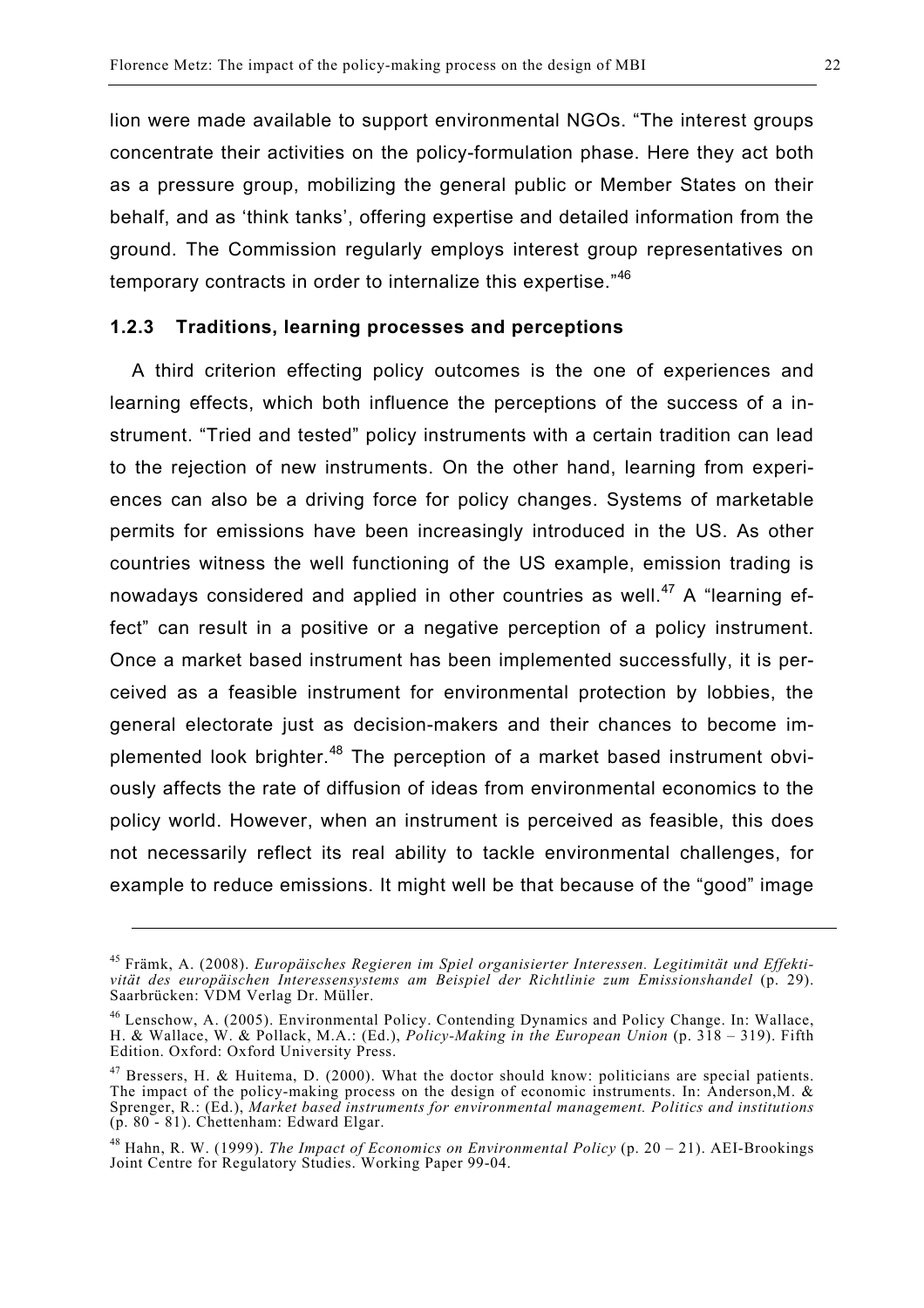of an instrument decision-makers have a particular trust in an instrument. Thus, they consider the potential pitfalls less big than they probably should be considered.

In the European case, learning from the past meant, first, making the experience of unsuccessful regulatory measures and consequently, actors were more inclined to new approaches, such as market based instruments: The European Community has been working since 1988 on strategies to combat climate change. After Kyoto, the European Union introduced a strategy to reach the 8 percent reduction target of CO2 emissions in different sectors, most of all energy, transport and industry. Programs as  $SAVE^{49}$ ,  $ALTENER<sup>50</sup>$  or THERMIE<sup>51</sup> were launched. However, this sector-approach was not a coherent measure and did not lead to meeting the reduction target. Decision-makers then agreed that a comprehensive, integrated and trans-sectoral approach was needed. With this regard, numerous measures were taken, among others the Directive on Renewable Energy<sup>52</sup> (2001/77/EC) was passed. At the turn of the century, about 300 environmental directives and regulations were in place.<sup>53</sup> Despite these various actions, scientific studies predicted that the European Union would in a business-as-usual-case not be able to reach its reduction commitments, but that there would be an increase of emissions compared to 1990. Furthermore, critics complained about the quantity of environmental regulations, the related high costs and the lack of coordination between different regulations. To cope with this problem, the European Climate Change Program<sup>54</sup> (ECCP) was launched in July 2000, which aimed at identifying meas-

 $^{49}$  The Program SAVE of 1991 provides financial support for measures enhancing the energy efficiency in order to reduce CO2 emissions.

<sup>&</sup>lt;sup>50</sup> The Program ALTENER of 1993 provides financial support for the promotion of renewable energy resources.

 $<sup>51</sup>$  The Program THERMIE of 1990 provides financial support for new energy technologies.</sup>

 $52$  The aim was to enhance the proportion of renewable energy in the energy production from 14 % in 1997 to 22 % in 2010.

<sup>&</sup>lt;sup>53</sup> Lenschow, A. (2005). Environmental Policy. Contending Dynamics and Policy Change. In: Wallace, H. & Wallace, W. & Pollack, M.A.: (Ed.), *Policy-Making in the European Union* (p. 307). Fifth Edition. Oxford: Oxford University Press.

<sup>&</sup>lt;sup>54</sup> Communication from the Commission to the Council and the European Parliament on EU policies and measures to reduce greenhouse gas emissions: Towards a European Climate Change Programme (ECCP). COM(2000) 88 final. 8.3.2000.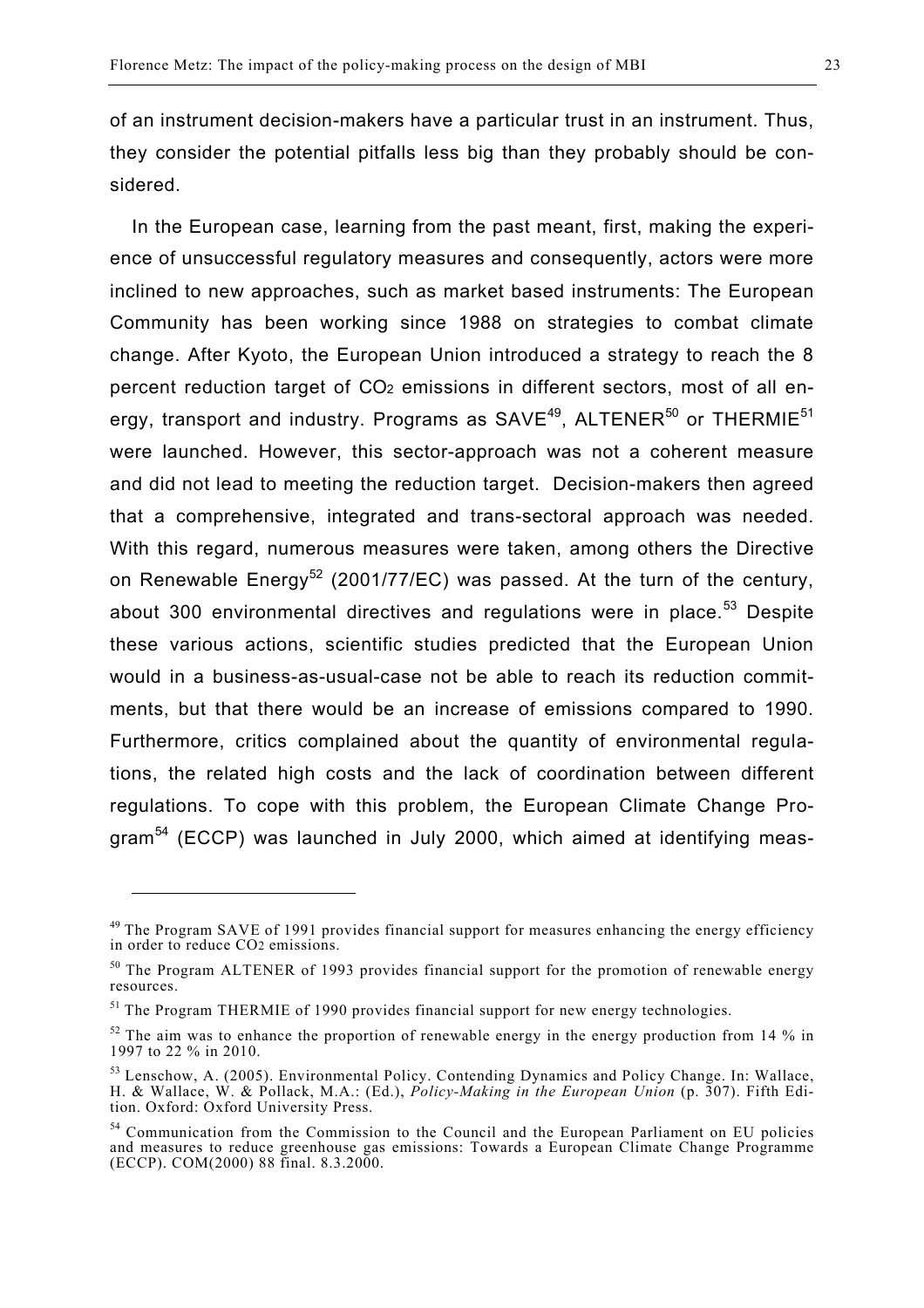ures to reach the Kyoto reduction obligation. The ECCP proposed among other measures to introduce a European wide emission trading system.<sup>55</sup> Years of EU environmental activism did not lead to the reduction of CO2 emissions. Finally, learning from the past, the Commission has changed its choice of proposed policy instruments. Instead of sticking to a regulatory philosophy, the Commission has favored a more flexible and comprehensive approach.<sup>56</sup> The general opinion was in favor of the introduction of a permit system, because it could be a new and good solution in order to meet the Kyoto reduction target.

The inclination towards a market approach for environmental protection was even bigger as MBI have been increasingly used as cost-efficient tools in environmental policies and have been successfully implemented in the United Sates just as in some Member States of the EU. The United States were the first introducing an emission trading system<sup>57</sup> and particularly influenced the perception of those MBI. In 1995, the Acid Rain Program was introduced to reduce  $SO<sub>2</sub>$  and NO<sub>x</sub> emissions. Under the Program 50 percent of the American SO<sub>2</sub> emissions could be reduced by 1999, even though this target was set for 2010. Because of this very good US experience with emission trading, the perception of this instrument was very positive. In 2002, Great Britain implemented the Emission Trading Scheme. Denmark and France also planned the introduction of an emission trading system.<sup>58</sup> In 2003, the European Emission Trading Scheme followed as a consequence of bad experiences with regulatory measures and good experiences with tradable permit system for the reduction of emissions.

<sup>55</sup> Wolf, T. (2007). *Emissionshandel in Deutschland, Österreich und Irland – eine rechtsvergleichende Darstellung unter besonderer Berücksichtigung von Monitoring, Reporting und Verification* (p. 43 - 45). Göttingen: Cuvillier Verlag.

<sup>56</sup> Lenschow, A. (2005). Environmental Policy. Contending Dynamics and Policy Change. In: Wallace, H. & Wallace, W. & Pollack, M.A.: (Ed.), *Policy-Making in the European Union* (p. 319 – 320). Fifth Edition. Oxford: Oxford University Press.

<sup>57</sup> Sattler, A. (2004). *Der Handel mit Treibhausgaszertifikaten in der Europäischen Union unter besonderer Berücksichtigung der Richtlinie 2003/87/EG* (p. 44). Berlin: Logos Verlag.

<sup>58</sup> Wolf, T. (2007). *Emissionshandel in Deutschland, Österreich und Irland – eine rechtsvergleichende Darstellung unter besonderer Berücksichtigung von Monitoring, Reporting und Verification* (p. 41 - 42). Göttingen: Cuvillier Verlag.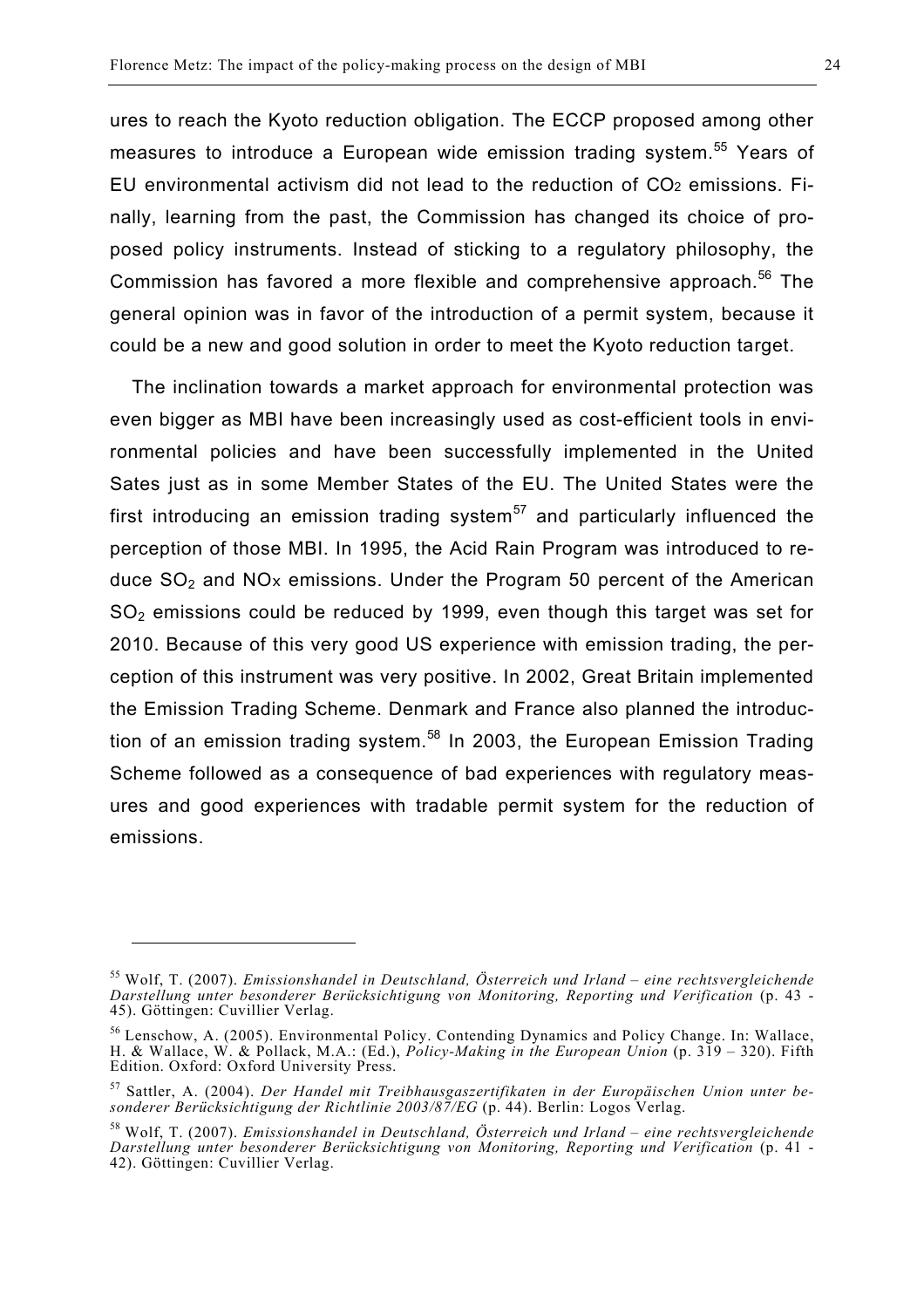#### **1.2.4 Institutional rules and the decision-making process**

Finally, "institutional factors" help to explain the choices of policy makers who find themselves in a certain "arena of action". There are certain rules and norms that are specific for the different institutions acting in an institutional environment. These rules and norms of institutions shape the positions of individuals being part of the institutions. Hence, politicians do not only act according to their own beliefs, but also in accordance with the rules of the institution they are part of. Political actors act out of duty or awareness of what one is supposed to do according to the institutional rules. Consequently, it is crucial to understand the institutional context in which the market like mechanism is designed when analyzing how policy choices come about.

Political institutions interact during the decision-making process. So, the norms within an institution are an outcome of its specific role in the decisionmaking process. For example, rules and norms of the EP have changed as its role in the decision-making process has evolved from a consultative assembly to a powerful institution. Therefore, not only the rules of institutions but also the national style of decision-making process influences policy outcomes, may this be on a national or European level. Patterns of decision-making differ all over the world and are rooted in constitutions (or treaties) prescribing different approaches to law making. It is important to understand the different historically grown styles of decision-making in order understand why some policies fail and other succeed.

Furthermore, standard operating procedures determine not only the way in which legislation is done, but also the way in which implementation is done. When it comes to implementation of an economic instrument there has to be a bureaucratic body available that carries out the implementation successfully. Or, said in other words, the instruments have to be designed in such as to adapt to national (or European) institutional settings and to the national (or European) principles of public administration.<sup>59</sup> What is meant by this can be explained for instance by the importance attributed to the municipalities in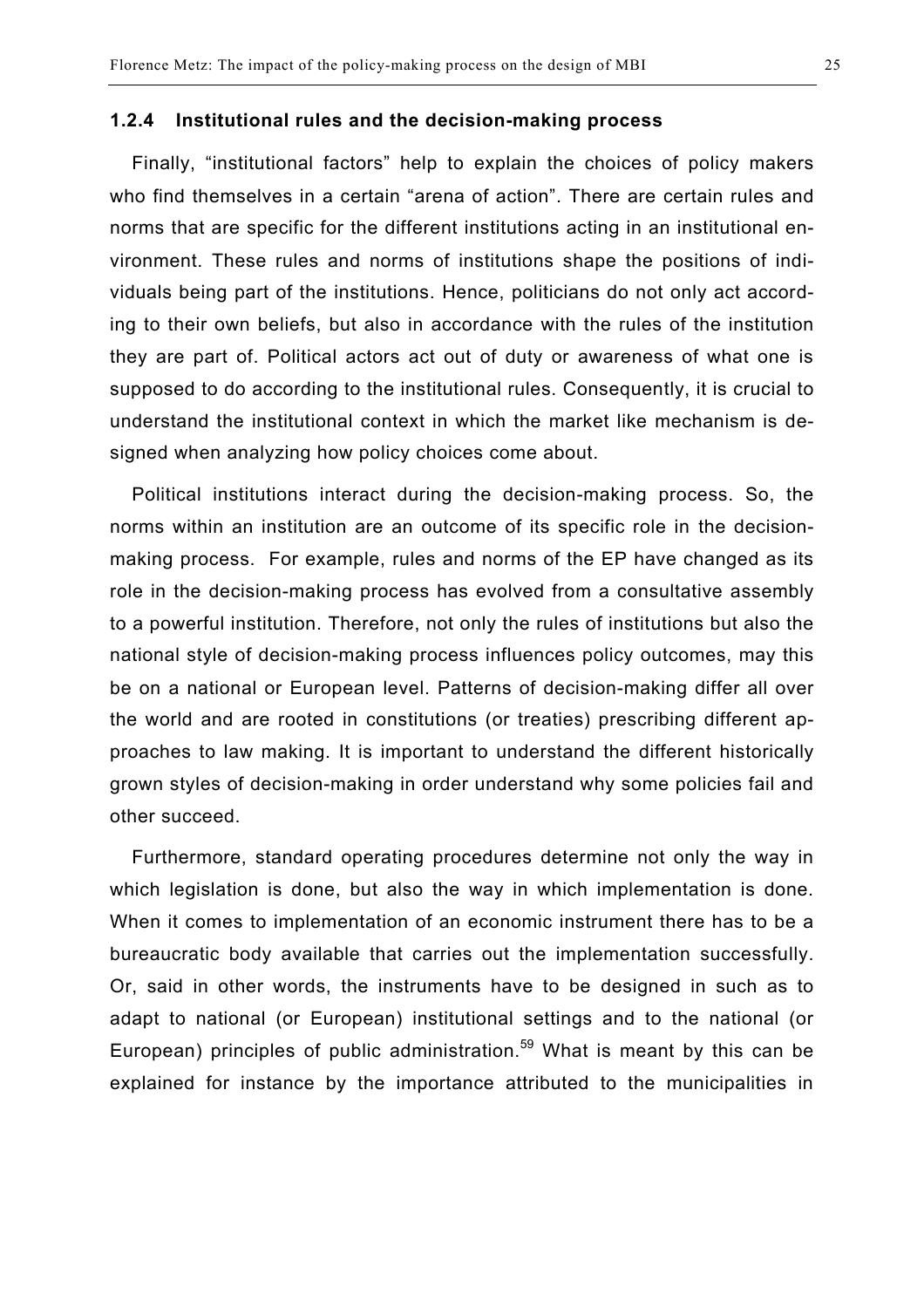Germany or to central authorities in France. Municipal authorities are more inclined to support local industry and therefore accept higher pollution levels than specialized environmental agencies would accept. In fact, countries with local governments responsible for the pollution control have been less efficient in their depollution than countries where pollution control authorities were special environmental agencies.

To conclude, policy outcomes are decisively influenced by the rules and norms of institutions, the national style of decision-making and the specific bureaucratic institutional settings. It requires comprehensive knowledge of constitutional, administrative, historical and cultural settings in order to grasp the opportunities and limitations of national policy styles.<sup>60</sup>

In the European case, the decision-making process is such that the European Commission has the responsibility of policy-formulation by its power of initiative. Under the most recent treaty arrangements, the co-decision procedure applies to almost all environmental policy. Consequently, Parliament and Council have to approve and can amend the Commission's proposal. If both institutions cannot agree on a proposal, they enter into direct negotiations. Here, the Commission intervenes and mediates between Parliament and Council. The Commission has pursuant to Article 250 Paragraph 2 of the EC Treaty the right to withdraw a proposal and present a new one as long as the Council has not adopted its Common Positions. Once a legislative act has been passed, the Commission is responsible for controlling the implementation by the Member States.

In environmental policy-making, the inter-institutional relations are such that the Commission's role as a supranational actor "seems to put the Commission in almost natural opposition to the Member States and the Council, whereas the EP appears as a 'natural ally'." $61$  However, this description is not detailed

1

<sup>59</sup> Andersen, M.S. (2001). *Economic instruments and clean water management: why institutions and policy design matter* (p. 4 -5). Paris: OECD.

 $60$  Ibid. (p. 19 - 22).

<sup>61</sup> Lenschow, A. (2005). Environmental Policy. Contending Dynamics and Policy Change. In: Wallace, H. & Wallace, W. & Pollack, M.A.: (Ed.), *Policy-Making in the European Union* (p. 313). Fifth Edition. Oxford: Oxford University Press.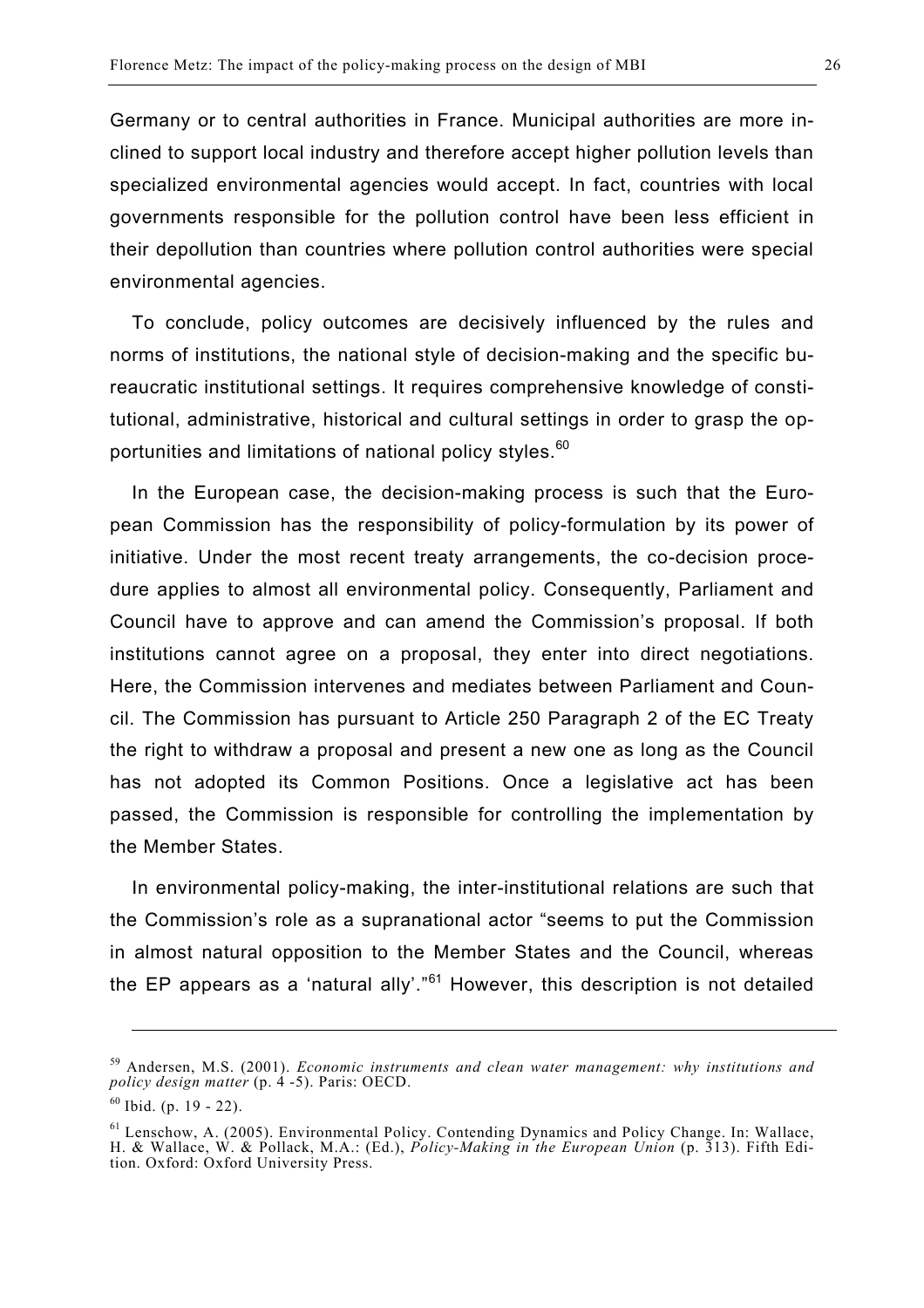enough. In fact, the Commission can promote tougher supranational rules than Member States' national environmental rules. But to assure its legitimacy and the feasibility of its proposals and to anticipate the conflicts that might otherwise hamper decision-making, the Commission is attentive to national demands, positions and expertise. Instead of a "natural opposition", a kind of cooperation has developed between Commission and the 'real' implementers during the policy design stage. Member States provide input for Commission's initiatives, because they see the opportunity to shape the proposals according to their national interests.<sup>62</sup>

In the Council, environment ministers are far away from domestic constraints and can support agendas that would not be supported domestically. "Back home, controversial decisions may then be blamed on 'Brussels' or a too powerful alliance of environmental leader states."<sup>63</sup> However, this does not mean that the Council is a homogenously green supranational institution. First of all, national interests are represented in the Council which leads to several cleavages inside the Council: environmental leaders vs. laggards<sup>64</sup>, industrialized vs. rural or touristic countries<sup>65</sup> and interventionist vs. non-interventionist<sup>66</sup> policy philosophies.

The European Parliament traditionally has been the "greenest" of the three policy-making institutions as it has pushed stringent environmental standards in the 1980s and 1990s. When the EP was a consultative assembly, it advanced a pro-active and often uncompromising attitude towards environmental protec-

 $\overline{a}$ 

 $62$  Lenschow, A. (2005). Environmental Policy. Contending Dynamics and Policy Change. In: Wallace, H. & Wallace, W. & Pollack, M.A.: (Ed.), *Policy-Making in the European Union* (p. 309; 312 – 313). Fifth Edition. Oxford: Oxford University Press.

 $63$  Ibid. (p. 313).

<sup>&</sup>lt;sup>64</sup> Leaders appear to be countries like Germany, the Netherlands, Sweden and Denmark, i.e. the richer, northern states – whereas the laggards are the poorer, southern states like Greece, Spain, Portugal and the new Member States, which have other investment priorities and do not face an electorate pushing for tougher environmental standards.

<sup>65</sup> Member States face different environmental problems: Highly industrialized countries are likely to be more concerned with air quality, waste treatment and noise, than countries with larger rural sector and dependence on tourism which place greater value on the quality of soil, nature protection and sufficient quantities of water.

<sup>66</sup> Countries differ in their regulatory philosophies and styles. Germany for instance, has a tradition of command-and-control regulations, whereas Great Britain favors a market, non-interventionist approach.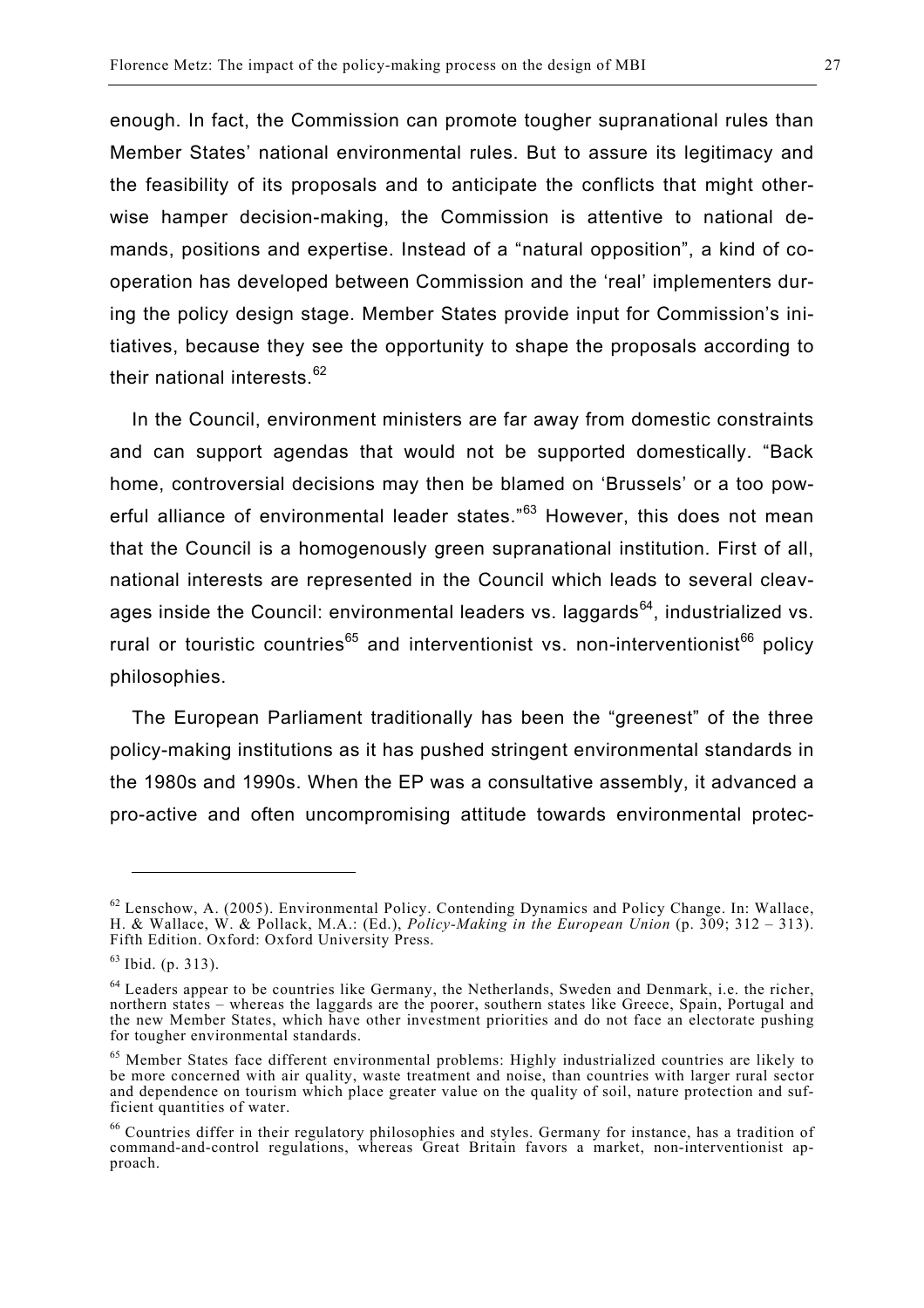tion. However, the role of the EP in the decision-making process changed since it turned more and more to a fully fledged parliament with real power. Hence, the EP adopted less radical and more moderate environmental views in recent times. One can see that the rules and norms of the EP have been modified, because the Parliament's role in the decision-making process changed. Committees (especially the Committee on the Environment, Public Health and Consumer Protection) and the plenary majorities of the EP also shape environmental policy outcomes. In comparison to most national parliaments, the green fraction $67$  is quite large.  $68$ 

In summary, policy choice can be explained in terms of the actors' maximizing their utility, the positions of the interest groups, the learning process influencing the perception of the success of tradable permits and the institutional setting of the European Union. As these four criteria are interdependent, the order mentioned here does not give a hierarchical order of more and less important criteria.

## **2 Case Study: the Directive 2003 / 87 / EC on the European Emission Allowance Trading Scheme**

## **2.1 Divergences between the economic theory of emission trading and the Emission Trading Scheme**

#### **2.1.1 The cap: sufficient or insufficient stimulus**

 $\overline{a}$ 

The Emission Trading Directive (ETD) does not provide the Commission with the competence to set a cap. Instead, it is up to the Member States to determine the total amount of allowances that are distributed to the national installations. Pursuant Article 11 Paragraph 1 and 2 of the Directive "*each Member State shall decide upon the total quantity of allowances it will allocate […]."* Al-

 $67$  This difference can be explained by the difference between the European and some Member States voting procedure: whereas proportional voting is valid for EP elections, in some Member States (i.g. UK) the first-past-the-post voting is used.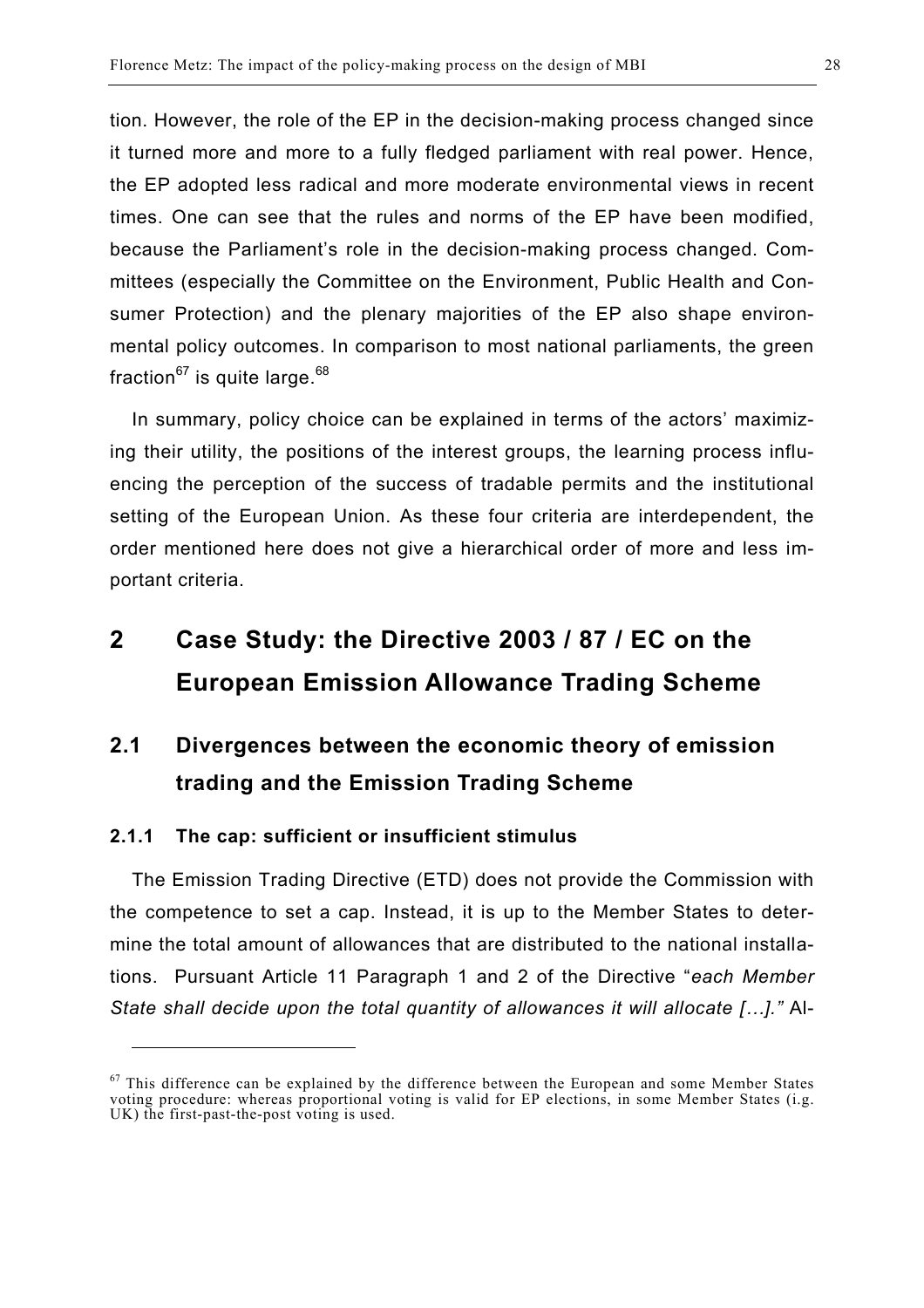lowances are only valid for a determined period of time and are cancelled afterwards.<sup>69</sup> Member States have to develop, so called National Allocation Plans stating the total quantity of allowances that they intend to allocate for a certain period and how they propose to allocate the allowances.<sup>70</sup> Hence, the Commission has pursuant Article 9 the right to a say by auditing these national allocation plans:

*"[…] The plan shall be published and notified to the Commission and to the other Member States […]. Within three months of notification of a national allocation plan by a Member State […], the Commission may reject that plan, or any aspect thereof, on the basis that it is incompatible with the criteria listed in Annex III or with [the method of largely free allocation prescribed in] Article 10."* 

The criteria of Annex III fix, on the one hand, that a member state must not set the cap higher than necessary for meeting its Kyoto reduction commitments:

"*The total quantity of allowances to be allocated for the relevant period shall be consistent with the Member State's obligation to limit its emissions pursuant to Decision 2002/358/EC and the Kyoto Protocol. […] Prior to 2008, the quantity shall be consistent with a path towards achieving or over-achieving each Member State's target under Decision 2002/358/EC and the Kyoto Protocol*."<sup>71</sup>

On the other hand, the Annex III sets that a member state must not fix the cap lower than the potential of the industry to reduce emissions: "*Quantities of allowances to be allocated shall be consistent with the potential, including the technological potential, of activities covered by this scheme to reduce emissions*."72 So, "[the] allocation of allowances should be environmentally beneficial and economically feasible, consistent with the Member States emissions

1

<sup>68</sup> Lenschow, A. (2005). Environmental Policy. Contending Dynamics and Policy Change. In: Wallace, H. & Wallace, W. & Pollack, M.A.: (Ed.), *Policy-Making in the European Union* (p. 313 – 315). Fifth Edition. Oxford: Oxford University Press.

 $69$  Directive 2003/87/EC of the European Parliament and of the Council of 13 October 2003 establishing a scheme for greenhouse gas emission allowance trading within the Community and amending Council Directive 96/61/EC. 25.10.2003. Article 13 Paragraph 1.

 $70$  Directive 2003/87/EC Article 9 Paragraph 1.

 $71$  Directive 2003/87/EC Annex III Section 1.

<sup>72</sup> Directive 2003/87/EC Annex III Section 3.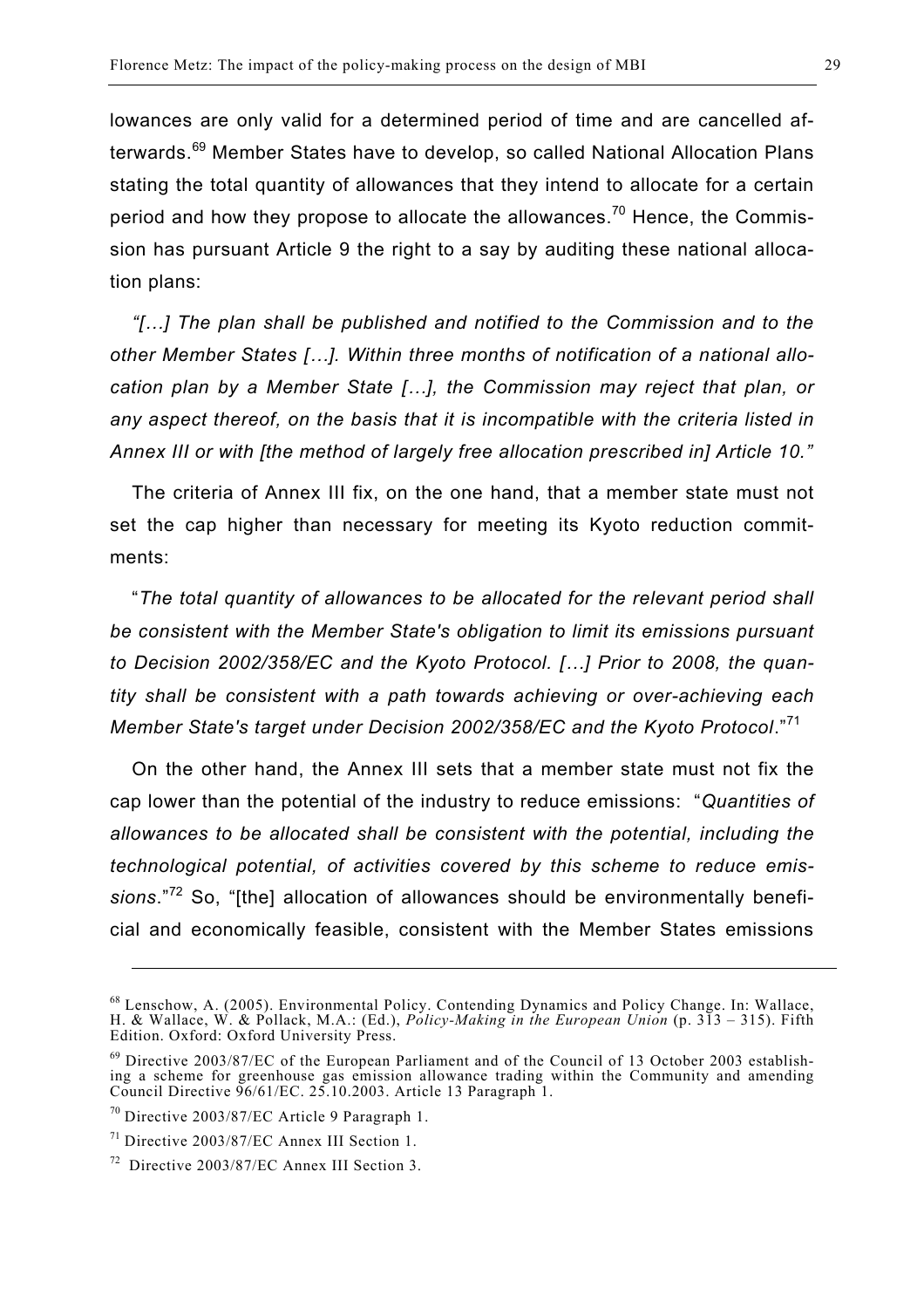reduction obligation and the (technical) potential of the covered activities as well as just, thus avoiding discrimination between companies or sectors."73

All in all, the Directive establishes very general guidelines to the Member States on how to set the cap, leaving much room of interpretation to the Member States. The Commission left the liberty and the burden to the Member States to decide upon the cap and therewith to give a sufficient or insufficient stimulus. As the Member States are quite sensitive to the requests of their national industry, it is probable that the cap is set too low. In fact, the Member States made use, or even tried to abuse, this large freedom of setting the cap. There are several evidences for this: When the Commission had to approve in 2004 the first National Allocation Plans, the NAPs of Austria, Germany, the United Kingdom, Finland and France were partially rejected by the Commission. The Commission requested the national governments to make changes to the plans, because these Member States endangered the compliance with the Kyoto target as too many allowances were intended to be allocated.<sup>74</sup> This behavior can be interpreted in terms of the basic free rider problem. As the Kyoto Protocol sets a common target for the whole EU, called burden sharing, Member States will try to not have to carry the burden of reduction, but to profit from other countries' reduction efforts. Another evidence for a too lax cap is the fall of the allowance price from 2006 onwards. The lack of scarcity of the allowances led to the fall of the prices for the allowances and shows that there was not enough incentive for the industry to reduce emissions. In April 2006, the price for the allowances reached with 29,70  $\epsilon$  per ton CO<sub>2</sub> its peak and fell to 90 cents per ton CO<sub>2</sub> in February 2007.<sup>75</sup> Another evidence for a too lax cap is the increase of emissions in the first trading phase (2005 – 2007).<sup>76</sup>

<sup>73</sup> Antes, R. & Hansjürgens, B. & Letmathe, P. (2008). *Emission Trading: Institutional Design, Decision Making and Corporate Strategies.* (p. 39). Berlin: Springer.

<sup>74</sup> Elspas, M & Salje, P. & Stewing, P. (2006). *Emissionshandel. Ein Praxishandbuch* (p. 33). Berlin: Carl Heymanns Verlag.

<sup>&</sup>lt;sup>75</sup> Cf. graph taken from: http://www.udo-leuschner.de/energie-chronik/070202d.htm (13.5.09).

<sup>76</sup> http://europa.eu/rapid/pressReleasesAction.do?reference=IP/08/787 (13.5.09).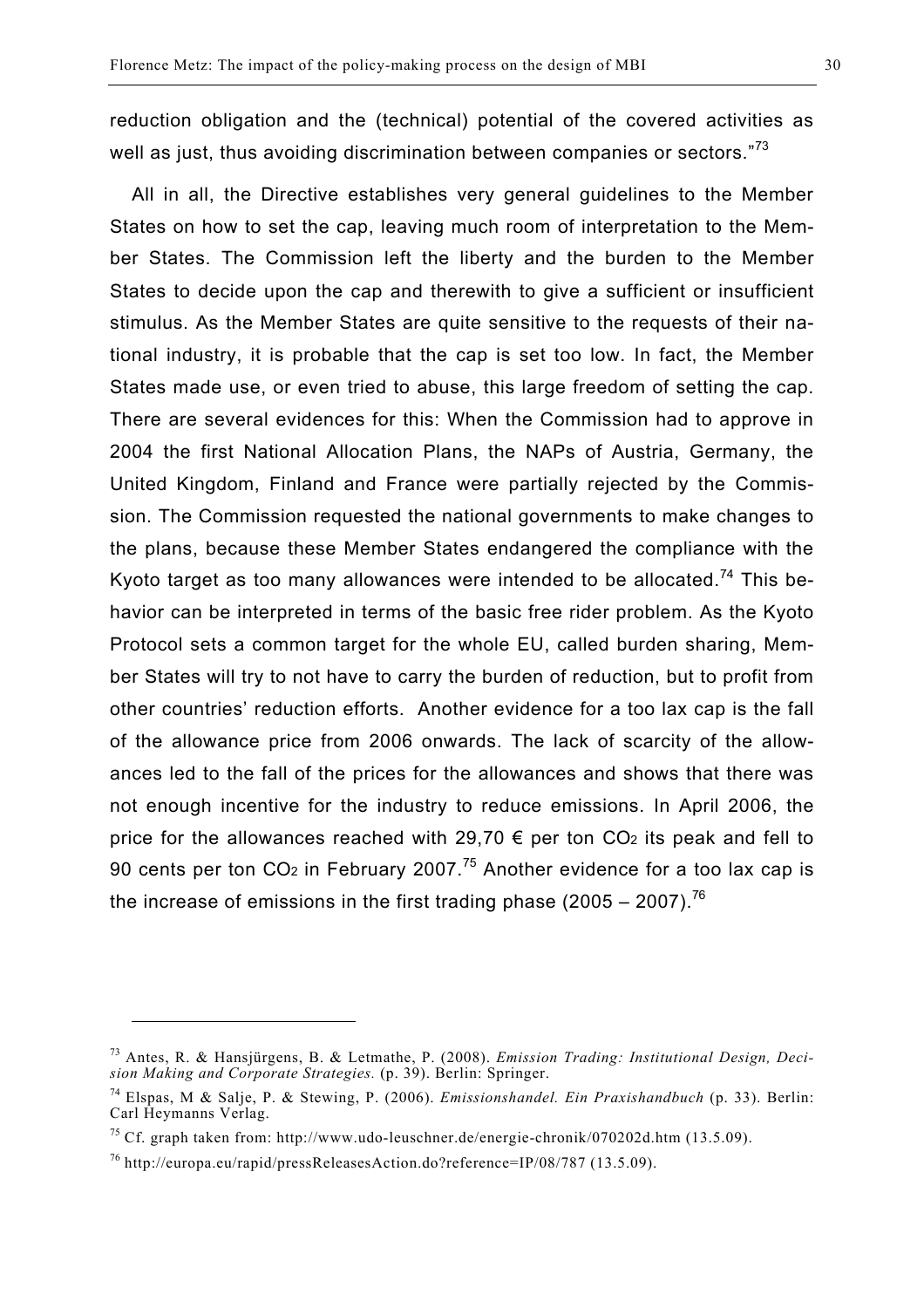#### **2.1.2 Distortions of competition through the initial allocation**

As already mentioned in chapter 1.1.2 the initial allocation that treats installations equally is crucial to the functioning of an emission trading scheme. The Commission tried to prevent distortions of competition by setting community provisions for the initial allocation, which assure the equal treatment of installations and sectors in the Community. To make sure that no distortions of competition between installations of the Member States occur, the Commission audits if the NAPs are based on the objective criteria laid down in Annex III ETD. Annex III explicitly stipulates that the NAP "*shall not discriminate between companies or sectors in such a way as to unduly favor certain undertakings*".<sup>77</sup> Furthermore, the Directive obliges the Member States to distribute the allowances largely free of charge for the initial allocation.<sup>78</sup> By setting the same allocation procedure for the whole community, a basic consistency is assured in order to prevent distortions of competition. However, despite these provisions, distortions of the market are not totally prevented.

Article 10 ETD on the method of allocation stipulates that *"[f]or the threeyear period beginning 1 January 2005 Member States shall allocate at least 95 % of the allowances free of charge. For the five-year period beginning 1 January 2008, Member States shall allocate at least 90 % of the allowances free of charge.*" Consequently, only 5 respectively 10 percent of allowances may be auctioned. This means that Member States are also free to choose to distribute 100 percent of the allowances free of charge. This is in opposition to the idea of tradable permit systems according to which permits have to be auctioned in order to not distort the market by a political decision. Furthermore, if one member state allocates, for instance, 100 percent of the allowances free of charge and another member state only 95 percent, the effect on the economy of different Member States will diverge. This unequal treatment of economies by differ-

 $77$  Directive 2003/87/EC Annex III Section 5.

 $78$  Directive 2003/87/EC Article 9.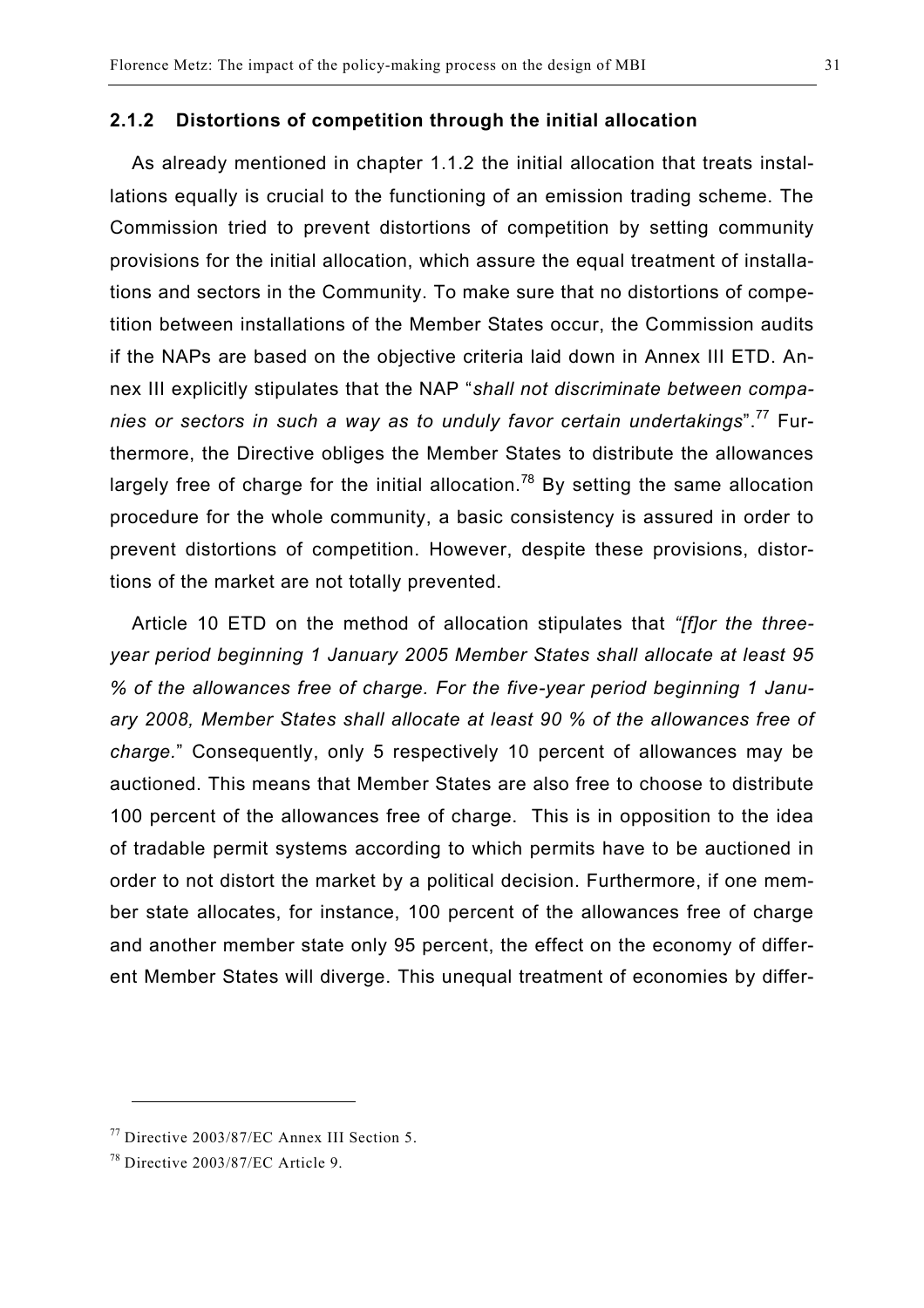ing allocation procedures between Member States does obviously affect competition.<sup>79</sup>

Free allocation causes further competition problems in terms of newcomers and early actions. Article 11 Paragraph 3 stipulates that when *"deciding upon allocation, Member States shall take into account the need to provide access to allowances for new entrants."* Section 4 sets that the"*competent authority shall issue a proportion of the total quantity of allowances each year of the period*." One might assume that authorities have to hold back some allowances to grant them to new entrants. However, the Directive is very imprecise on this point, because Annex III does not explicitly stipulates that allowances are held back for new entrants. Instead, Annex III Section 6 sets a vague rule: *"The plan shall contain information on the manner in which new entrants will be able to begin participating in the Community scheme in the Member State concerned."* The free allocation poses furthermore the problem of how to deal with early actions. In the case of an initial allocation based on historical reference values, the period of reference is important. An early reference date rewards early actions, whereas a recent date does not. On this point, the Annex III leaves it up to the Member States whether they want to take into account early actions or not and which period of reference to choose.<sup>80</sup>

Member States can decide on what to base the initial allocation calculation, on the best available techniques, on industry-specific benchmarks or historical emission data. Annex III Section 3 stipulates that "*Member States may base their distribution of allowances on average emissions of greenhouse gases by product in each activity and achievable progress in each activity."* Furthermore Annex III Section 7 sets that benchmarks "*derived from reference documents concerning the best available technologies may be employed by Member States in developing their National Allocation Plans […]".* With these clauses, Member States have the freedom to choose the initial allocation method. So,

<sup>79</sup> Stewing, C. (2004). *Emissionshandel in der Europäischen Gemeinschaft. – Rechtsfragen im Rahmen der Zuteilung von Verschmutzungsrechten vor dem Hintergrund des Gemeinschaftsrechtes und unter besonderer Berücksichtigung des Wettbewerbsrechtes* (p. 16 - 17). Köln: Carl Heymanns Verlag KG.

<sup>&</sup>lt;sup>80</sup> Directive 2003/87/EC Annex III Section 7: The plan may accommodate early action and shall contain information on the manner in which early action is taken into account.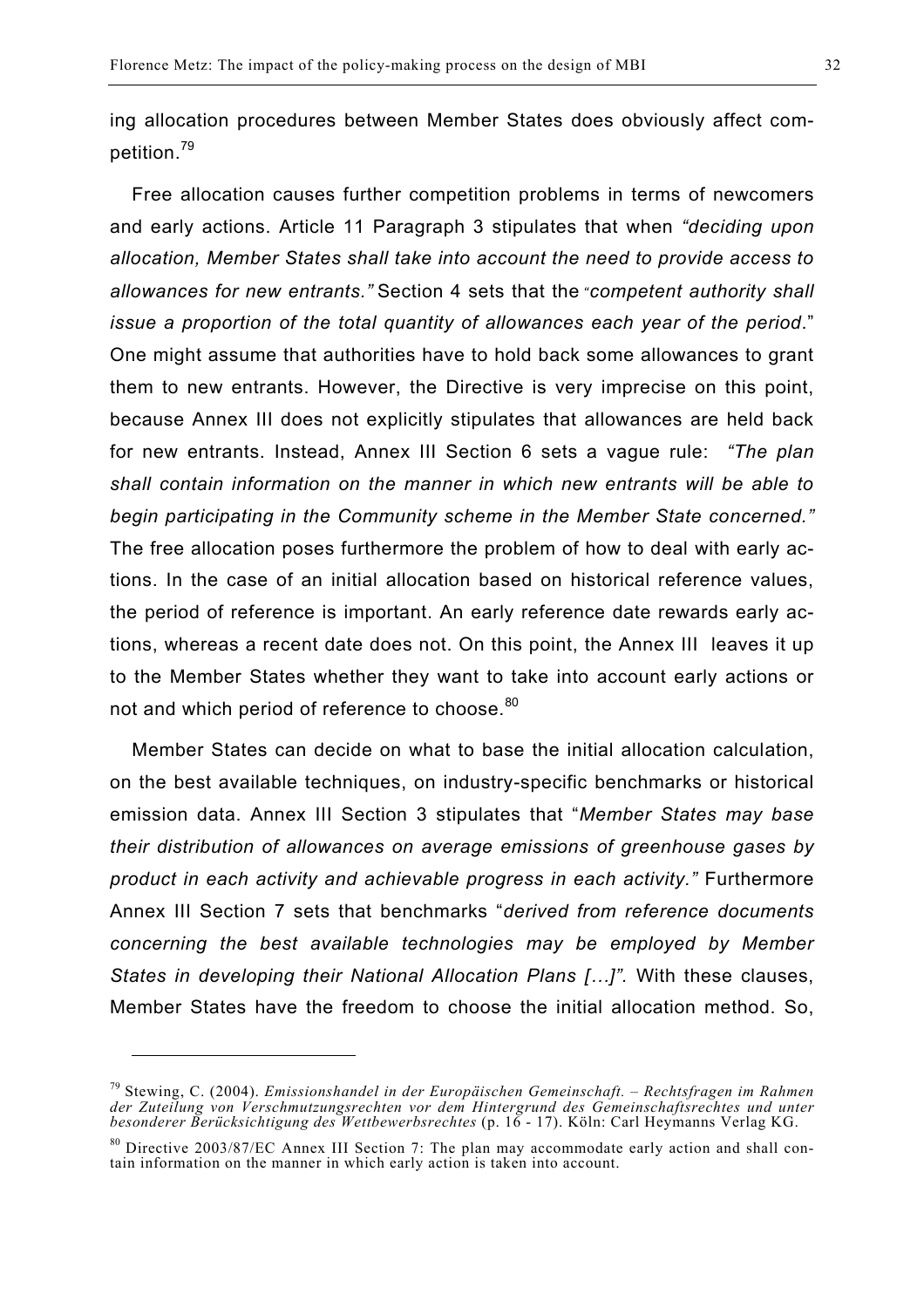distortions of competitions can occur if the same sorts of installations receive allowances calculated on different allocation methods.

In addition, Member States have different reduction targets according to the Kyoto Protocol and the subsequent Burden Sharing Agreement. Consequently, the national industries of different member state are subject to very different emission reduction targets and the scarcity of allowances varies from member state to member state. In practical terms, this means that two installations of the same sector in different Member States may be subject to very different reduction pressure. This unequal treatment of the same sort of installation by different Member States may also happen when Member States, pressurized by divergent interests, favor action in some sectors (or companies) more than others by exempting particular sectors from making a contribution to the reduction target or by setting unchallenging sectoral targets. $81$  It has to be added that the Kyoto Protocol leads to further, unexpected distortions of competition: As under Kyoto the reference year is 1990, Germany, for instance, has been more successful in fulfilling its reduction target because of the breakdown of the former GDR economy than countries in which the economy is on the rise. $82$ 

To conclude, it is nearly impossible to assure the equal treatment of sectors and installations under the EU-ETS, even though this would be crucial for the initial allocation. As a grandfathering allocation procedure has been set by the ETD, distortions of competitions are likely to occur and difficult to prevent.

#### **2.1.3 Collision between existing legal acts and the new instrument**

There is a large quantity of legal acts, both on the Member States' level and on EU level, which deal with the reduction of emissions. Therefore, the Commission dedicated a whole paragraph entitled "policy options related to the synergy with other policies and measures" in its Green Paper on greenhouse gas emissions trading within the European Union*.* The Commission draws the attention on the fact that *"[it] still has to be clarified how technical regulation,* 

 $\overline{a}$ 

 $81$  Green Paper COM(2000) 87 final. 8.3.2000. Section 7.2.1.

<sup>82</sup> Stewing, C. (2004). *Emissionshandel in der Europäischen Gemeinschaft. – Rechtsfragen im Rahmen der Zuteilung von Verschmutzungsrechten vor dem Hintergrund des Gemeinschaftsrechtes und unter besonderer Berücksichtigung des Wettbewerbsrechtes* (p. 16 - 17). Köln: Carl Heymanns Verlag KG.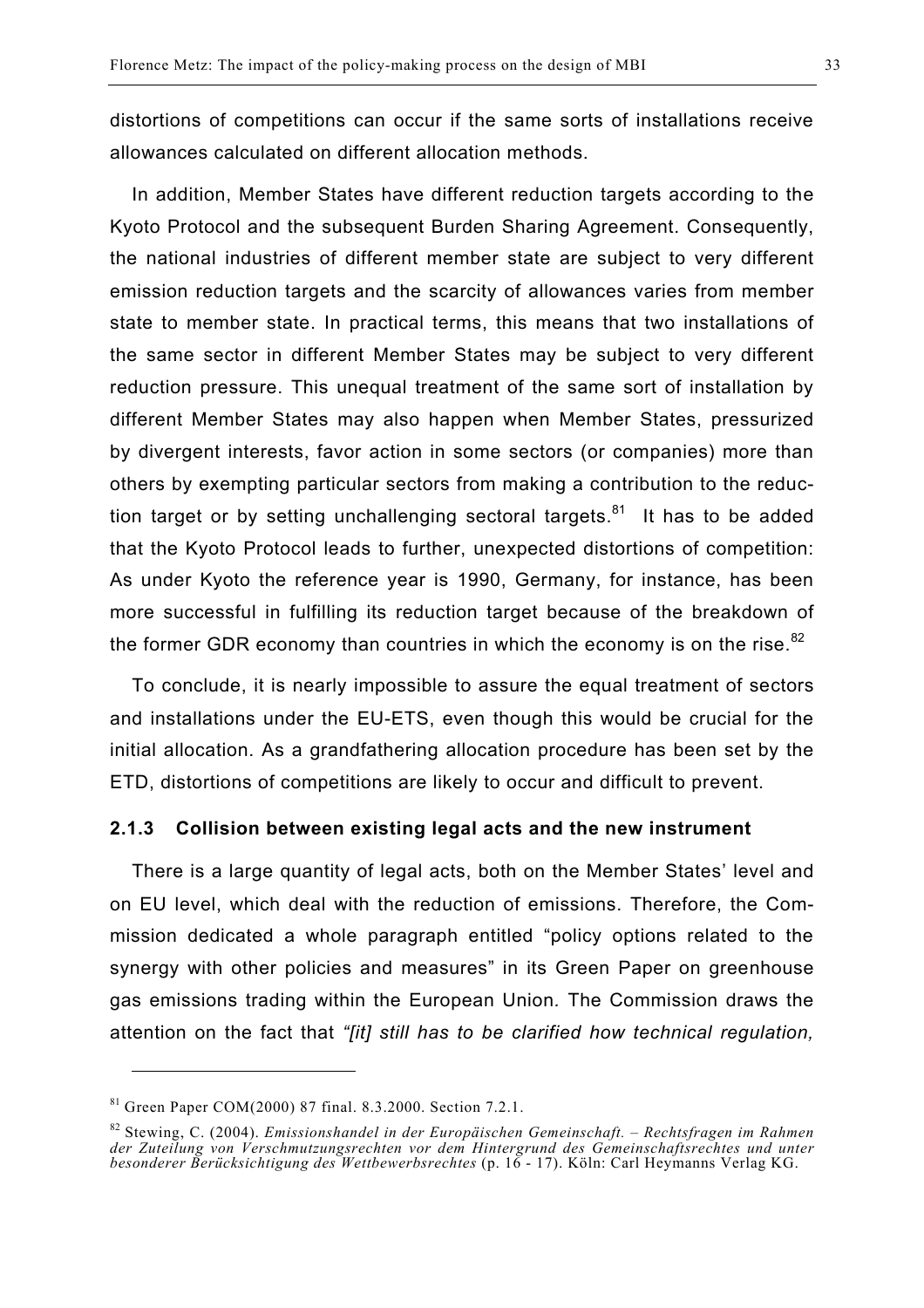*taxation and environmental agreements are respectively substitutes or complementary to a new emissions trading instrument*."83 Subsequently, the Commission wrote in its proposal for the Directive that the EU-ETS "*harnesses the*  synergies with existing legislation, and in particular, the IPPC Directive<sup>".84</sup> The Council Directive 96/61/EC concerning Integrated Pollution Prevention and Control and the Emission Trading Directive are both environmental legislation on the community level. Both directives cover emissions of greenhouse gases, but grant different types of permits. Under the IPPC Directive competent authorities fix emission limit values for pollutants that are likely to be emitted from the installation concerned in significant quantities and grant permits for this. So, the IPPC Directive stipulates that emission limit values have to be set. This is not consistent with the EU-ETS as an installation covered by the Scheme should not have a fixed emission limit.<sup>85</sup> To ensure the smooth interplay between the Emission Trading Scheme and the IPPC Directive, the IPPC Directive has been changed by the article 26 of the Directive on Emission Trading. This amendment makes explicit that if an installation falls under both directives, then emission limit values shall not be set as the IPPC Directive would require, unless these emissions have a significant local impact.<sup>86</sup>

Despite this amendment the directives collide. The IPPC Directive requires Member States to ensure that installations are operated in such a way that all the appropriate preventive measures are taken against pollution, in particular application of the best available techniques.<sup>87</sup> Consequently, the IPPC Directive would require basing the initial allocation method for allowances under the emission trading on the best available technique. This provision on the limit values calculated on the best available techniques, however, collides with the Directive on Emission Trading, because the idea of emission trading is to incite to technical modernization where it is the cheapest and to buy allowances if

<sup>83</sup> Green Paper COM(2000) 87 final. 8.3.2000. Section 8.

 $84$  Proposal for a Directive COM(2001) 581 final. 23.10.2001. Section 9.

<sup>85</sup> Proposal for a Directive COM(2001) 581 final. 23.10.2001. Section 9.

<sup>86</sup> Directive 2003/87/EC Art. 26.

<sup>87</sup> Proposal for a Directive COM(2001) 581 final. 23.10.2001. Section 9.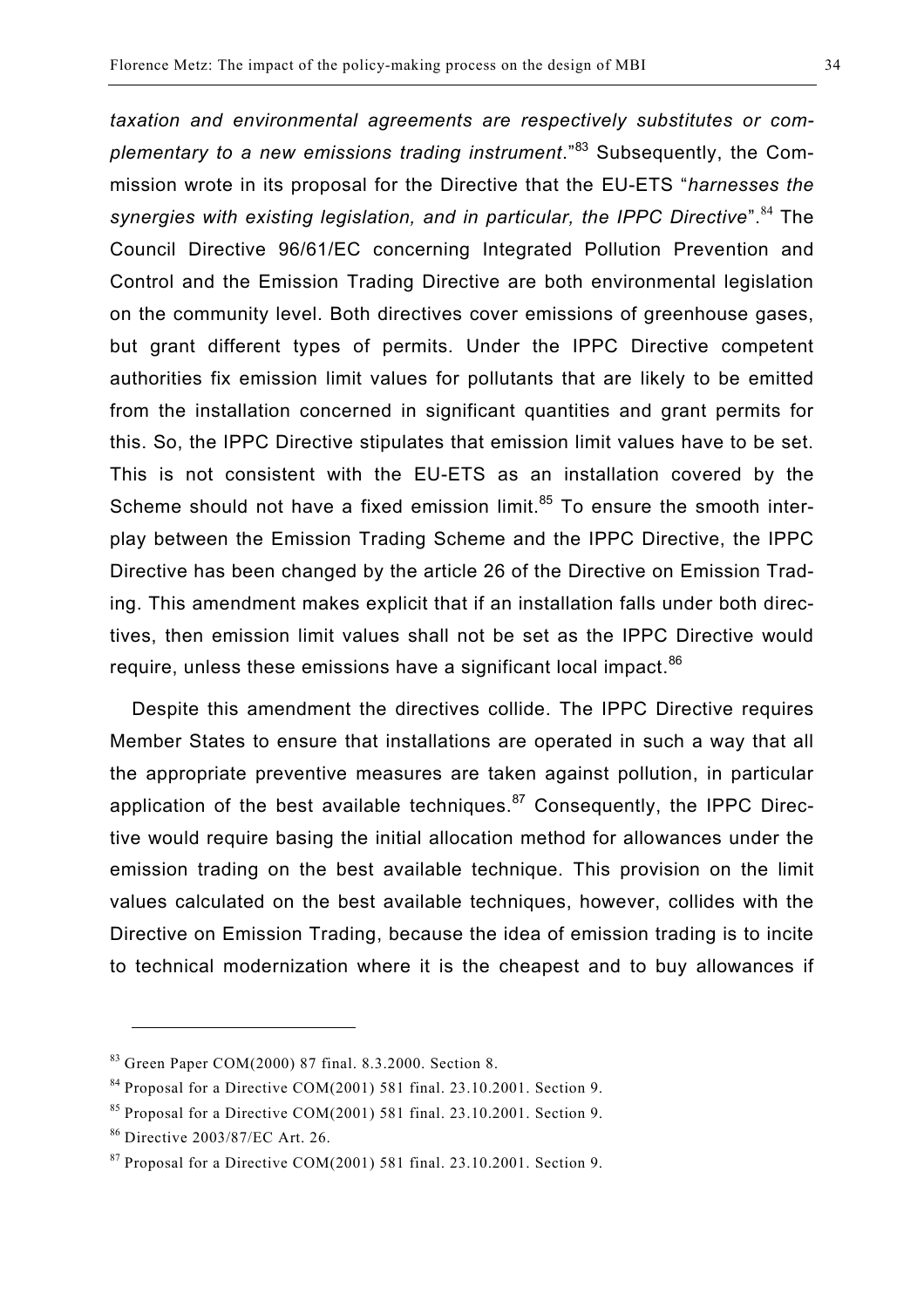this is more efficient than abatement efforts. $88$  The idea of efficient abatement is thus not consistent with imposing technical modernization to every installation. Nevertheless, the problematic relation between the IPPC Directive and the Emission Trading Directive has not been solved on this point, because the precautionary principle pursuant Article 2 IPPC Directive is still a valid obligation of operators.

In addition, both directives collide because the IPPC Directive requires the efficient use of energy whereas the Directive on Emission Trading is without prejudice to those requirements.<sup>89</sup> Again, the idea of emission trading is that abatements are undertaken where they are the most efficient. This is not consistent with imposing common efforts for the efficient use of energy under the IPPC Directive. Therefore, article 26 ETD stipulates that Member States may choose to not impose requirements relating to energy efficiency. According to article 2 ETD, on the contrary, the emission trading Directive shall apply without prejudice to any requirements pursuant to the IPPC Directive and the Commission's proposal made it even clearer by stipulating: "*This Directive shall apply without prejudice to any requirements pursuant to Directive 96/61/EC that relate to energy efficiency." <sup>90</sup>* So whilst the Directive on Emission Trading leaves the Member States to determine the stringency of CO2 abatement efforts, the Commission stresses that efficiency requirements for the use of energy under the IPPC Directive provide a common level of effort that must be undertaken.<sup>91</sup> This does not solve the relation between the two directives especially if some Member States choose to impose energy requirements and others do not.

Besides the IPPC Directive, there are other potential areas of collision, because there are many legislative instruments dealing with CO2 emission reduction. On the community level there is, for instance the Large Combustion Plant

<sup>88</sup> Elspas, M. & Salje, P. & Stewing, P. (2006). *Emissionshandel. Ein Praxishandbuch* (p. 41). Berlin: Carl Heymanns Verlag.

 $89$  Proposal for a Directive COM(2001) 581 final. 23.10.2001. Section 9.

<sup>90</sup> Proposal for a Directive COM(2001) 581 final. 23.10.2001. Article 2. Paragraph 2.

<sup>91</sup> Proposal for a Directive COM(2001) 581 final. 23.10.2001. Section 9.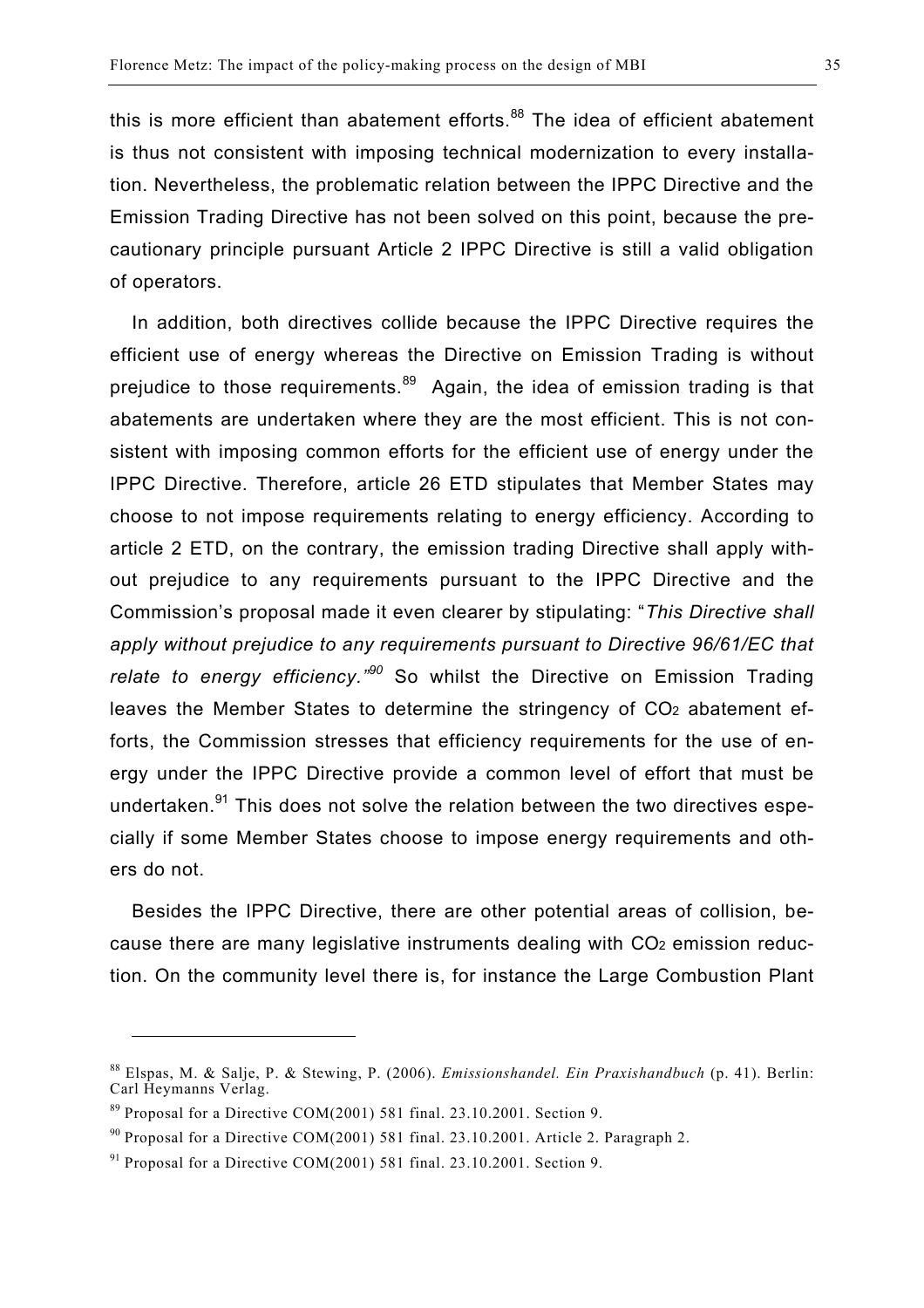Directive setting emission limit values.<sup>92</sup> On the Member States level there are interactions with environmental agreements and energy taxes, which aim at tackling CO2 emissions. When both instruments, taxes and emission trading, are used at the same time, this may give rise to negative impacts on competitiveness.<sup>93</sup> In addition, taxes would annihilate the efficiency-effect of emission trading. On the Member States level the problem of collision between the new Directive on Emission Trading and existing legal measures is very significant. While the new Emission Trading Scheme would have required to do some adaptations to national law, Member States refused to do so as they have been quite skeptic about the success of the European Emission Trading System. The German Environment Council, for instance, recommended to the German government that only when the operability and the performance of the emission trading system will be assured, it is worth to undertake the huge administrative effort to reduce national regulations on the subject.<sup>94</sup>

### **2.1.4 Constraints of the market mechanism by supplementary commandand-control regulation**

All in all, the Directive sets only the framework and leaves numerous possibilities for adding regulations and further guidelines.<sup>95</sup> On the one hand, the Commission stipulates in the Directive that the proposed Emission Trading Scheme can properly function only if a harmonized Community scheme is established.<sup>96</sup> But on the other hand, the Commission left crucial decisions on implementation up the competent authorities of the Member States. The compromise between Community harmonization and the respect of the subsidiarity principle led to the establishment of a common framework leaving much freedom to the Member States. Consequently, the Directive omits certain stipulations: There is no clause about how to calculate the initial allocation, but the

 $92$  Green Paper COM(2000) 87 final. 8.3.2000. Section 8.1.

 $93$  Proposal for a Directive COM(2001) 581 final. 23.10.2001. Section 30.

<sup>94</sup> Sattler, A. (2004). *Der Handel mit Treibhausgaszertifikaten in der Europäischen Union unter besonderer Berücksichtigung der Richtlinie 2003/87/EG* (p. 55). Berlin: Logos Verlag.

<sup>95</sup> Wolf, T. (2007). *Emissionshandel in Deutschland, Österreich und Irland – eine rechtsvergleichende Darstellung unter besonderer Berücksichtigung von Monitoring, Reporting und Verification* (p. 69). Göttingen: Cuvillier Verlag.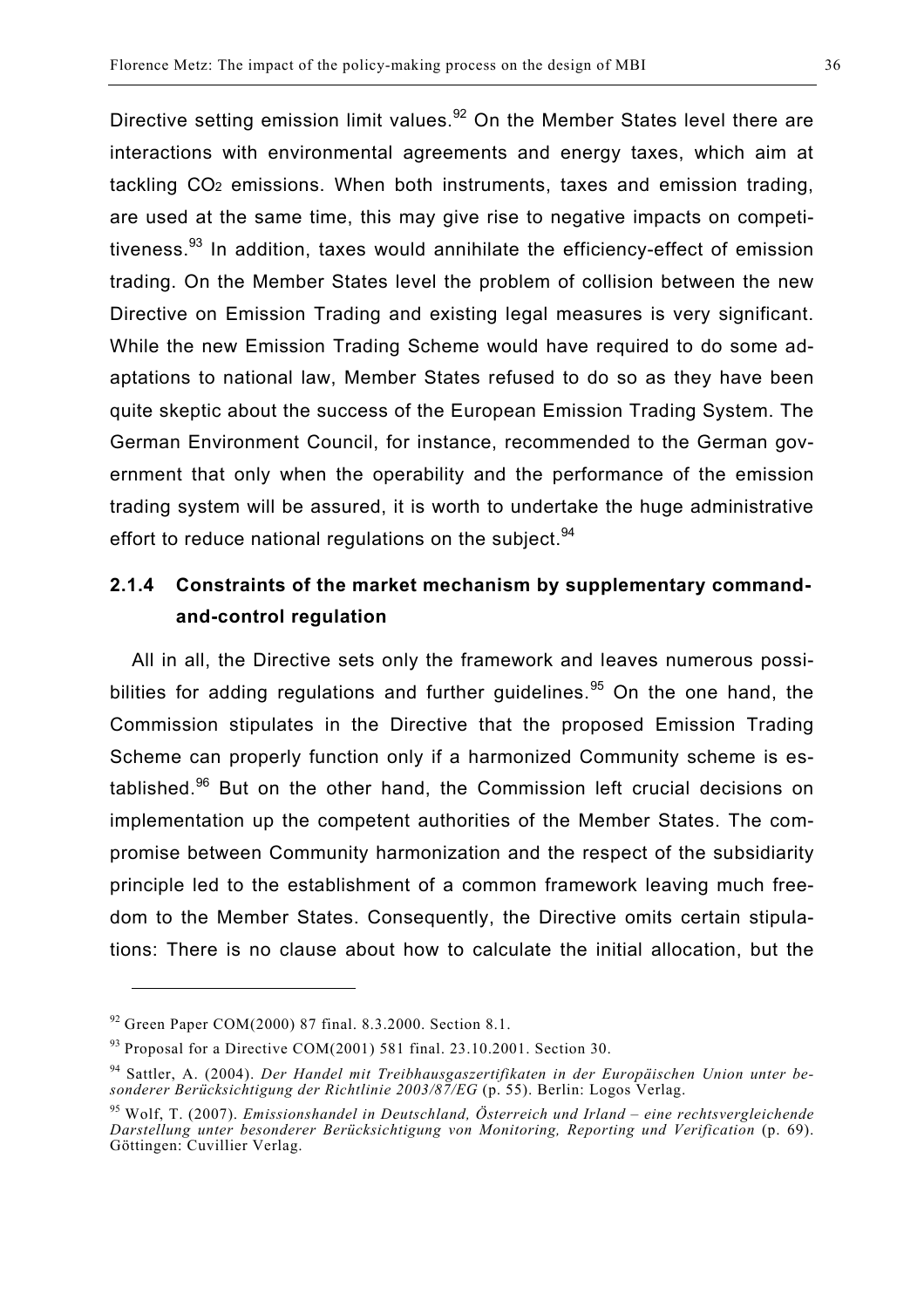Commission leaves this decision up to the national authorities. Member States can decide on what to base the initial allocation calculation, on the best available techniques, on industry-specific benchmarks or historical emission data. Furthermore, the Directive omits, as already mentioned in chapter 2.1.2 guidelines concerning early actions and newcomers, thus leaving it up to the Member States to establish the rules.

The framework-Directive leaves much room for adding command-and-control regulations, which might be contrary to the initially intended effects of an emission trading system. In fact, numerous subsequent regulatory measures have been added to the European and national level in the case of the EU-ETS. Pursuant Article 9 Paragraph 1 Sentence 2 ETD the Commission had to develop and file subsequently a manual (NAP-Guidance)<sup>97</sup> to quide Member States with the setting of their national allocation plans. Article 14 Paragraph 1 ETD stipulates that the "*Commission shall adopt guidelines for monitoring and reporting of emissions*". According to Article 19 ETD Paragraph 3 "*the Commission shall adopt a regulation for a standardised and secured system of registries […] containing common data elements to track the issue, holding, transfer and cancellation of allowances, to provide for public access and confidentiality as appropriate and to ensure that there are no transfers incompatible with obligations resulting from the Kyoto Protocol.*" The latter example shows that the Commission is concerned about maintaining the overview about the situation of the allowances. As I mentioned in chapter 1.1.4, a system of tradable permits does not prevent "hot spots" to arise. Therefore, authorities might introduce mechanisms, such as approval procedure for the exchange of allowances, which allow for government intervention into the market. The registries constitute a sort of approval procedure, because companies cannot trade their allowances without registering their operations. Obviously, the Commission's intention with regard to the registries was twofold: First, to verify if companies hold enough allowances for their emissions and to cancel the submitted allowances. The

1

<sup>96</sup> Directive 2003/87/EC. Section 10.

 $97$  Communication from the Commission on guidance to assist Member States in the implementation of the criteria listed in Annex III to Directive 2003/87/EC [...]. COM (2003) 830. 7.1.2004.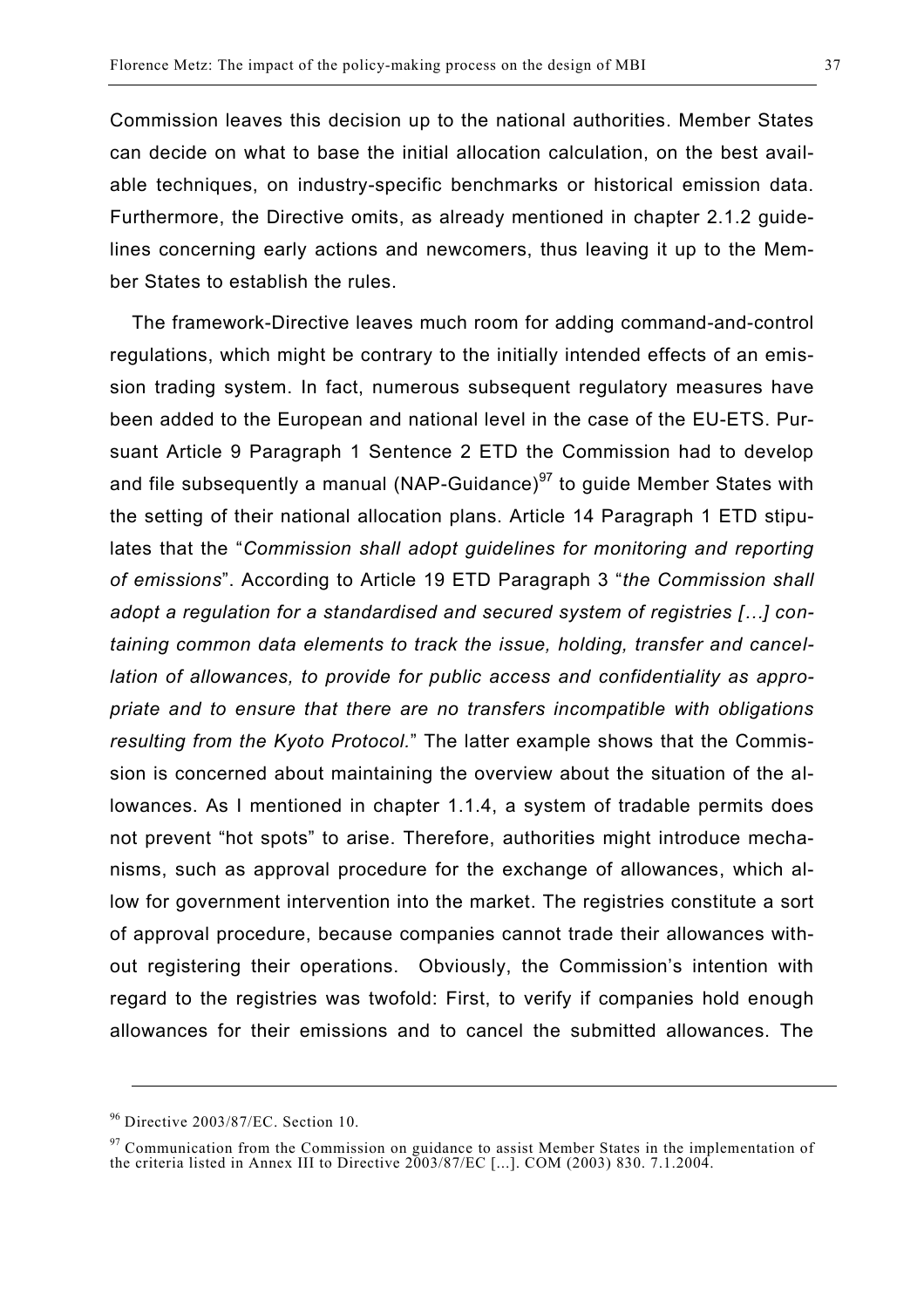cancellation is an important tool for reducing the amount of allowances every year and therewith, at least in theory, setting constantly the cap lower. Second, the system of linked national registries is central for the adjustment of the Member States' commitments under the Burden Sharing Agreement of the Kyoto Protocol. Under the Kyoto Protocol the Community has a reduction target of 8 percent, with which the community has to comply as a whole. Hence, the Burden Sharing Agreement sets different reduction targets for the Member States. If the Community fails to comply with the Kyoto target, the individual Member States are held responsible for their individual reduction target. So, if a company in one member state buys an allowance from a company in another member state, the Community will emit the same amount of CO<sub>2</sub>, but the entitlements of each member state and the commitments under the Burden Sharing Agreement will have to be adjusted.<sup>98</sup> Registries are a crucial verification and monitoring tool for the Commission. Without registries, it would be impossible to verify if operators hold the appropriate amount of allowances for their installations' emissions, to adjust the Member States commitments under the Burden Sharing Agreement and, to verify if the Member States, and the Community as a whole, comply with their Kyoto target. However, with establishing the system of registries, the Commission can "observe" the market and eventual hot spots. In fact, Article 26 of the Directive gives the Commission the right to intervene in order to prevent hot spots. As already mentioned in chapter 2.1.3, the IPPC Directive has been amended so as to emission limit values are not set for installations that fall under the Emission Trading Scheme "*unless it is necessary to ensure that no significant local pollution is caused*". 99 Consequently, political authorities can prevent hot spots by setting emission limit values for installations located in areas with significant local pollution. In this respect, it is clear that subsequent regulatory measures, which set limit values for certain installations, distort the market and constrain companies in their flexibility to trade. This will be in opposition to the idea of emission trading where operators should be able to buy allowances without limit values. Here, the added regula-

 $98$  Proposal for a Directive COM(2001) 581 final. 23.10.2001. Section 3.

<sup>99</sup> Directive 2003/87/EC Article 26.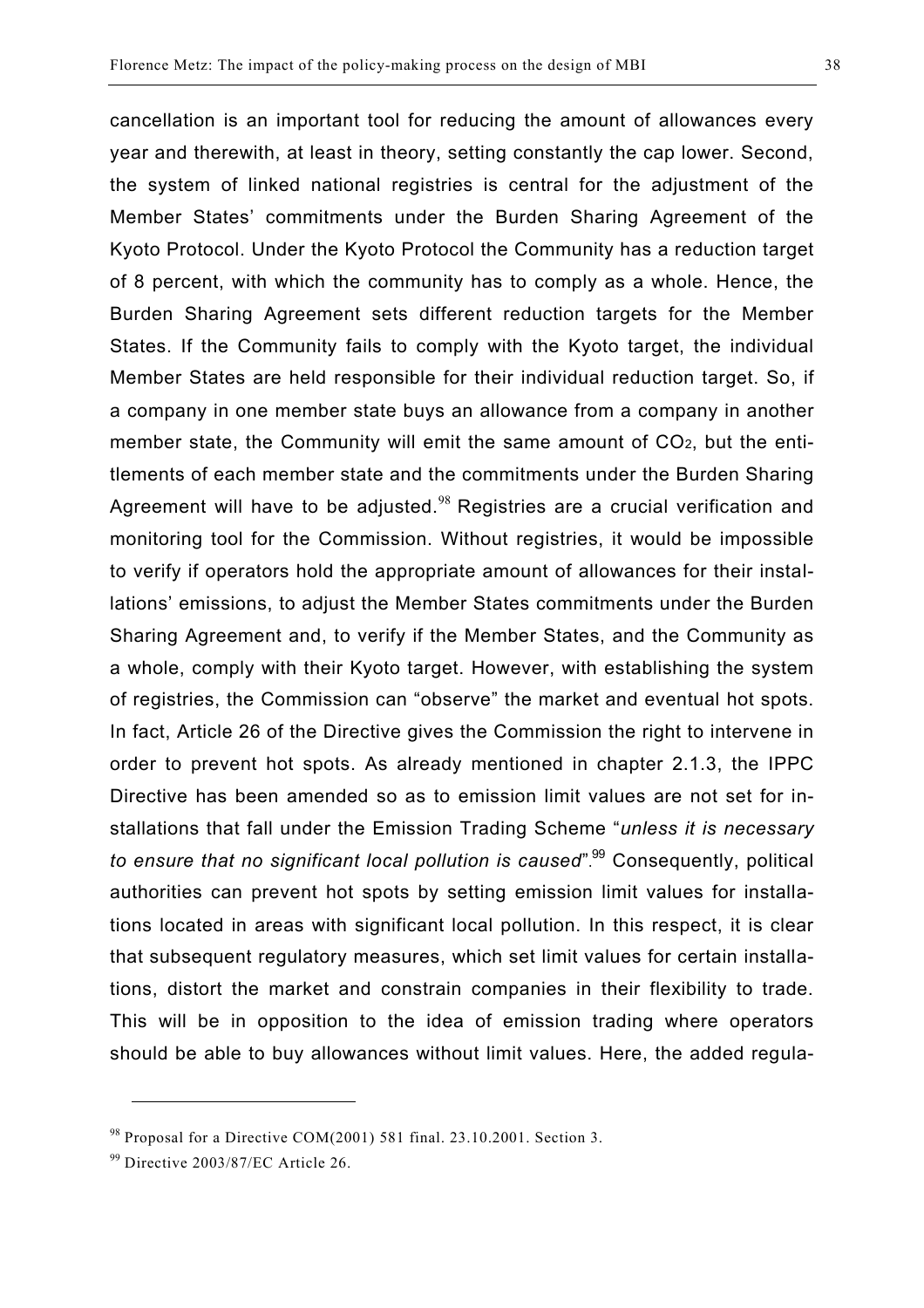tion does hinder the market from functioning. Thus, the government intervention is not compatible with the idea of emission trading. One can see how model and reality do not comply when direct regulation is added.

On the Member States level, there are numerous other possibilities for adding command-and-control regulations that may be contrary to the idea of emission trading. This is, as mentioned, because the Directive sets only a very general framework and leaves much scope to the Member States.

### **2.1.5 Coverage of gazes and sectors - exemptions and exceptions for specific businesses**

First, there is the question of sectors and greenhouse gases covered by the EU-ETS. According to Article 2 Paragraph 1 ETD the Emission Trading Scheme covers emissions only from categories listed in Annex I: production and processing of iron, steel, cement, glass, ceramic, energy (such as electric power or direct emissions from oil refineries), pulp and paper. Initially, the EU-ETS covers only one greenhouse gas, CO2, out of six. These restrictions clearly reduce the scope of the EU-ETS.

Article 27 ETD on the "temporary exclusion of certain installations" provides the possibility to Member States to exclude temporarily and only until the 31 December 2007 certain installations from the emission trading system, even if these installations would pursuant Annex I fall under the emission scheme. The condition for this opt-out is that Member States would reduce the same amount of emissions than if the installations were integrated in the Emission Trading Directive. In addition, it is conditionally that the exempted installations are subject to monitoring, reporting and verification requirements, which are equal to those of the Directive. The Commission can approve the opt-out if the installation is subject to penalties, in case of non compliance, at least equivalent to those of the Directive.

So, instead of making sure that the maximum amount of gases, sectors and installations take part in the Emission Trading Scheme, the Directive covers only one greenhouse gas and a few sectors just as it gives the possibility to national authorities to exempt certain installations. This reduces the scope and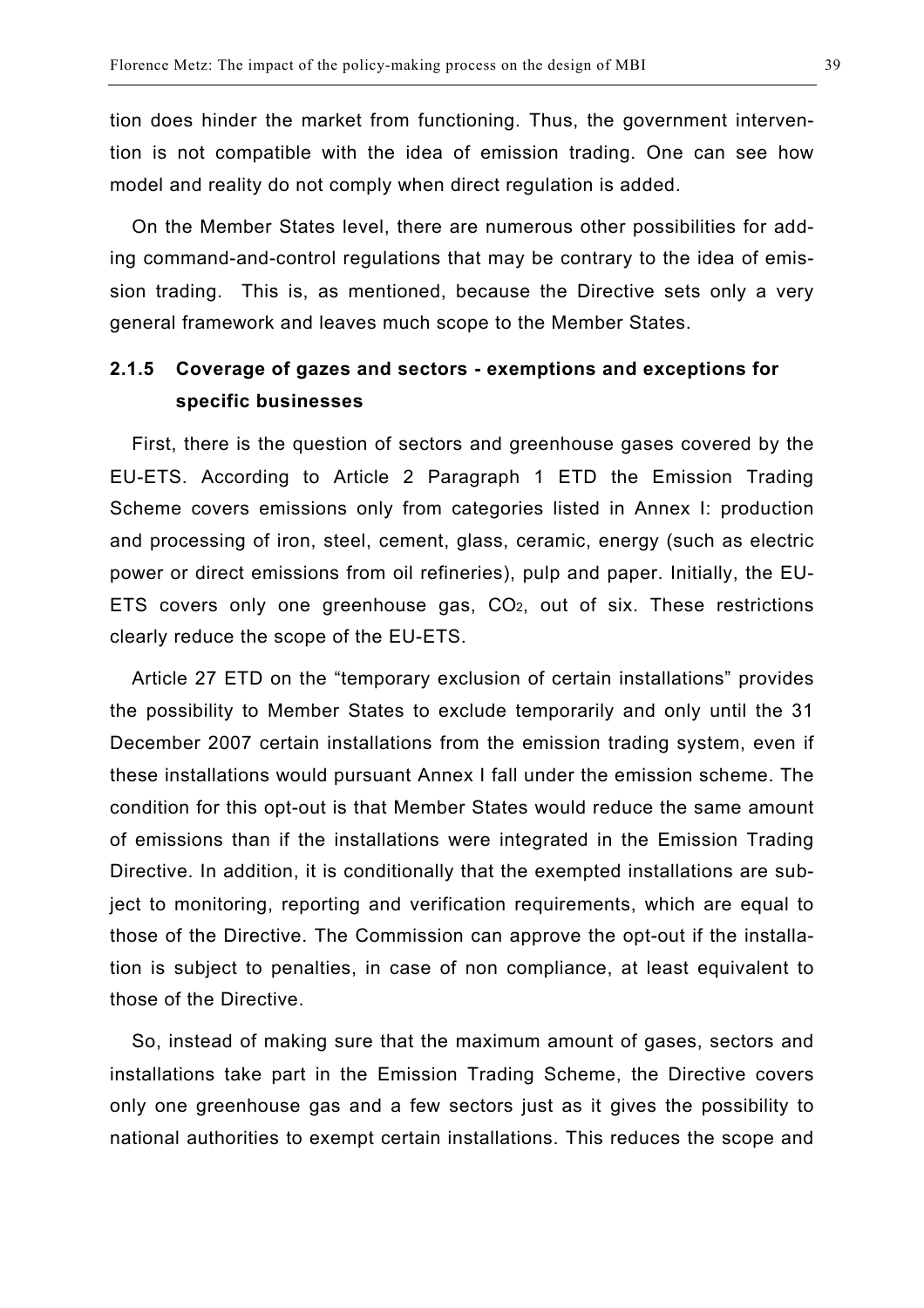the efficiency of the whole permit system and is clearly not compatible with the economic idea of emission trading.

#### **2.1.6 Summary of the results**

Several divergences between the economic theory of emission trading and the European Emission Trading Scheme can be observed:

First, the Member States did not fix the cap sufficiently low in order to comply with what the model would underlie in order reduce emissions.

Second, according to the economic idea auction should be the initial allocation procedure, because it avoids distortions due to political decisions. However, under the EU-ETS the initial allocation for the first period took place free of charge for companies. Furthermore, the same sort of companies can be treated differently depending on their location in a member state, because Member States might have fixed different allocation methods, rules for newcomers or early actions and have to comply with different reduction targets under Kyoto.

Third, the Emission Trading Directive collides with numerous existing legal acts on the Community level and on Member States level. Hence, adaptations in community and national legislation should be done in order to assure the functioning of the Emission Trading Scheme. Unfortunately, these adaptations have not fully been done which annihilates the cost-efficiency mechanism of the EU-ETS.

Fourth, subsequently added command-and-control regulations can be problematic if it hinders the permit system to develop into a fully-fledged market mechanism. According to economic theory operators of installations should be able to buy allowances without limit values. Hence, the Commission can set limit values for certain installations by the addition of a subsequent regulatory measure in order to prevent hot spots. On the Member States level there are numerous other possibilities to add further regulatory measures, which can contradict the idea of emission trading.

Fifth, the model of emission trading assumes that the larger the participation of the industry and greenhouse gases, the more cost-efficient will be the permit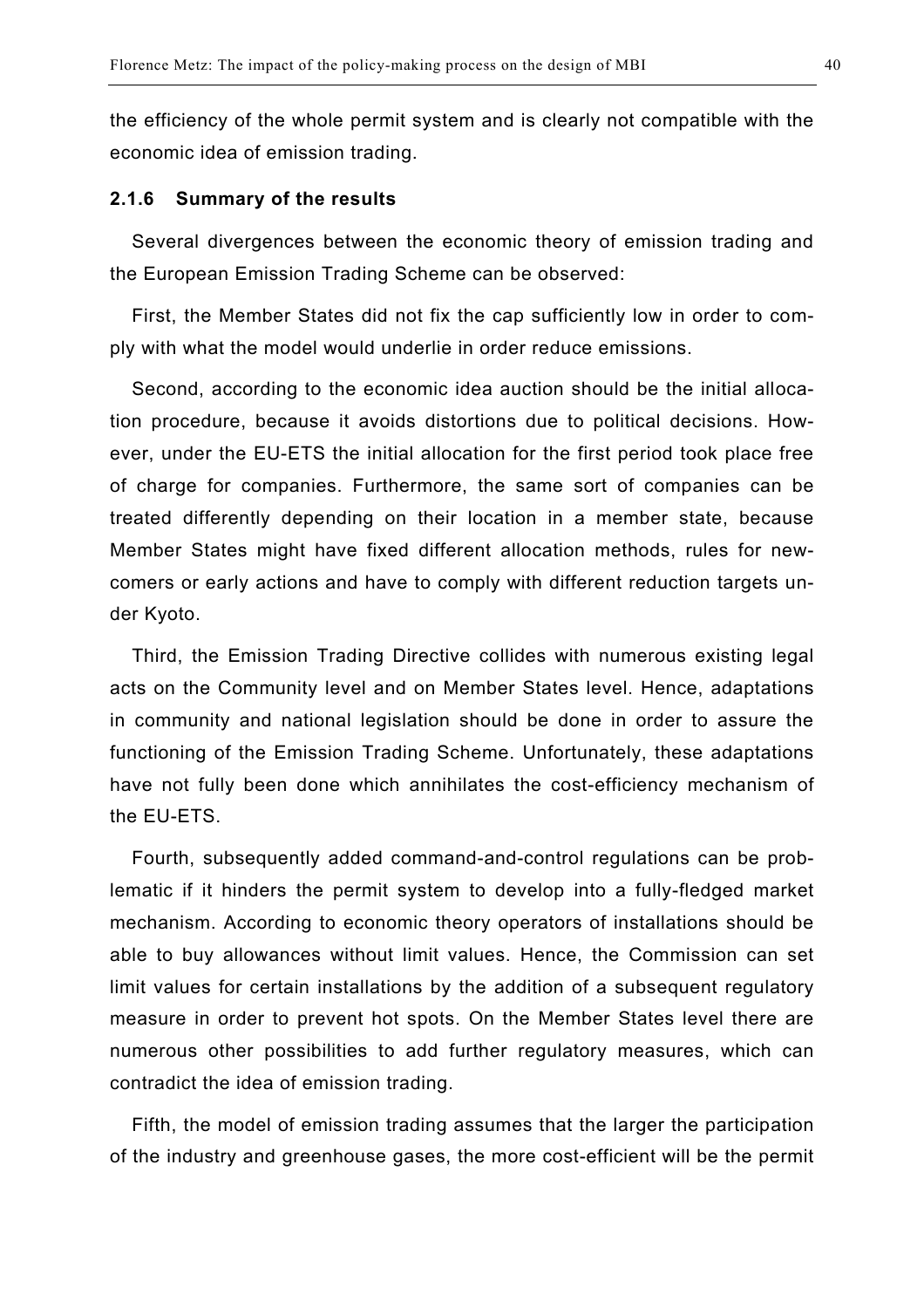system. However, exemptions and exceptions are made possible under the EU-ETS, which clearly undermines the scope of the Emission Trading Scheme.

After having laid down what kind of differences between the theory of permit systems and the European Emission Allowance trading system occurred, I would like to find out how these distortions can be explained by analyzing the policy-making process. I want to answer the following questions: How can the laxity of the ETD in terms of leaving the setting of the cap up to the Member States be explained? Why are almost all the permits allocated free of charge instead of being auctioned in the first period? Why did the authorities not eliminate colliding legal acts? Why does the Directive only set a framework thus leaving the possibility of adding command-and-control regulation contrary to the idea of emission trading? Related questions concern the fact that Community rules for newcomers, early actions and the initial allocation method have not been set in the Directive. Furthermore, one has to ask why does the EU-ETS not cover all sectors and greenhouse gases and why are exemptions of installations possible? I will answer these questions by referring to the criteria laid down in chapter 1.2.

## **2.2 Different influences shaping the design of the Directive 2003 / 87 / EC during the decision-making process leading to distortions between theory and practice**

## **2.2.1 Institutional rules, the European decision-making process and the intervention of interest groups**

First, I would like to show that one reason for the just described gap between the model of emission trading and the EU-ETS lies in the European institutional setting and the European decision-making process (criterion 4). Second, interest groups (criterion 2) intervene as they can make use of the European style of policy making by trying to lobby the right institution at the right moment during the decision-making process. For example, an interest group knowing about the European decision-making process first lobbies the Commission in order to shape the Commission's proposal and then, before the first reading in the EP, the interest group concentrates their activities on the EP. One hundred different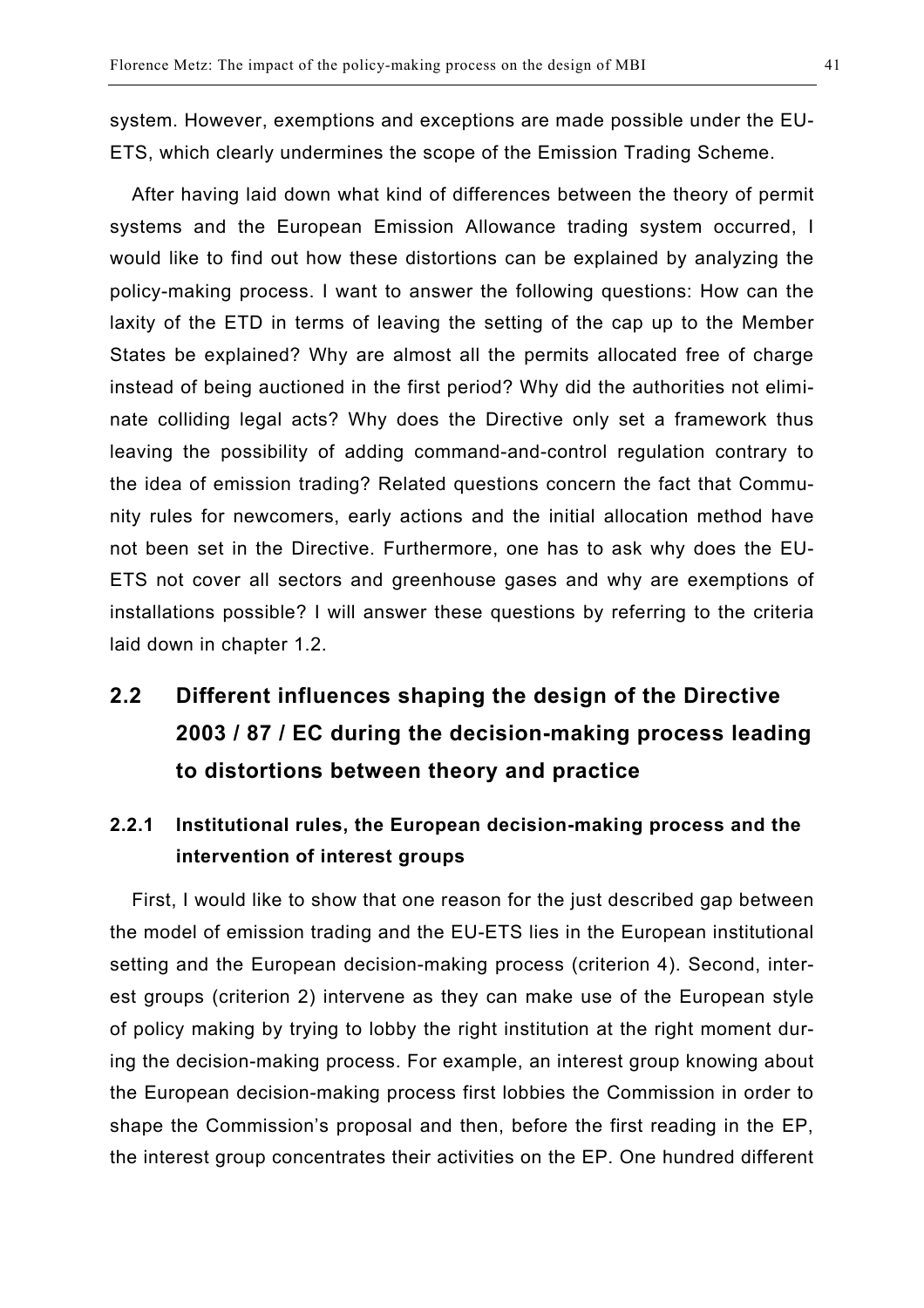interest groups handed in their positions on an EU emission trading system within several hearings of the Commission.<sup>100</sup> Exemplarily, I will focus on the actions undertaken by one environmental interest group, because national and supranational positions coincide, and of two industrial interest groups, as the national and supranational industrial position differ one from the other. Here, I will focus on the example of German industrial interests.

As an example for the positions of the various environmental associations, I will focus on the interest group Climate Action Network Europe (CAN). CAN is a union between 82 environmental NGOs concerned about climate issues which lobby European institutions.<sup>101</sup> Regarding industrial interest representation on the supranational level, there are nine inter-trade organizations of energy-intensive industries united to the European Economic Association.<sup>102</sup> On group of the German national level, there is the coalition of the "German Emitters", which lobbies the German federal government and therefore tries to influence from an intergovernmental approach. The German Emitters represents the companies RWE, E.ON, HEW/LAUBAG/VEAG, BASF, the associations of the German cement, glass, and paper industry just as the German coal mining association and the labor union mining, chemistry and energy (IGBCE). The German Emitters have the support of the Federation of German Industry  $(BDI)$ .  $103$ 

Those three interest groups had the following positions towards the EU-ETS. The environmental association Climate Action Network Europe regarded emission trading as an appropriate instrument for effective reduction of emissions. According to CAN climate protection can only be assured by an EU-ETS if the rules are stringent enough. Hence, CAN is concerned that industrial interests might soften the rules, thus endangering the reduction of  $CO<sub>2</sub>$  emissions.<sup>104</sup> In

<sup>100</sup> Främk, A. (2008). *Europäisches Regieren im Spiel organisierter Interessen. Legitimität und Effektivität des europäischen Interessensystems am Beispiel der Richtlinie zum Emissionshandel* (p. 63). Saarbrücken: VDM Verlag Dr. Müller.

 $101$  Ibid. (p. 67).

 $102$  Ibid. (p. 63).

 $103$  Ibid. (p. 65).

 $104$  Ibid. (p. 67).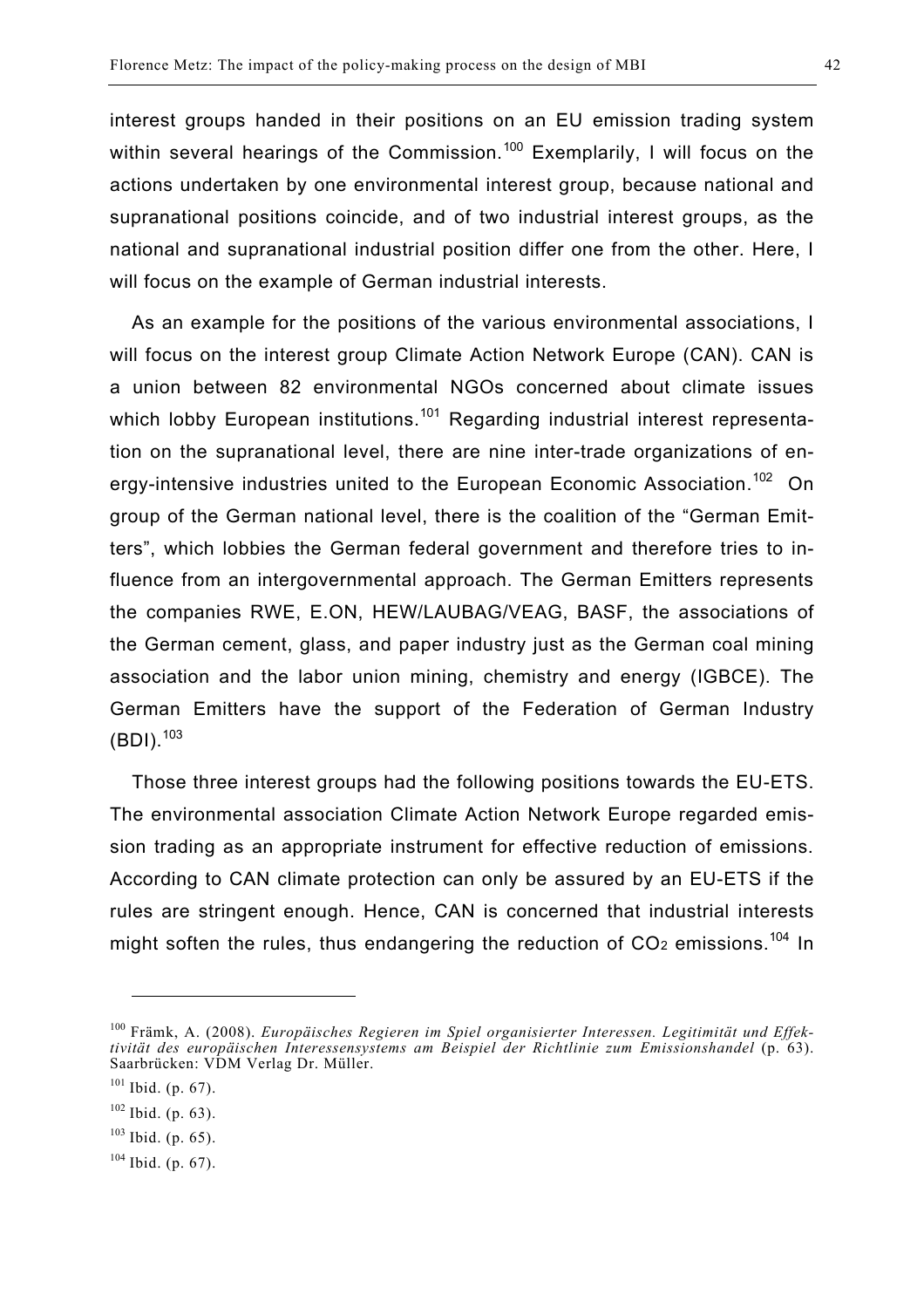principle, the European Economic Association was also in favor of an EU-ETS. It is in their interest to reduce costs for enterprises related to emission trading, thus to avoid distortion of competition.<sup>105</sup> The German Emitters, on the contrary, were opposed to the idea of an emission trading system for the reduction of greenhouse gases.<sup>106</sup>

From a very early stage of policy-formulation on, interest groups were integrated in the European decision-making process. The Commission released a *Green Paper on greenhouse gas emissions trading within the European Union*<sup>107</sup> in March 2000. This paper initiated a discussion about an emission trading system within the European Union. Member States, interest groups, intellectuals and companies were requested to handle a position paper to the Commission. Therewith, the Commission was able to develop the proposal of the Directive in the light of the opinions of the concerned actors.<sup>108</sup> At the same time, representatives from the Commission's different departments, the Member States, industry and environmental groups debated about the substance of a European Emission Trading Scheme in the Working Group 1 "Flexibility mechanisms" set in the context of the European Climate Change Program.<sup>109</sup> The European Economic Association was represented by spokespersons of EURELECTRIC and CEFIC, the German Emitters were represented by the Federation of German Industry (BDI) and environmental interests were represented by an expert of CAN. This working group discussed the most important issues of a future EU-ETS during 10 consultations. The results of the discussions lay the foundations for the Commission's proposal for the Directive presented on the  $23<sup>rd</sup>$  October 2001.<sup>110</sup> On the one hand, the interest groups already shaped the proposal of the Directive, but on the other hand, they didn't

 $\overline{a}$ 

<sup>105</sup> Främk, A. (2008). *Europäisches Regieren im Spiel organisierter Interessen. Legitimität und Effektivität des europäischen Interessensystems am Beispiel der Richtlinie zum Emissionshandel* (p. 63). Saarbrücken: VDM Verlag Dr. Müller.

 $106$  Ibid. (p. 65).

<sup>107</sup> COM(2000) 87 final. 8.3.2000.

 $108$  Green Paper COM (2000) 87 final. 8.3.2000. Policy Summary. p. 5.

<sup>109</sup> ECCP. COM(2000) 88 final. 8.3.2000.

 $110$  Information about the decision-making procedure of the Directive 2003/87/EC taken from: http://ec.europa.eu/prelex/detail\_dossier\_real.cfm?CL=de&DosId=169701 (21.5.09).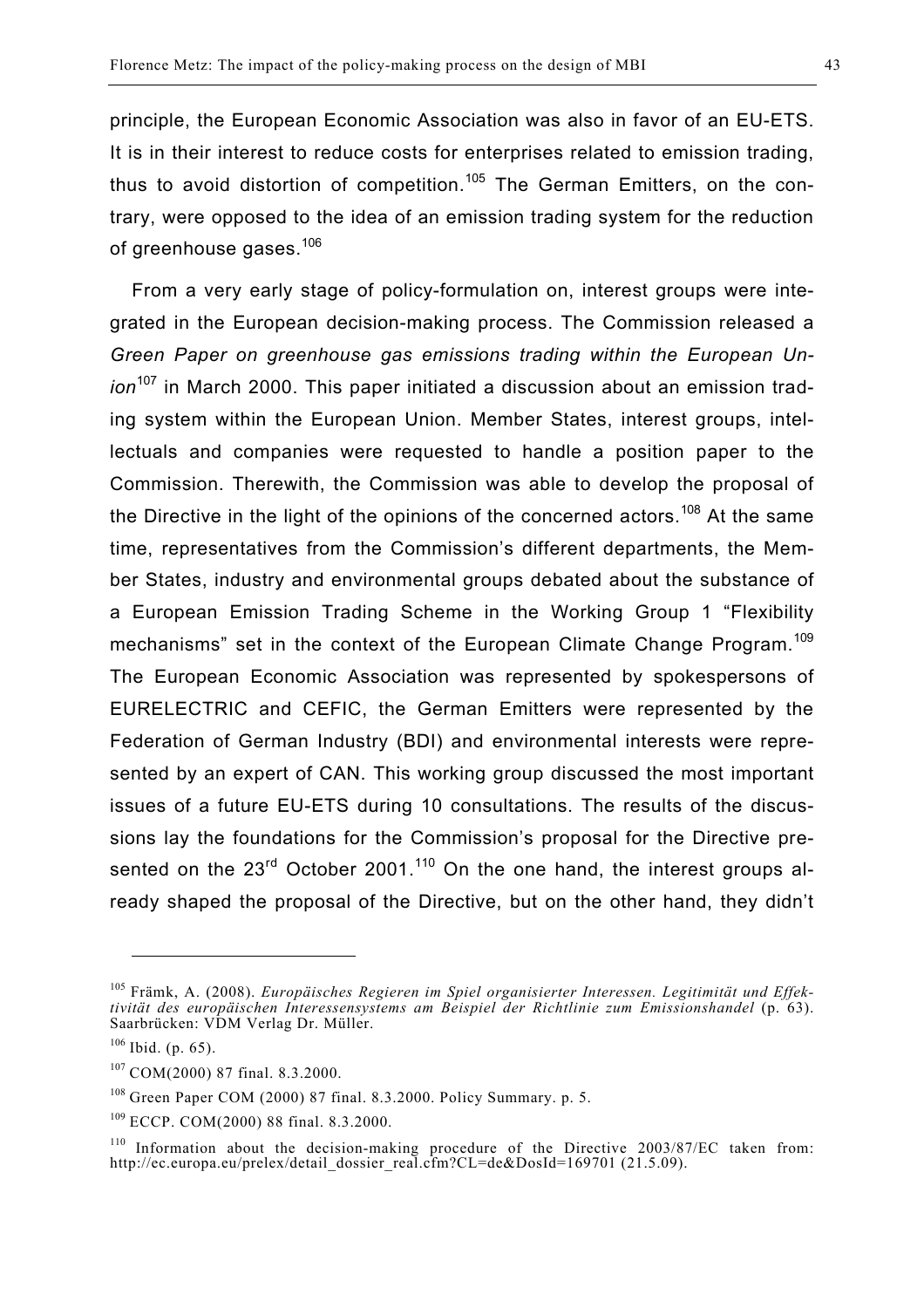want to commit to clear statements. The final report of the Working Group 1 was very vague with regard to crucial questions. As actors had opposing interests and positions, they preferred to delay concrete decisions. From certain actors' point of view, this reservation with regard to concrete determinations is advantageous, because the long decision-making process gives them various opportunities to articulate their positions and to assert their interests subsequently.<sup>111</sup>

As already stated, within institutions rules and norms shape the actions of individuals being part of the institution (criterion 4). The Commission's rules are twofold: On the one hand, it can promote though supranational environmental rules such as the introduction of an EU emission trading system. On the other hand, the Commission cooperates with national societal and political actors to assure its legitimacy and the feasibility of its proposals and to anticipate conflicts. Therefore, the Commission is open to all sorts of external input. Hence, from the beginning of the policy-formulation phase, interest groups can shape policies, which they did in the working group 1 of the ECCP and through the public consultation of the Green Paper. This again leads to instruments that correspond more to the interests of certain groups than others, depending on which group is more influential. Consequently, the gap between model and reality is, first, an outcome of institutional factors, because the Commission is according to its own rules open for external input. Second, the gap between theory of emission trading and the instrument in practice is an outcome of lobbying activities, which try to amend the policies to their benefits. If one lobbying group is more influential than another, deviations from the efficient outcome result from the unbalanced competition. These assumptions can be applied to the subsequent process of decision-making:

Once the proposal of the Directive had been published, the economic and environmental associations targeted their lobbying activities at the European Parliament, where the first reading was going to take place. The interest

<sup>111</sup> Främk, A. (2008). *Europäisches Regieren im Spiel organisierter Interessen. Legitimität und Effektivität des europäischen Interessensystems am Beispiel der Richtlinie zum Emissionshandel* (p. 68 - 70). Saarbrücken: VDM Verlag Dr. Müller.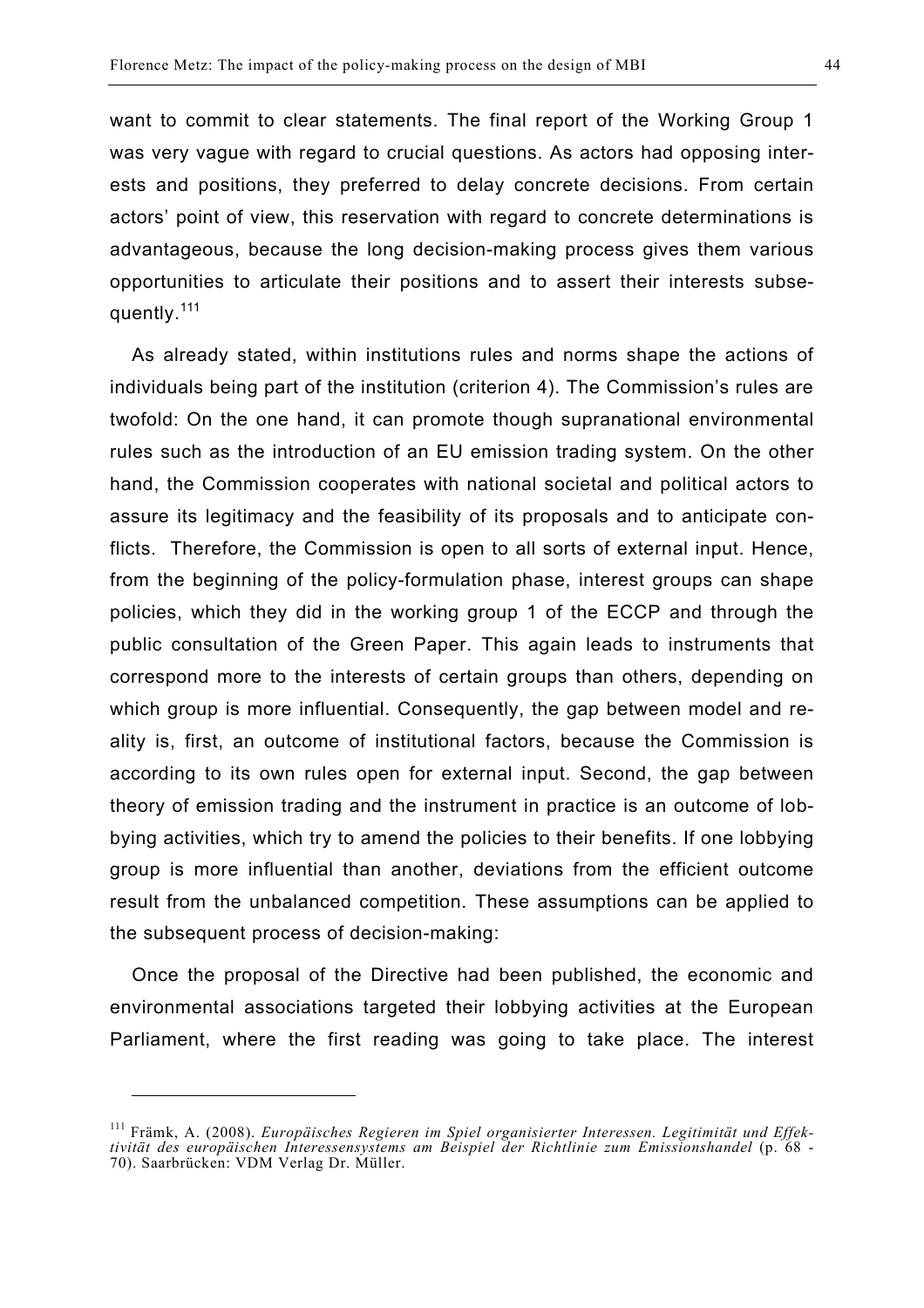groups handed in numerous positions papers to the responsible Committee for environmental issues. It seems that this lobbying has been successful: In the first reading on the  $10<sup>th</sup>$  October 2001, the European Parliament claimed 73 amendments of the Commission's proposal. Generally, the EP took a "green" position. It required changes to the proposal that were strengthening climate protection and emphasized environmental protection more than market interests. Here, the EP acted according to the traditional role of the being the "greenest" of the three policy-making institutions by pushing stringent environmental standards. So, the deputies acted according to institutional rules, which set that the EP is the representative for green and social interests. This confirms again the thesis that it requires detailed knowledge about the European institutional setting in order to explain the outcome of policies, respectively the design of market based instruments such as emission trading.

Hence, the German Emitters could not persuade the EP of their position, except for some German deputies. Therefore, they shifted their lobbying activities to the intergovernmental level, meaning to the German position in the Council where the discussions about the Commission's proposal took place. By lobbying strongly the German Chancellor Gerhard Schröder and the Federal Minister of Economics Wolfgang Clement the German Emitters aimed at turning their position to the German national position in the Council. The German enterprises were very successful. They achieved that the German Chancellor addressed a letter to the Commission's President Romano Prodi. In this letter Schröder laid down the conditions for a German consent in the Council. The conditions were in accordance with the position of the German Emitters: Optout possibilities for companies and sectors, initial allocation free of charge and rewarding of early actions. Hence, those (industrial) claims were the official position of the Federal Ministry of the Environment (BMU) in the Council, although the BMU considered some of the claims as economically and environmentally inefficient.

After the suggestion for amendment of the EP, the Commission presented its second proposal of the Directive on the  $27<sup>th</sup>$  November 2002 and integrated some of the Parliament's claims. On the 9<sup>th</sup> December 2002, the decisive vot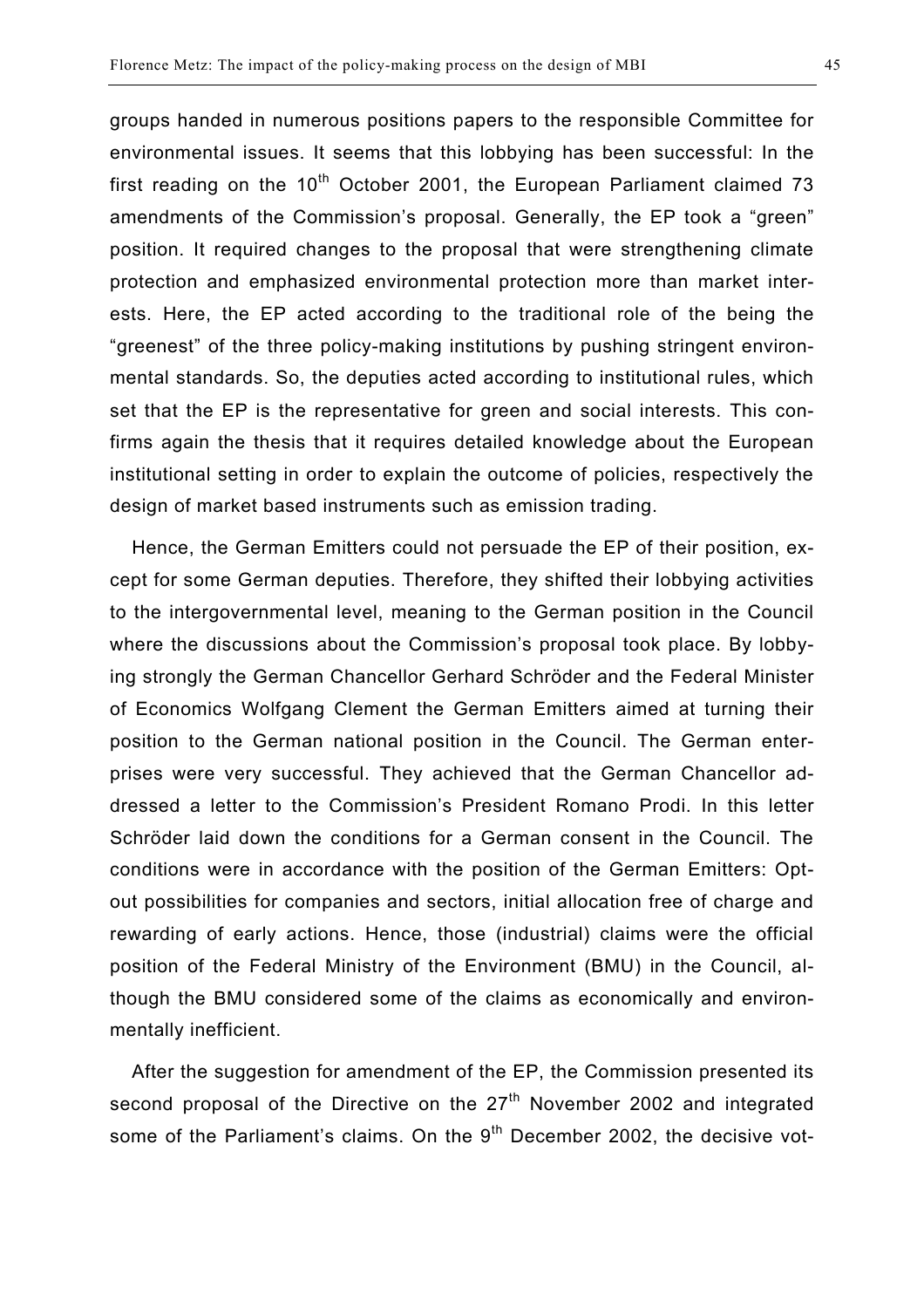ing about the amended Commission's proposal took place in the Council. While the other 14 Member States had already expressed that they would agree on the proposal, Germany threatened to vote against it. As the voting took place under the co-decision procedure the German threat had not the intended effect. However, it is always problematic to overrule the biggest European Member State. Therefore, the German negotiators were able to integrate some of their claims to the Common Position adopted by the Council on the 18<sup>th</sup> March  $2003$ <sup>112</sup> As explained in chapter 1.2.4, the Council as a European institution offers the possibility of escaping from national constraints. The representatives of the German Ministry of Environment did not totally support the position of the German Emitters, which is why they finally agreed to the Commission's amended proposal. However, before giving its consent in the Council the German delegation defended national interests as the Council is above all a platform for national interest representation. Evidently, the institutional rules of the Council did apply to the case of the EU-ETS: the Council's intergovernmental characteristics are reflected in its rules, which influenced the decisions of the actors within the Council. The industry could convince the German representatives in the Council of their position, because the Council seeks to represent national interests and therefore spoke on behalf of its national industry. Finally, a compromise was reached which satisfied German industrial interests even though this compromise was not beneficial to the efficiency of the emission trading system. So, whereas environmental interest groups are traditionally represented by the Parliament, industrial interests won the position of the Council. Once again, we can observe how institutional rules determine policy outcomes and contribute to explain gaps between model and reality.

The Parliament enacted some further amendments to the Common Position of the Council in its second reading on the 2<sup>nd</sup> July 2003. Finally, the Council accepted the Parliament's changes on the  $22<sup>nd</sup>$  July 2003. On the 13<sup>th</sup> October 2003, the directive was enacted as the Directive 2003/87/EC. It was published

<sup>112</sup> Främk, A. (2008). *Europäisches Regieren im Spiel organisierter Interessen. Legitimität und Effektivität des europäischen Interessensystems am Beispiel der Richtlinie zum Emissionshandel* (p. 70 - 71). Saarbrücken: VDM Verlag Dr. Müller.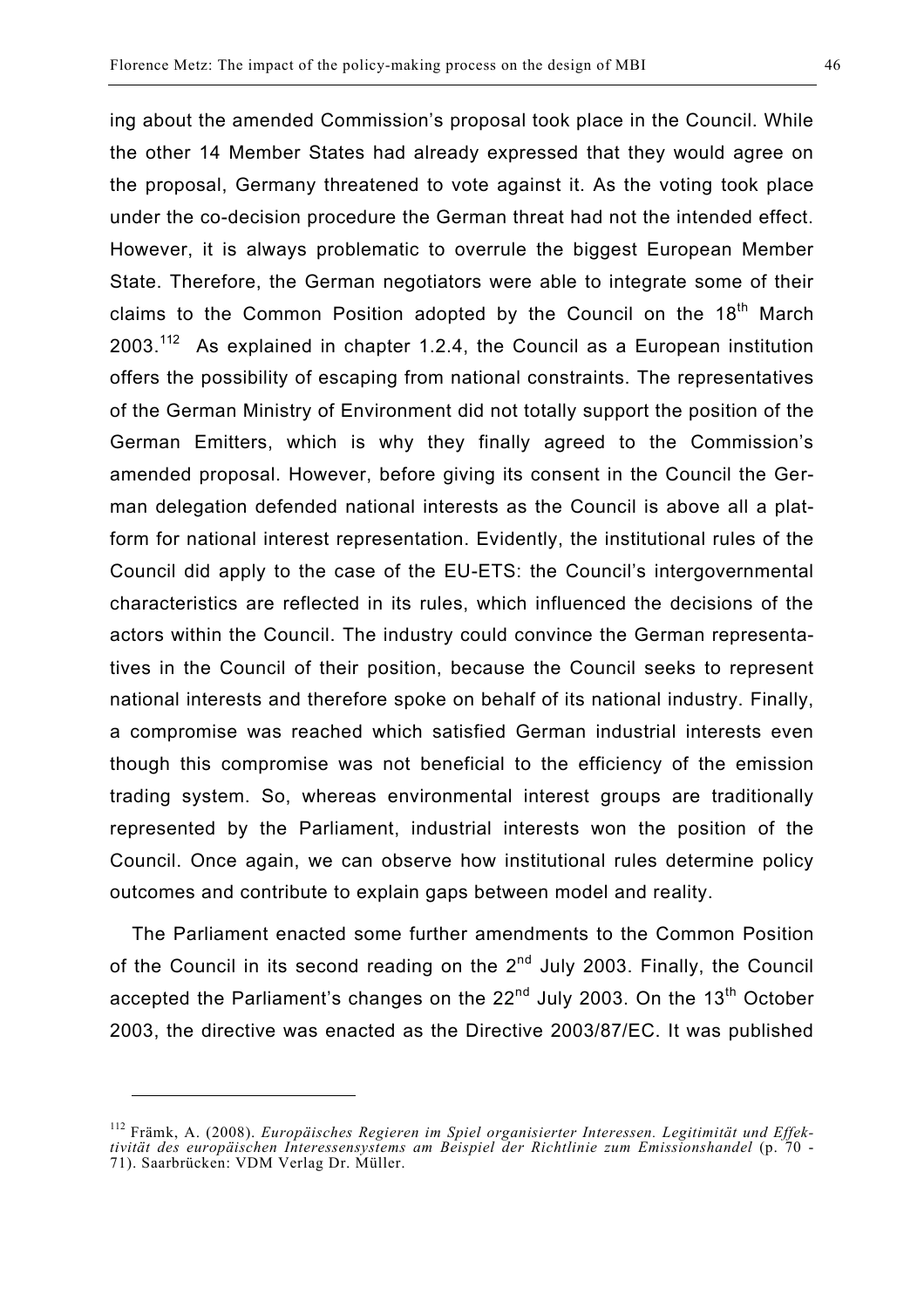on the 25<sup>th</sup> October 2003 in the Official Journal of the European Union and entered into force the same day.

As one can see, institutional rules and norms in fact shape the decisions of policy makers and therewith institutions shape the design of instruments, such as emission trading. The EU-ETS can be seen, among others, as a compromise of the institution's positions on environmental issues. As the final Directive is not the application of the model to reality, but a compromise reached by the different institutions, the divergence between theory and model seems evident. Moreover, the European decision-making procedure, gives numerous possibilities to interest groups for advancing their positions. Furthermore, the design of the instrument is a compromise between numerous societal interests, respectively environmental and industrial lobby groups. The design of the EU-ETS was more beneficial to the industrial interests, which shows that the EU climate policy is shaped by intergovernmental negotiations and a dominant role of the Council, even though co-decision procedure accounts for a stronger say of the Parliament. Since the industrial interests dominated the German position in the Council, it is evident that the environmental associations were not influential enough. This shows that the interest representation was, in this case, not equal but deficient. As said before, a deficient interest representation leads to socially non-optimal outcomes. This hypothesis can be confirmed with regard to the EU-ETS as industrial interests prevailed in the design of the Directive.

The detailed positions of the different actors are analyzed in the following paragraph.

## **2.2.2 Utility maximization and the positions of institutions and interest groups concerning:**

Here, I demonstrate how the positions of the political decision-makers and interest groups influenced the design of the EU-ETS. I argue that the gap between the model of emission trading and the EU-ETS can also be explained by referring to the criterion of utility maximization (criterion 1) and the interaction of interest groups and political decision-makers (criterion 2).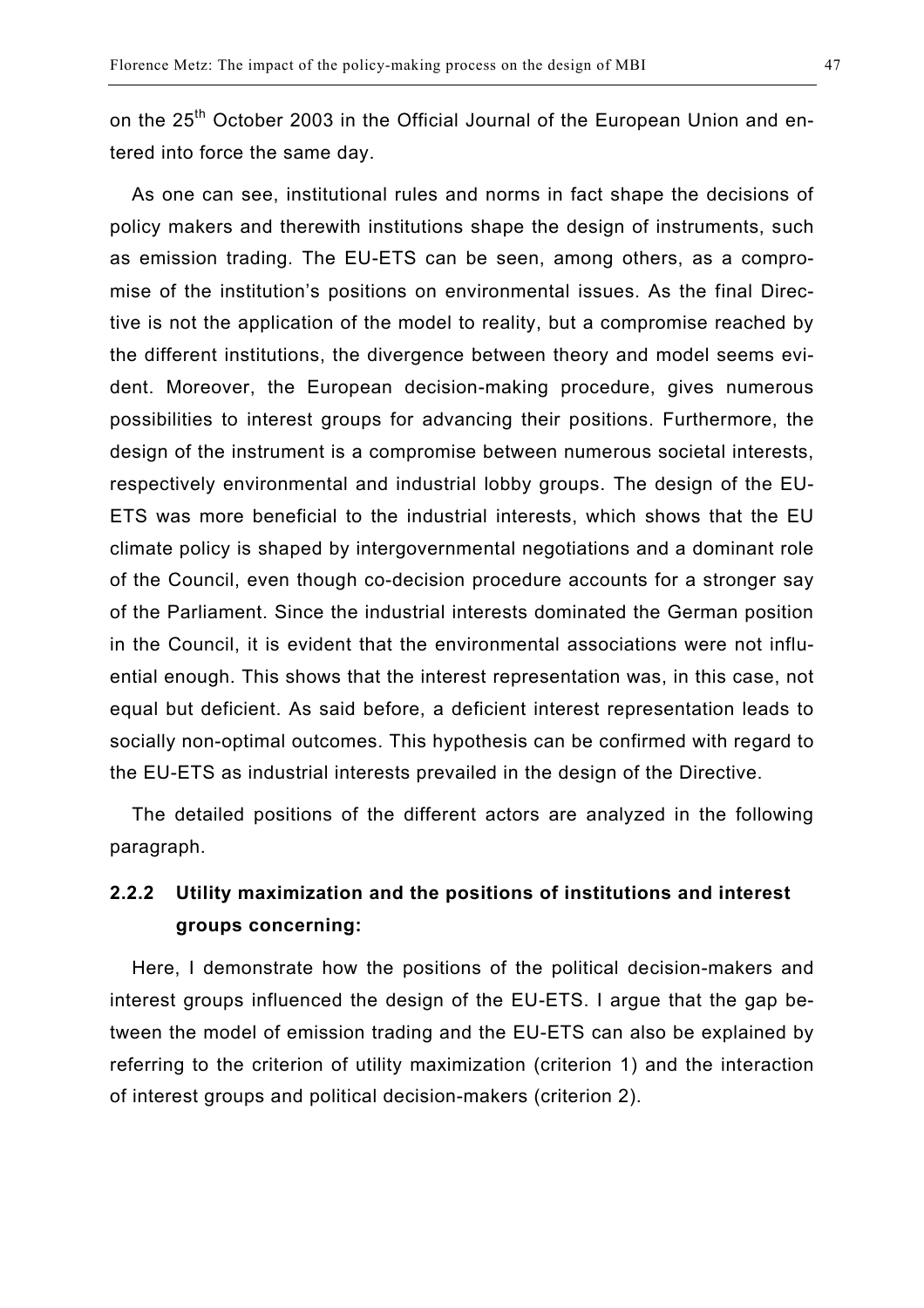#### *2.2.2.1 The question of the cap*

The first question is how to explain the laxity of the Directive in terms of leaving the setting of the cap up to the Member States? This can be answered by analyzing the interests of economic associations and the Member States.

The European Economic Association argued that a cap should not be set by Brussels, but by the Member States as the principle of subsidiarity should be respected. The Commission should only control the total amount of allowances in order to avoid over-allocations. Member States should fix NAP to adjust the reduction obligations flexibly to the different economic sectors.<sup>113</sup> Moreover, the enterprises of the German Emitters fear the obligatory emission limit values. Therefore, they are against a European emission trading system.<sup>114</sup>

One can see, that industry asked for a generous cap. From the industry's point of view, "the higher the cap the less emissions have to be reduced, the lower the price of a permit and the less the costs.<sup>115</sup> So, by claiming what industry calls "flexibility", polluters in fact are interested in minimizing the costs of the political intervention. Even though theory states that emission reductions are only guaranteed by setting the cap sufficiently low, the industries' interest succeeded in setting a lax cap. The example of the first German National Allocation Plan, which granted more allowances than needed by polluters, proves that industrial interests successfully pushed their interests. "The German NAP I fixes annual emissions for energy and industries at 502 million tons CO2 from 2005 to 2007, and at 495 million tons CO2 from 2008 to 2012. These figures exceed the emissions budget that was envisaged in a voluntary agreement by German industry as well as its predicted needs standing at 496,4 million tons  $CO<sub>2</sub>$  from 2005 to 2007, according to a study commissioned by the BDI."<sup>116</sup> Not

<sup>113</sup> Främk, A. (2008). *Europäisches Regieren im Spiel organisierter Interessen. Legitimität und Effektivität des europäischen Interessensystems am Beispiel der Richtlinie zum Emissionshandel* (p. 64). Saarbrücken: VDM Verlag Dr. Müller.

 $114$  Ibid. (p. 65).

<sup>&</sup>lt;sup>115</sup> Tschochohei, H. & Zöckler, J. (2008). Business and emissions trading from a public choice perspective – waiting for a new paradigm to emerge. In: Antes, R. & Hansjürgens, B. & Letmathe, P.: (Ed.), *Emission Trading: Institutional Design, Decision Making and Corporate Strategies* (p. 26). Berlin: Springer.

<sup>116</sup> Tschochohei, H. & Zöckler, J. (2008). Business and emissions trading from a public choice perspective – waiting for a new paradigm to emerge. In: Antes, R. & Hansjürgens, B. & Letmathe, P.: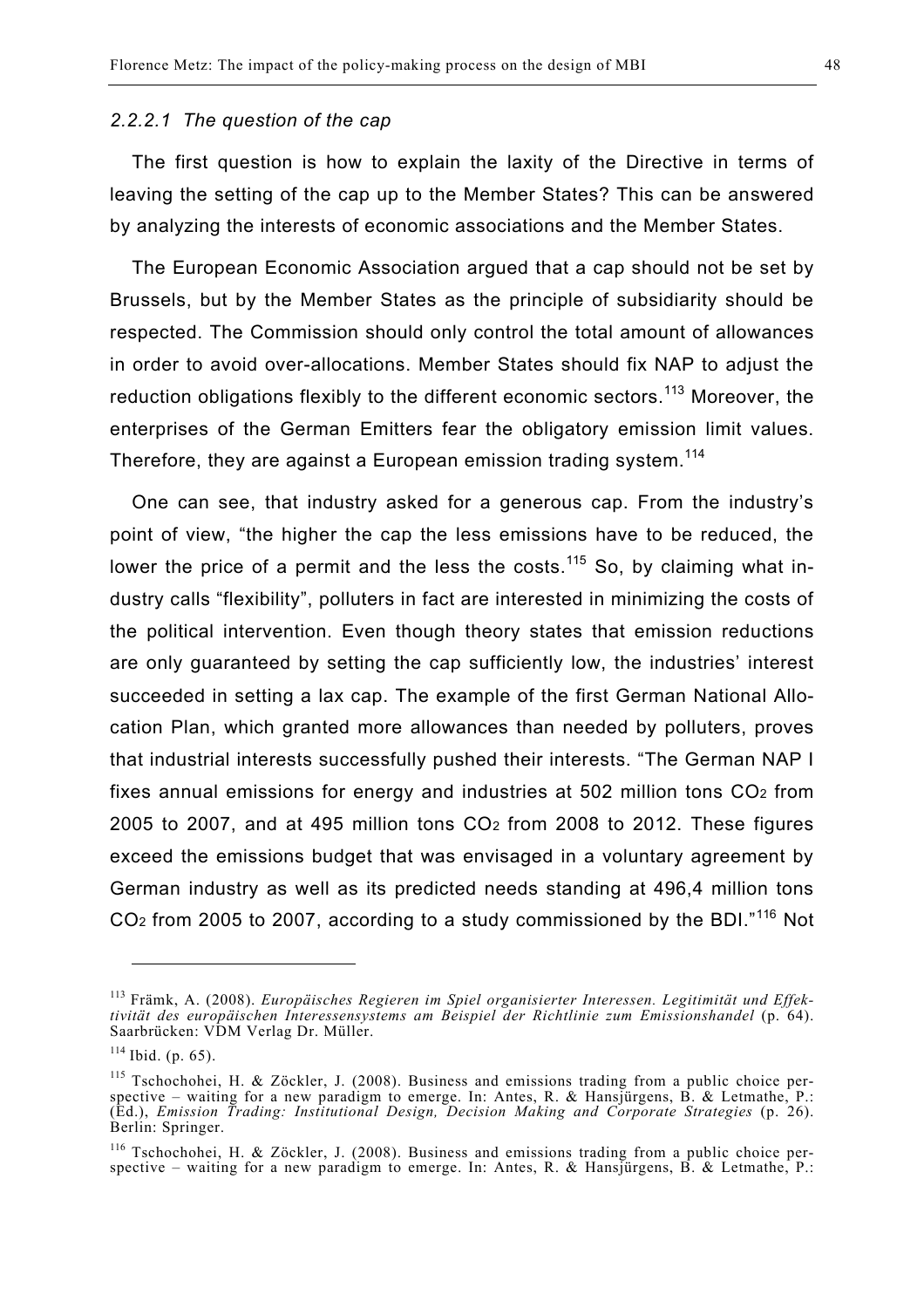only in Germany, but all over the EU the cap has been set very high. From these very generous emission budgets one can deduce, that it was an industrial interest to forward that Member States (and not Brussels) are entitled to set the cap. The reason is that national industry has more influence over the national administration than over the Commission. When national authorities work out the NAPs, the industry has again the possibility of negotiation and of pushing forward their interests. Evidently, polluters were in favor of nationally fixed allocation plans just as the Member States.

The Members States interest can be explained in terms of maintaining as much sovereignty as possible, which they do if they have the right of deciding about the allocations. The principle of subsidiarity, in fact has been pointed out by the Member States and the Directive stipulates in this regard that the EU-ETS can only be established "*in accordance with the principle of subsidiarity.*"117

#### *2.2.2.2 The question of the initial allocation*

Even though theory states that the initial allocation procedure should be done by an auction, almost all the permits were grandfathered in the first period of the EU-ETS. The question is why does the Directive not stipulate that permits have to be auctioned. Why was the allocation procedure fixed so that that at least 95 percent of the allowances in the first period and at least 90 percent in the second period are grandfathered?

The environmental interest group Climate Change Europe argued that grandfathering implies a political decision on how to allocate the allowances and would therefore distort competition. Moreover, it would punish early movers. Consequently, a certain proportion of the allowances should be auctioned from 2005 on.<sup>118</sup> The European Economic Association, on the other hand, was of the opinion that the allocation of permits should be free of charge at least until

1

<sup>(</sup>Ed.), *Emission Trading: Institutional Design, Decision Making and Corporate Strategies* (p. 27). Berlin: Springer.

<sup>&</sup>lt;sup>117</sup> Directive 2003/87/EC. Section 30.

<sup>118</sup> Främk, A. (2008). *Europäisches Regieren im Spiel organisierter Interessen. Legitimität und Effektivität des europäischen Interessensystems am Beispiel der Richtlinie zum Emissionshandel* (p. 68). Saarbrücken: VDM Verlag Dr. Müller.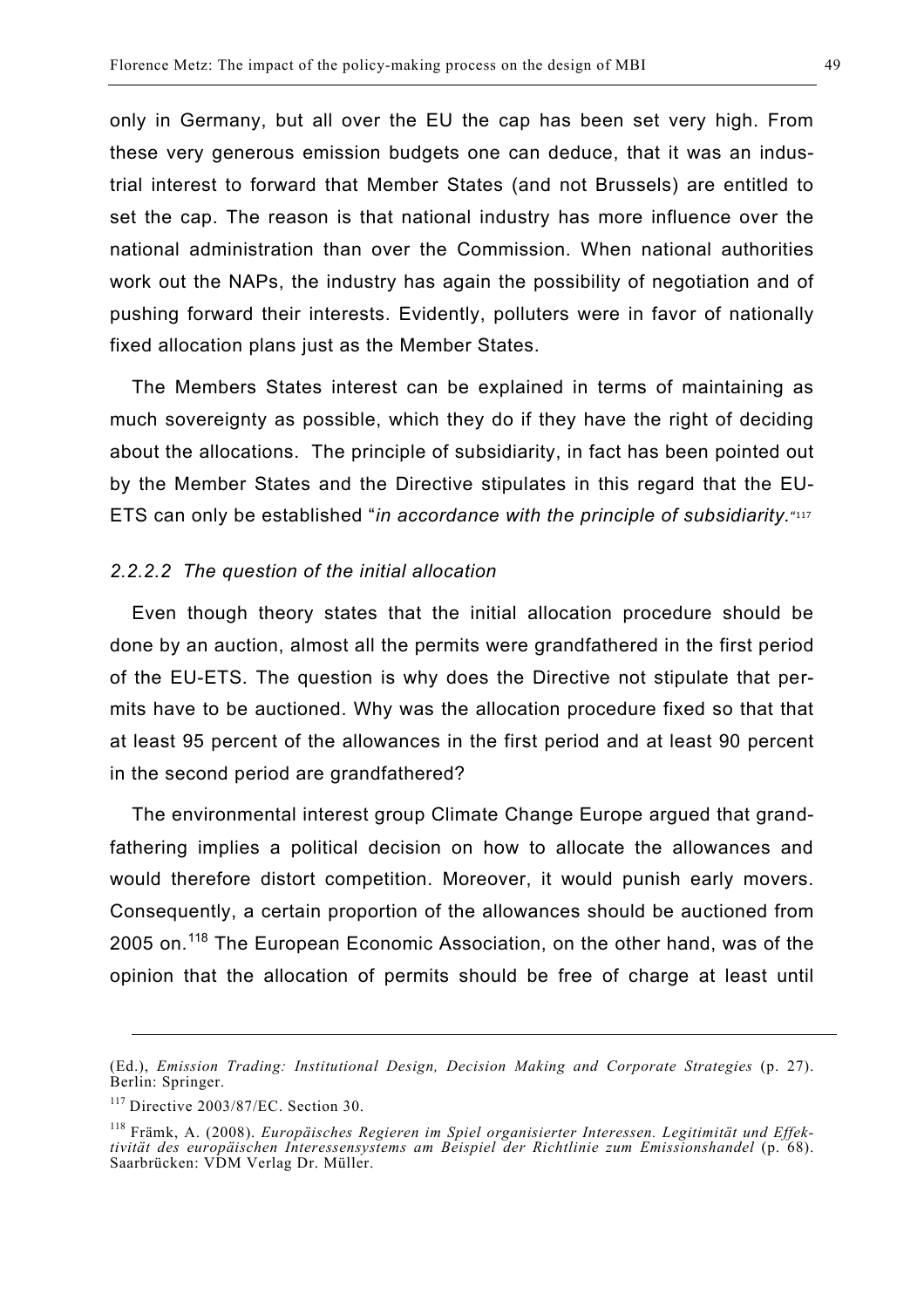2012.<sup>119</sup> The companies of the German Emitters stressed that allowances should be grandfathered in order to avoid costs for the enterprises and thus distortions of competition.<sup>120</sup> Besides cost minimization, the industry is interested in legislation creating barriers for new market entrants. As explained in chapter 1.1.2, existing companies can gain a competitive advantage when permits are allocated free of charge to them, whereas new entrants are obliged to pay for the permits. So, whereas environmental interest groups were in favor of auctioning, industrial interests promoted the idea of grandfathering. It is interesting to note how this clear opposition was translated to the European decision-making process:

Whereas the Commission wrote in its Green Paper that *"auctioning is techni*cally preferable<sup>"121</sup>, Article 10 of the Commission's first proposal of the Directive stipulated that for "*the three-year period beginning 1 January 2005, Member States shall allocate allowances free of charge."*<sup>122</sup> *O*bviously, the Commission noticed that there was too much opposition to auctioning and had to change its position in support of industrial interests. The Parliament requested in its first reading an amendment stipulating that, "*Member States shall allocate 15 percent of the allowances against payment and the remaining part free of charge".*<sup>123</sup> In its amended proposal, the Commission did not accept the Parliament's amendment suggestion.<sup>124</sup> Subsequently, the Council's Common Position set again a grandfathering allocation procedure for the first period. However the Council made a first move towards the Parliament's direction by stipulating that for *"the five-year period beginning 1 January 2008, Member States* 

<sup>119</sup> Främk, A. (2008). *Europäisches Regieren im Spiel organisierter Interessen. Legitimität und Effektivität des europäischen Interessensystems am Beispiel der Richtlinie zum Emissionshandel* (p. 64). Saarbrücken: VDM Verlag Dr. Müller.

 $120$  Ibid. (p. 67).

 $121$  Green Paper COM(2000) 87 final. 8.3.2000. Section 7.2.2 "Key Issues".

<sup>&</sup>lt;sup>122</sup> Proposal for a Directive. COM(2001)581 final. 23.10.2001. Article 10 Paragraph 1.

<sup>123</sup> Parliament Document A5-0303/2002. 13.09.2002. Amendment 12. Paragraph 1.

 $124$  Amended proposal for a Directive of the European Parliament and of the Council establishing a scheme for greenhouse gas emission allowances trading within the Community and amending Council Directive 96/61/EC. COM(2002) 680 final. 27.11.2002. Section 3.3 "Amendments not accepted by the Commission".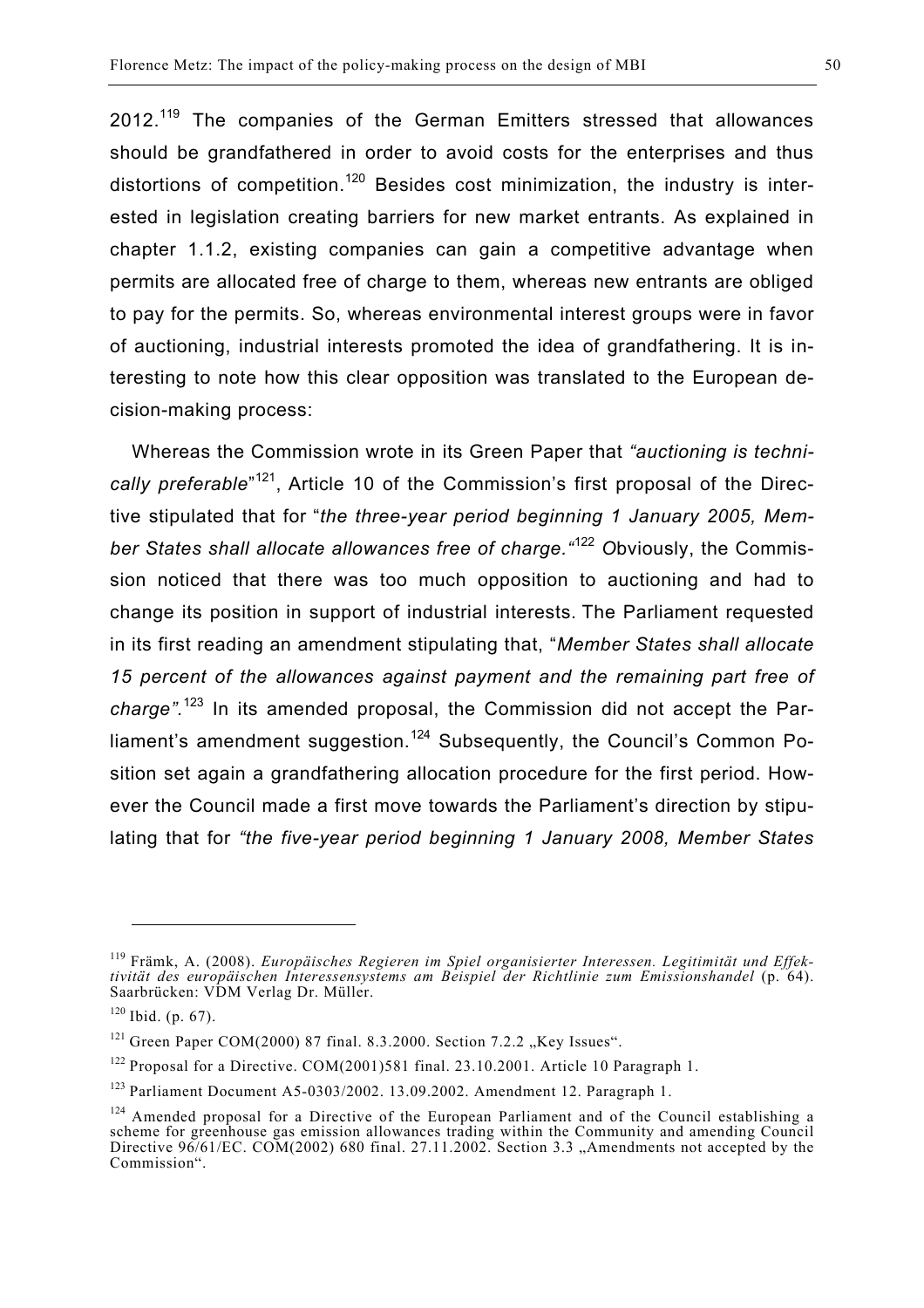*shall allocate at least 90 % of the allowances free of charge*. <sup>125</sup> As the Parliament insisted in its Second Reading on the hybrid method based on an allocation free of charge, but with a small proportion of auctioning<sup>126</sup>, the Council could agreed on a compromise. Therefore, the Directive sets a grandfathering allocation procedure and 5 respectively 10 percent of optional auctioning.

The final Directive is definitely in accordance with industrial interests, whereas the environmentalists' claim of auctioning allowances has nearly been neglected. Considering that in the EU, with the exception of Denmark, no Member State made use of the possibility to auction up to 5 percent of the permits, it is even clearer that industrial interests decisively influenced the decision-makers, including those on the bureaucratic level.<sup>127</sup> One can conclude that industrial interest groups were more influential than environmental associations. This imbalance of interest representation led to inefficient and unintended policy-outcomes: Once the permits were allocated free of charge, German electricity companies added the stock exchange values of the allowances to the electricity tariff of consumers.<sup>128</sup>

Moreover, the policy outcome can be explained in terms of political actors seeking to maximize their utility. The motives of the German decision-makers were twofold: First, the national government wanted to have as much influence as possible over the system of tradable permits. A grandfathering allocation procedure gives governments the power to decide about which installation gets how many allowances, which again maximizes the utility of national authorities. Second, in terms of utility maximization the national government wanted to gain the support of the industrial interest groups respectively of the voters.

<sup>&</sup>lt;sup>125</sup> Common Position (EC) No 28/2003 adopted by the Council on 18 March 2003 with a view to adopting Directive 2003/. . ./CE of the European Parliament and of the Council establishing a scheme for greenhouse gas emission allowance trading within the Community and amending Council Directive 96/61/EC. 2003/C 125 E/05. Article. 10.

<sup>126</sup> Parliament Document A5-0207/2003. 12.6.09. Amendment 6.

 $127$  Tschochohei, H. & Zöckler, J. (2008). Business and emissions trading from a public choice perspective – waiting for a new paradigm to emerge. In: Antes, R. & Hansjürgens, B. & Letmathe, P.: (Ed.), *Emission Trading: Institutional Design, Decision Making and Corporate Strategies* (p. 27). Berlin: Springer.

<sup>128</sup> Gammelin, C. (2008). *Kotau vor der Industrie. Europas Politiker folgen den Argumenten der Stromkonzerne – und setzen Klimaschutz aufs Spiel*. Aus: Süddeutsche Zeitung. 10.12.2008.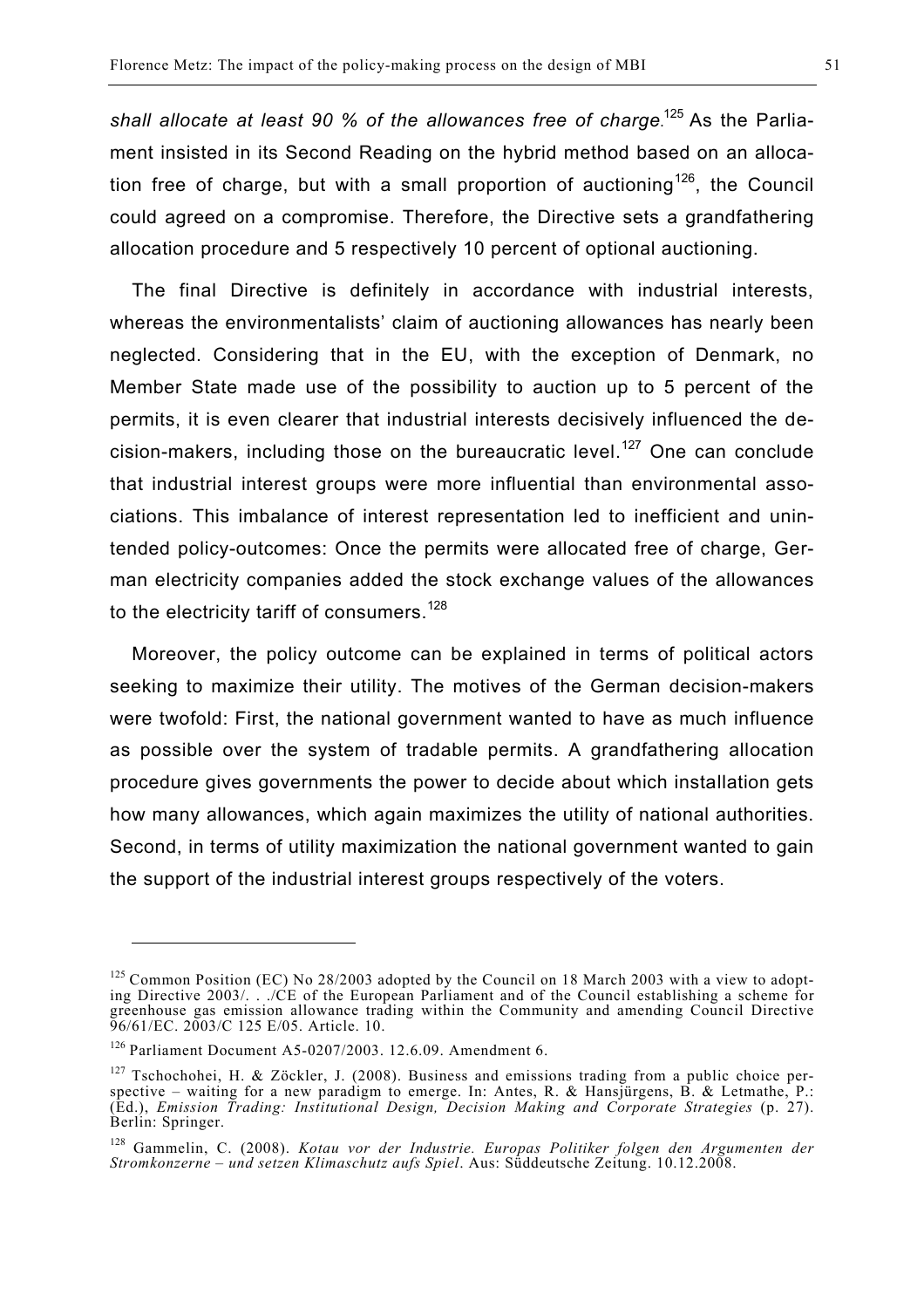A similar answer can be given with regard to the allocation method. The existing industry favors a grandfathering allocation procedure calculated on historical emission data and not on benchmarks. By extrapolating the status quo to the future, the industries' motive is to avoid costs, thus not being obliged to invest in new technologies. Due to powerful industrial interest representation, the final Directive did not fix the allocation method. Even though the Parliament claimed an allocation calculated on the BAT in order to offer an incentive to polluters for investing in clean technology, the Commission rejected this amendment.<sup>129</sup> Here again, industrial interests shaped the German position in the Council, which shows that the national government sought to maximize its utility by gaining the industries' support. Furthermore, one can deduce from the policy outcome that industrial were more influential than environmental interest groups.

#### *2.2.2.3 Collisions between old and new regulation*

l

As has become evident, there are numerous regulations that collide with the new Directive. It has to be questioned why did the European and national authorities not eliminate colliding legal acts like technical regulation, taxation and environmental agreements.

It was not in the interest of various actors to cancel certain regulations, even though they were colliding with the Emission Trading System. The environmental interest group Climate Change Network Europe advanced the view that emission trading should be a measure in addition to already existing emission reduction regulations like taxes, charges and so on.<sup>130</sup> Environmentalists obviously have an interest in having as much climate change measures as possible. Further climate protection does not mean that previous "achievements" should not be annihilated. To put it very simple: for an environmentalist, there is no point in making one step forward and two steps back.

<sup>129</sup> Sattler, A. (2004). *Der Handel mit Treibhausgaszertifikaten in der Europäischen Union unter besonderer Berücksichtigung der Richtlinie 2003/87/EG* (p. 55 - 56). Berlin: Logos Verlag.

<sup>130</sup> Främk, A. (2008). *Europäisches Regieren im Spiel organisierter Interessen. Legitimität und Effektivität des europäischen Interessensystems am Beispiel der Richtlinie zum Emissionshandel* (p. 68). Saarbrücken: VDM Verlag Dr. Müller.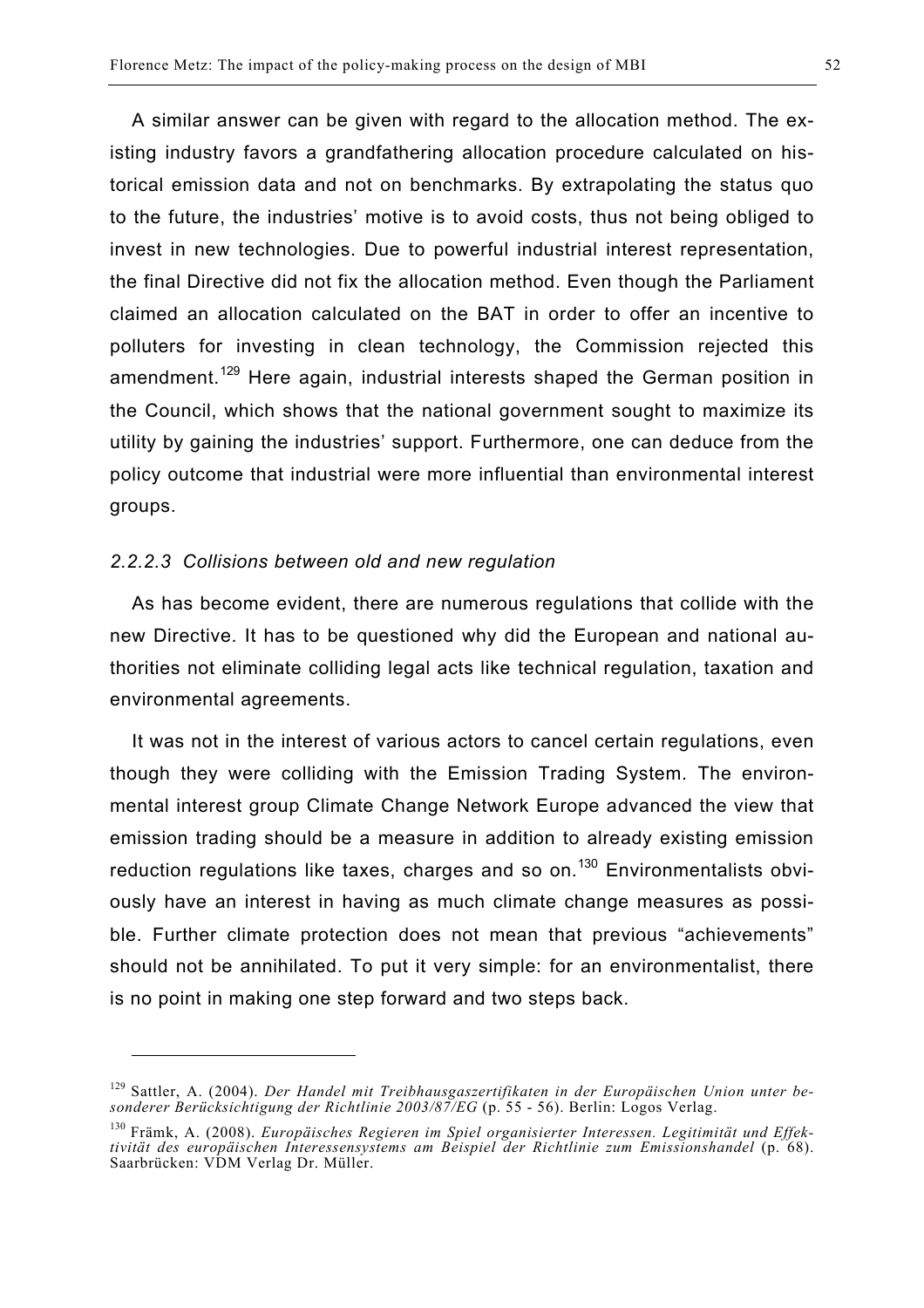Furthermore, the European Economic Association claimed that the Directive should take into consideration industries' voluntary agreements for climate protection. Before the Directive was enacted, especially the German industry committed to environmental agreements with the German authorities and thus, wanted to be recompensed for their early actions.<sup>131</sup> Furthermore, European Economic Association argued that emission trading should be compatible with existing regulations. According to the association, only the Member States can assure the smooth interplay between existing and new climate measures as existing regulations are carried out on the national level. To assure the compatibility between old and new measures, the principle of subsidiarity should be respected.<sup>132</sup> The companies of the German Emitters feared that they would have to handle an additional instrument. As the companies have already to deal with constraining regulations, emission trading would put an additional burden to them.<sup>133</sup> Furthermore, the German Emitters claimed that the Commission's proposal was not consistent with existing national instruments such as the so called "Ökosteuer" (environmental tax) and was not in accordance with the voluntary environmental agreements negotiated with the German government.<sup>134</sup> Polluters that already adapted to certain regulations are not willing to re-adapt to a new instrument, because adaptations are always costly. From the industry's point of view, maintaining the status-quo is preferable to undertaking expensive changes. Bearing in mind the visibility of huge regulatory reforms, decision-makers know that there would be a lot of industrial resistance. To avoid political opposition towards a total remodeling of environmental regulations, decision-makers prefer to add an instrument and at the same time maintain the existing ones with only little adaptations. This sort of crooked compromise has the following advantage for decision-makers: Whereas huge reforms are very visible for the industry, thus for a potential electorate, minor

<sup>131</sup> Främk, A. (2008). *Europäisches Regieren im Spiel organisierter Interessen. Legitimität und Effektivität des europäischen Interessensystems am Beispiel der Richtlinie zum Emissionshandel* (p. 63 - 64). Saarbrücken: VDM Verlag Dr. Müller.

 $132$  Ibid. (p. 64).

 $133$  Ibid. (p. 65).

 $134$  Ibid. (p. 67).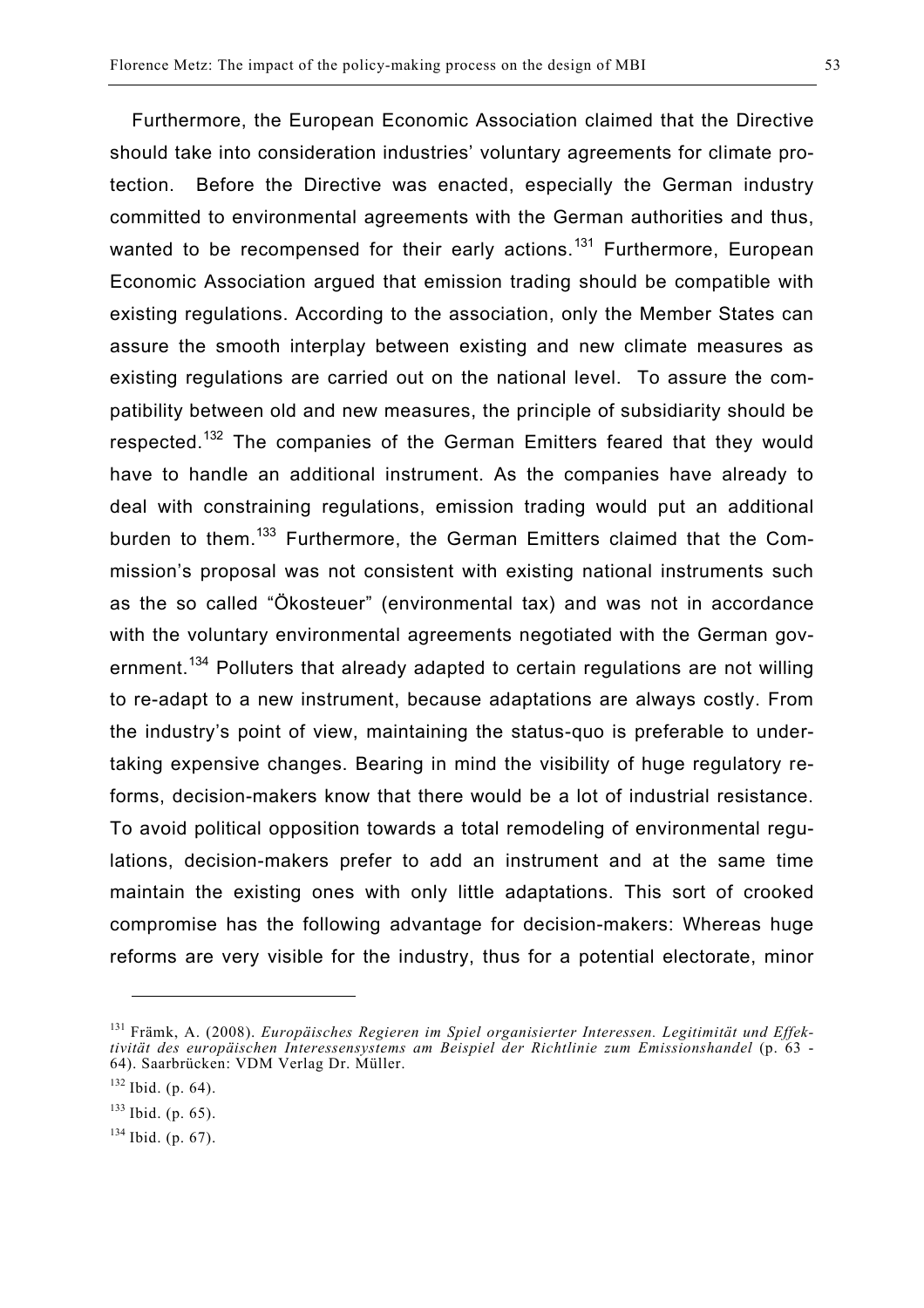changes are much less visible as the industry does not have to make major changes, but only little adaptations.

Concluding, it is neither an environmental nor an industrial interest to abolish existing legal acts. Consequently, the decision-makers tend to compromise for the sake of utility maximization, even though this does not solve the problem of collision. In the end, the intended cost-efficient mechanism of a permit system, respectively of a market based instrument, cannot develop its effect.

#### *2.2.2.4 Vague regulation vs. clear Community rules*

I would like to answer now the following questions: Why does the Directive only set a vague framework thus leaving the possibility of adding commandand-control regulation contrary to the idea of emission trading? How can it be explained that rules for newcomers and early actions have not been set in the Directive? Why is the allocation method not fixed for the whole community?

As already mentioned, the Directive is a compromise between the need for Community harmonization and the respect of the principle of subsidiarity. Whereas national politicians and authorities are in favor of very general community rules in order to maximize the national influence, the Commission is in favor of harmonized Community regulations in order to enhance its say. As the Directive sets a vague framework and leaves much autonomy to the Member States, it seems that the national interests have prevailed. Generally speaking, such framework Directives and the subsequently enacted regulatory measures lead to very complex instruments. For the industry, this leads to uncertainties because the rules are not set from the beginning on. A second consequence is that polluters have difficulties to respect the variety of rules subsequently enacted. Thirdly, in terms of competition it is important for companies to be subject to the same restrictions and burdens across the different Member States. For all this reasons, it is in the industry's interest to harmonize to a certain extent national environmental regulations.

From the beginning of the decision-making process, the European Economic Association claimed to eliminate all the uncertainties of the Commission's pro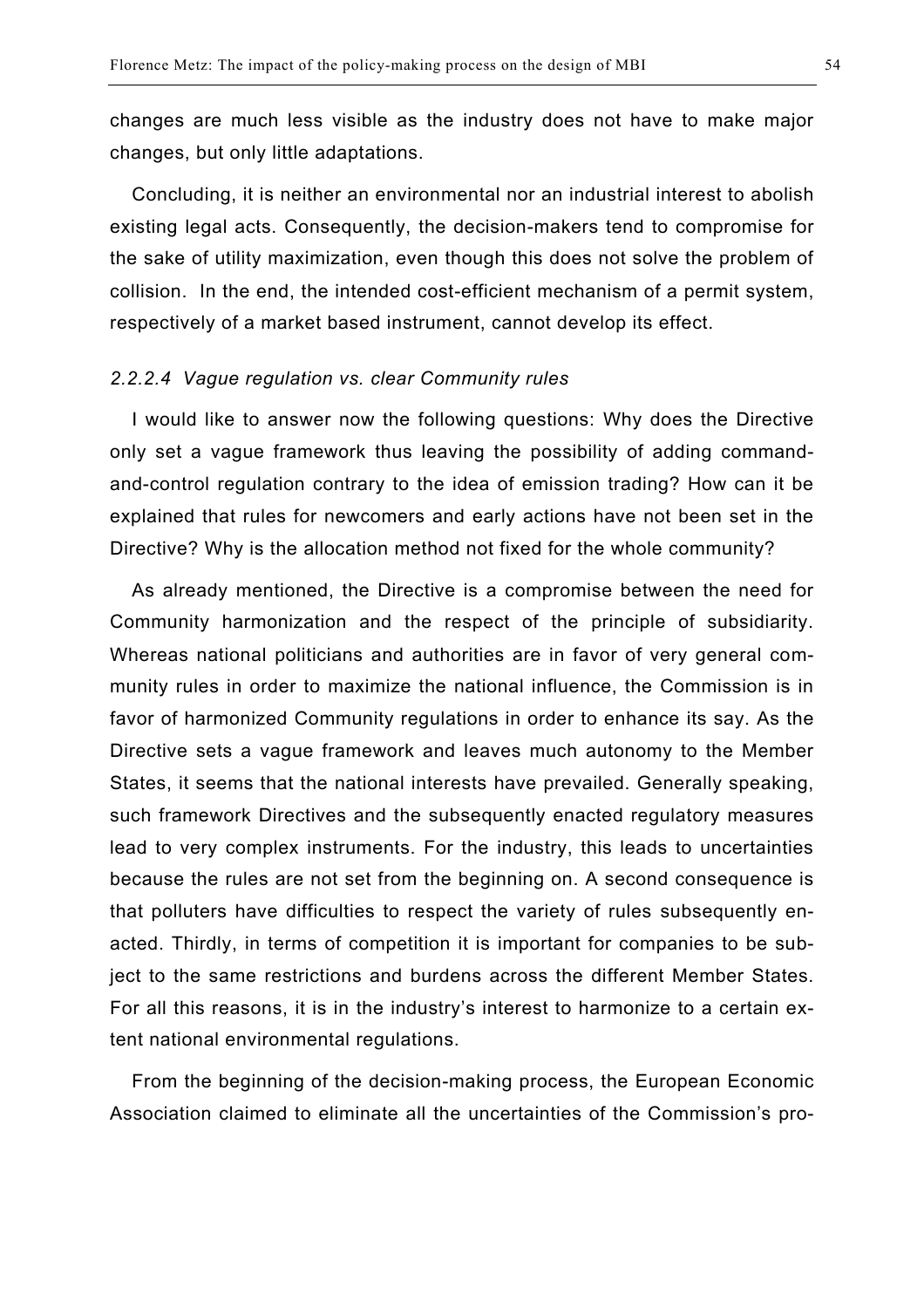posal of the Directive. The Association asked for clear and binding rules in order to grant planning reliability to the companies.<sup>135</sup>

However, this is only half the truth. It is also in the industry's interest to have room for negotiating certain implementation conditions with national bureaucracy, which is only possible if a directive sets general guidelines. In fact, negotiations take place when the Member States develop their National Allocation Plans. In Germany, the working group "emission trading" works out the NAP. Members of this consortium are bureaucrats of the Environment and Economics ministry and the representatives of the concerned interest groups, which struggle for asserting their interests.<sup>136</sup>

Not only industry, but also bureaucracy strives for complex legislation offering flexibility and freedom for negotiation. National bureaucracy appreciates the leeway to enhance its say on policy issues.<sup>137</sup> As the Directive does not set the rules on newcomers, early actions and allocation method, it is the decision of the national authorities to set the rules. So, it was in the interest of industry and bureaucracy to promote subsidiarity for those issues.

Regarding early action, industry forwards the position that installations having already reduced their emissions should be rewarded for their early actions instead of being punished.<sup>138</sup> Consequently, the European Economic Association is in favor of remunerating early actions, because it would reduce distortions of the market.<sup>139</sup> The companies of the German Emitters furthermore claimed that an early reference year on which the initial allocation calculation is based on should be chosen in order to take into consideration early actions.<sup>140</sup>

 $\overline{a}$ 

<sup>135</sup> Främk, A. (2008). *Europäisches Regieren im Spiel organisierter Interessen. Legitimität und Effektivität des europäischen Interessensystems am Beispiel der Richtlinie zum Emissionshandel* (p. 64). Saarbrücken: VDM Verlag Dr. Müller.

 $136$  Ibid. (p. 72).

<sup>&</sup>lt;sup>137</sup> Tschochohei, H. & Zöckler, J. (2008). Business and emissions trading from a public choice perspective – waiting for a new paradigm to emerge. In: Antes, R. & Hansjürgens, B. & Letmathe, P.: (Ed.), *Emission Trading: Institutional Design, Decision Making and Corporate Strategies* (p. 26 - 27). Berlin: Springer.

<sup>138</sup> Ibid. (p. 26).

<sup>139</sup> Främk, A. (2008). *Europäisches Regieren im Spiel organisierter Interessen. Legitimität und Effektivität des europäischen Interessensystems am Beispiel der Richtlinie zum Emissionshandel* (p. 64). Saarbrücken: VDM Verlag Dr. Müller.

<sup>&</sup>lt;sup>140</sup> Ibid. (p. 66).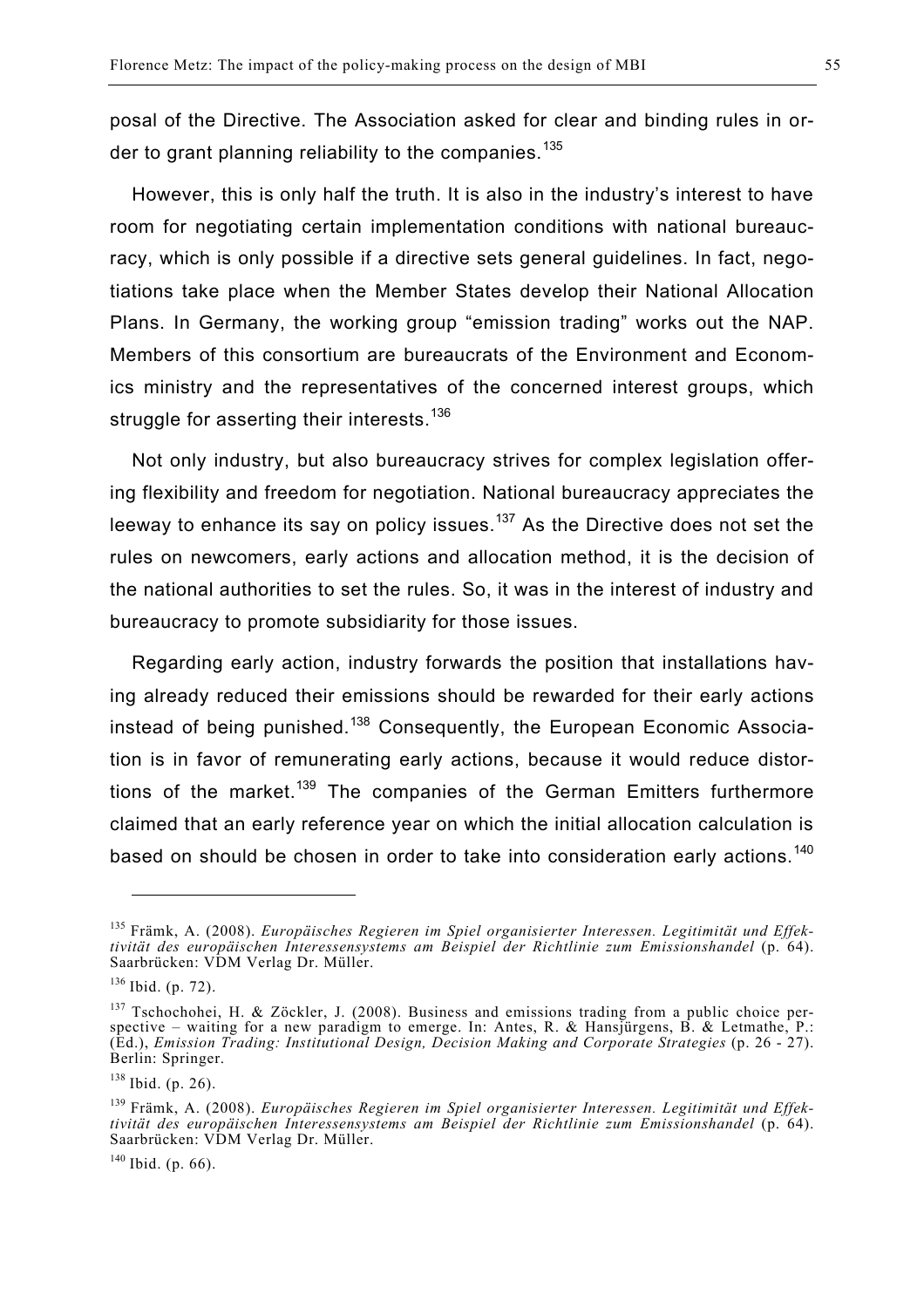The environmental interest groups CAN advanced the view that early actions should only be honored at the initial allocation after a careful inspection of the technical standards of the installation in question. Only installations with clean and new technology should be recompensed.<sup>141</sup> In the end, industrial interests won through as the Directive establishes the possibility to consider early abatement efforts, but leaves the final decision up to the national level. Especially the German industry lobbied hard in order to achieve that the Directive sets the possibility of rewarding early actions. When the Member States work out the National Allocation Plans, industry has again the possibility to negotiate the rewarding of their early actions. In fact, the German NAP I rewards early actions.<sup>142</sup> "In Germany, installations in principle receive permits according to 97.09 percent of their historical emissions from 2000 to 2002. Thus, their compliance factor is 0.9709 according to the German NAP I. Installations being commissioned or modernized from 1994 onwards receive 100 percent of their historical emissions – the compliance factor of 1 rewards so called early actions. Due to these allocation rules only minor differences between allocated allowances and actual emissions are expected. As a consequence, there is lit-

tle pressure to invest in pollution prevention and reduction."<sup>143</sup> Obviously, it was in the interest of industry to push forward vague Community rules and strong national competences on the issue of early actions. It is evident that the Directive is flexible in favor of existing firms and their special interests.

The major influence of existing industry claiming subsidiarity in order to assert their claims on the national level can furthermore be observed with regard to the issue of the initial allocation method. As already mentioned, the Directive leaves the decision of the initial allocation method up the Member States. Corporate influence in Germany prevented the use of BAT benchmarks for existing

<sup>141</sup> Främk, A. (2008). *Europäisches Regieren im Spiel organisierter Interessen. Legitimität und Effektivität des europäischen Interessensystems am Beispiel der Richtlinie zum Emissionshandel* (p. 68). Saarbrücken: VDM Verlag Dr. Müller.

<sup>&</sup>lt;sup>142</sup> Tschochohei, H. & Zöckler, J. (2008). Business and emissions trading from a public choice perspective – waiting for a new paradigm to emerge. In: Antes, R. & Hansjürgens, B. & Letmathe, P.: (Ed.), *Emission Trading: Institutional Design, Decision Making and Corporate Strategies* (p. 28). Berlin: Springer.

<sup>143</sup> Ibid. (p. 28).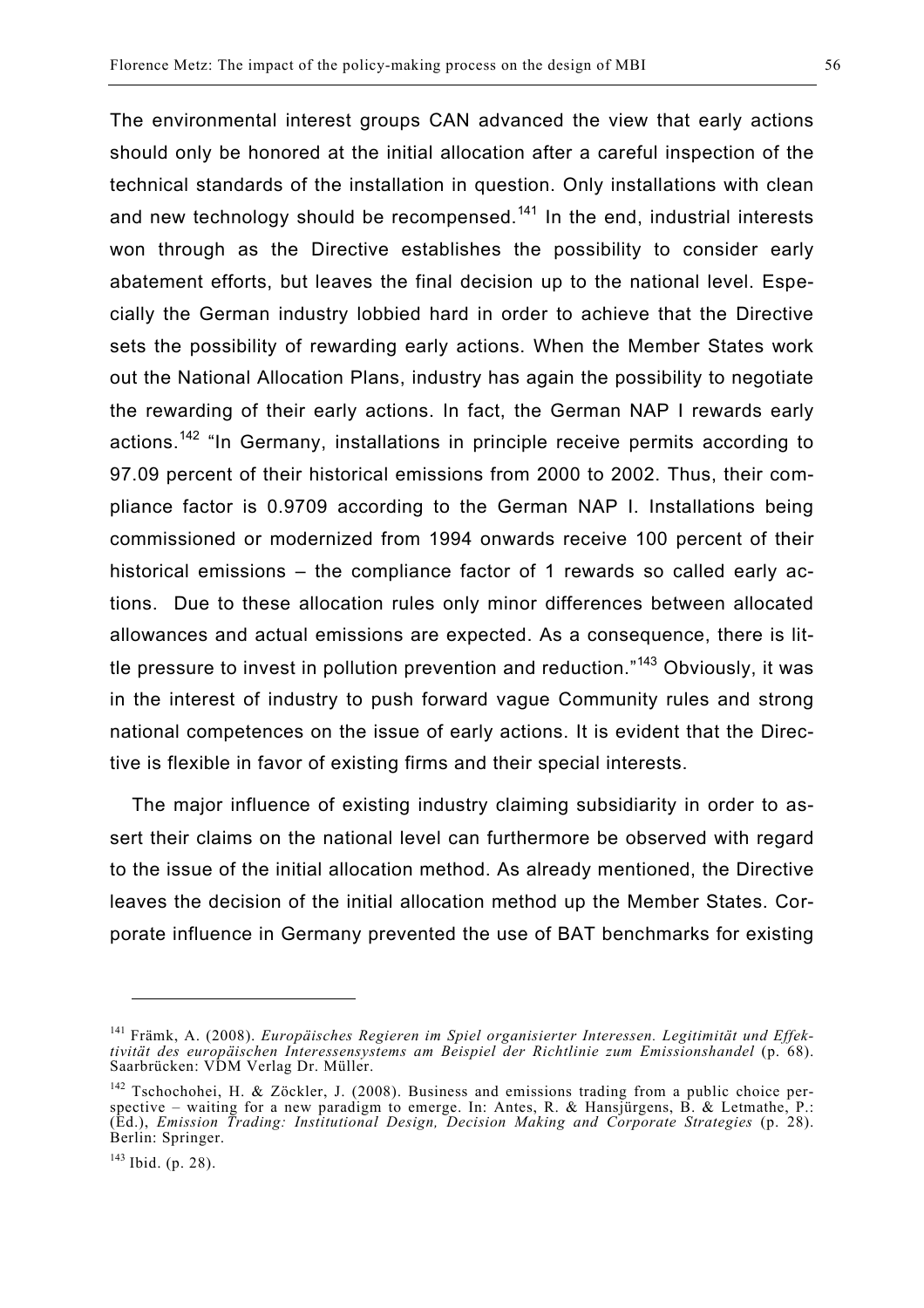plants but not for the allocation of new plants.<sup>144</sup> So according to the German NAP I new market participants are granted permits on the basis of benchmarks derived from the best available technique, whereas existing plants are granted allowances calculated on historical emissions.<sup>145</sup> As an allocation mechanism based on historical emissions instead of benchmarks extrapolates the emission structures of the past to the future, the German NAP I strengthened existing market structures, which was in line with the interests of German industry. So, the fact that the Directive does not set an allocation method was in the end an advantage for German polluters. Newcomers do not have such an influential lobby and therefore they were disadvantaged compared to existing plants. Deficient interest representation, that is when a lobby group is less influential or even fails to develop as in the case of new market entrants, leads to such imbalanced policy outcomes.

I just showed that because of certain industrial interests, the Directive was very vague on certain issues. The consequence is that Member States have to pass subsequently regulatory measures, in order to specify what has been omitted by the framework-Directive. As already mentioned, these added direct regulations do not always comply with the idea of an emission trading system, which has the aim of reducing emissions. In Germany for instance, existing companies have the option to apply for an allocation based on benchmarks (like new plants). 28 % of all German installations have chosen this option. As a result, the amount of allowances would have exceeded the cap if the compliance factor had not been reduced to 0.9538 from 0.9709.<sup>146</sup> Moreover, a hardship clause allows an application for a needs-oriented allocation multiplied by the compliance factor if the regular allocation does not cover 75 percent of its needs.<sup>147</sup> Those two examples of added command-and-control regulation by the national level are contrary to the aim of reducing emissions. However, the

<sup>&</sup>lt;sup>144</sup> Tschochohei, H. & Zöckler, J. (2008). Business and emissions trading from a public choice perspective – waiting for a new paradigm to emerge. In: Antes, R. & Hansjürgens, B. & Letmathe, P.: (Ed.), *Emission Trading: Institutional Design, Decision Making and Corporate Strategies* (p. 30). Berlin: Springer.

<sup>145</sup> Ibid. (p. 29).

 $146$  Ibid. (p. 30).

 $147$  Ibid. (p. 30).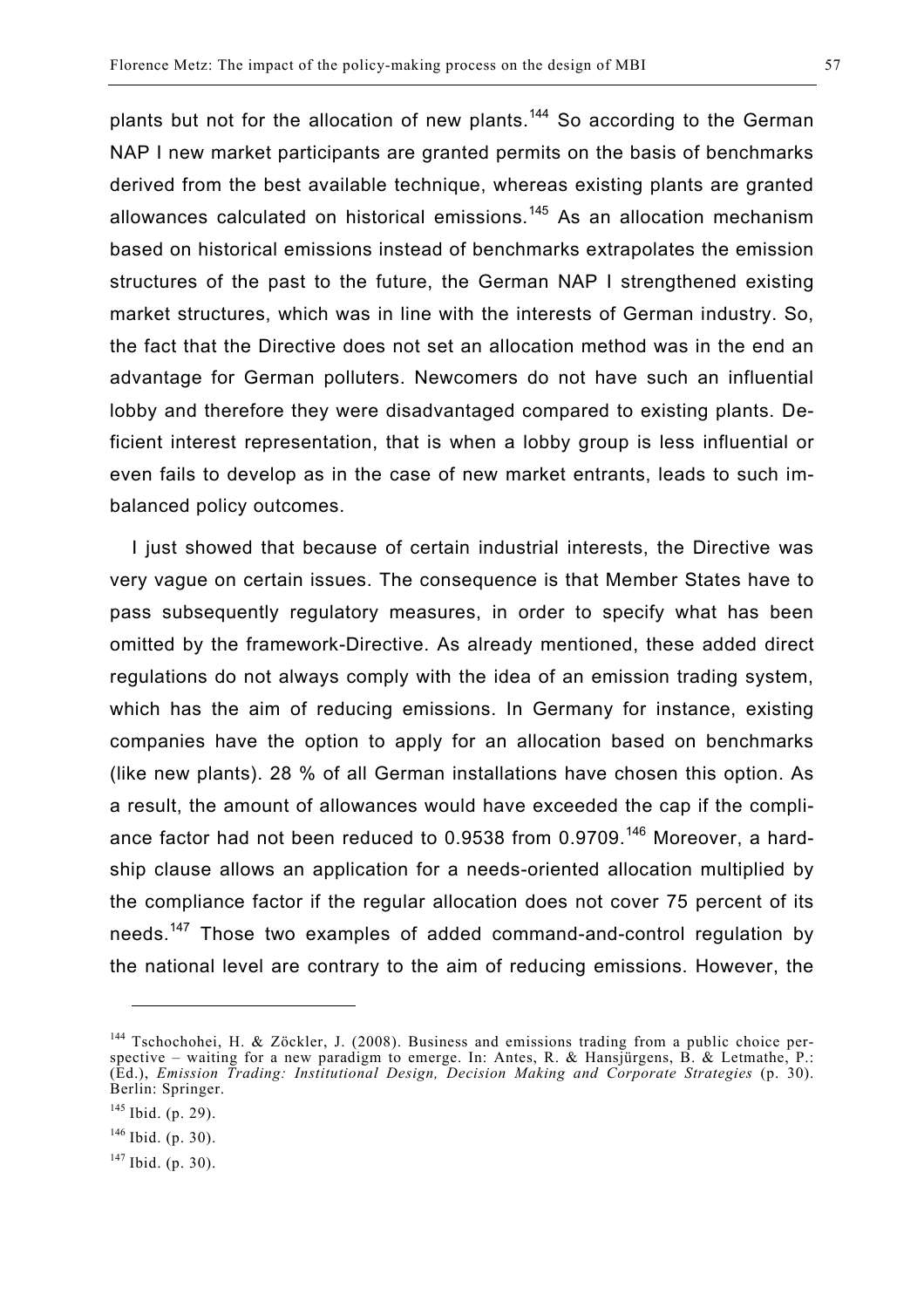industry's interest is to be constrained as little as possible by the initial allocation. Therefore, German polluters were in favor of those subsequently added regulatory measures and of the vague Community Directive, which left room for flexibility. So as certain actors are interested subsequently added regulations, even though they are contrary to an idea of emission trading, collisions between theory and policy outcome occurred.

## *2.2.2.5 Coverage of gazes and sectors - exemptions and exceptions for specific businesses*

Finally, the questions about how the coverage of greenhouse gases and sectors in the EU-ETS and the possibility of opt-outs came about.

The coverage of gases and sectors has practical explanations, which have nothing to do with actors trying to maximize their utility or interest groups lobbying for their position. In principle, the Directive covers all the greenhouse gases covered by the Kyoto Protocol and listed in Annex II ETD, but only CO2 emissions are included in the EU-ETS from the start. The reason is that it is technically feasible to monitor CO2 and there is data on a consistent basis available. However, for the other greenhouse gases there are monitoring uncertainties and there is very little data. Therefore, emissions other than CO2 are not included in the first phase of the scheme. Besides the Commission argued that in 1999, CO2 accounted for over 80 percent of the Community's greenhouse gas emissions. <sup>148</sup> The sectoral scope of the Directive is built upon the coverage arising from the IPPC Directive. These sectors, also listed in Annex I, account for approximately 46 per cent of estimated EU CO<sub>2</sub> emissions in 2010, according to the Commission's estimates.<sup>149</sup> For feasibility reasons, the scope of sectors and gases has been restrained in the Directive even though industrial and environmental interest groups just as the European Parliament claimed a broader coverage.

However, in the case of opt-outs reasons of special interests and utility maximization hold true for the divergence between model and reality. The in-

<sup>&</sup>lt;sup>148</sup> Proposal for a Directive COM(2001) 581 final. 23.10.2001. Section 10 "Coverage of Gases".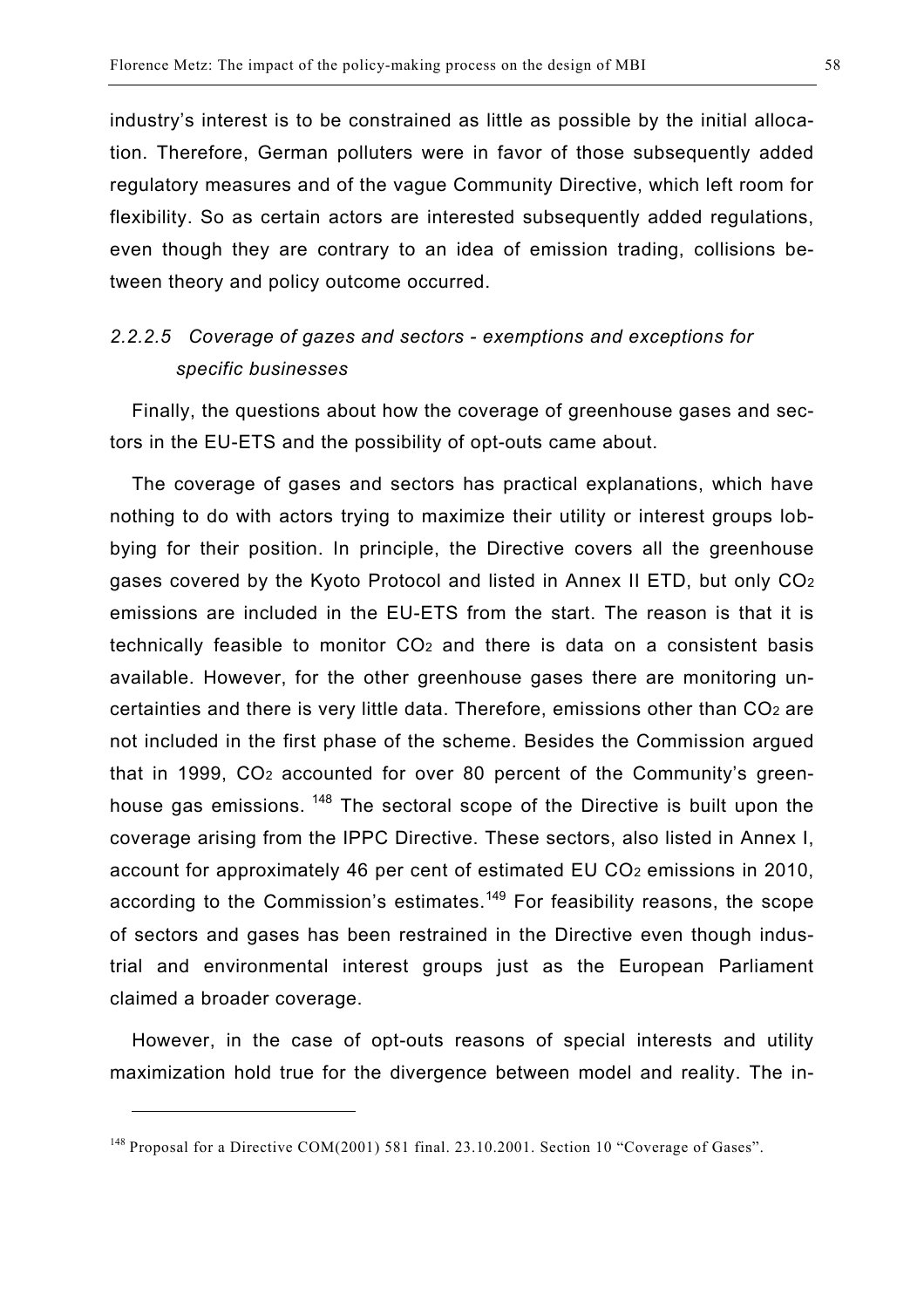terest coalition of the German Emitters claimed opt-outs for certain installations in order to avoid the overloading of single operators.<sup>150</sup> Climate Action Network Europe argued, on the contrary, that opt-outs for single big emitters were contrary to the idea of emission trading.<sup>151</sup> The German Emitters, as already mentioned, lobbied the German Federal Government, which then put forward German industrial interests in the Council negotiations. The German representatives claimed opt-outs for single installations and sectors at least till 2007.<sup>152</sup> So, opt-outs can be explained first, by successful lobbying activities of the German industry and second, by the Germen Federal Government trying to maximize its utility by ensuring its support from the German industry.

#### **2.2.3 Traditions, learning processes and perceptions**

Several questions could not sufficiently be answered yet. Additional explanations for the underlying policy outcome can be delivered by analyzing traditions, learning processes and perceptions (criterion3).

First, there is the question of why did the Commission propose a grandfathering allocation procedure for the initial allocation instead of auctioning? Partly, this question has been answered by demonstrating the strong lobbying activities of the industry. However, there is complementary explanation: During the whole decision-making process, the Commission refers to experiences other governments have made with emission trading. The Commission writes in its proposal for example: *"The elements contained in the proposal are based on experience of the allowance tracking system (ATS) under the US sulphur trading regime […].* <sup>453</sup> In the case of the US sulphur trading scheme, the allowances were initially distributed free of charge.<sup>154</sup> Furthermore, the Commission refers to the Danish emissions trading scheme, for which a grandfathering allo-

<u>.</u>

<sup>&</sup>lt;sup>149</sup> Proposal for a Directive COM(2001) 581 final. 23.10.2001. Section 11. "Coverage of Sectors".

<sup>150</sup> Främk, A. (2008). *Europäisches Regieren im Spiel organisierter Interessen. Legitimität und Effektivität des europäischen Interessensystems am Beispiel der Richtlinie zum Emissionshandel* (p. 66 - 67). Saarbrücken: VDM Verlag Dr. Müller.

 $151$  Ibid. (p. 67).

 $152$  Ibid. (p. 71).

<sup>153</sup> Proposal for a Directive COM(2001) 581 final. 23.10.2001. Section 15.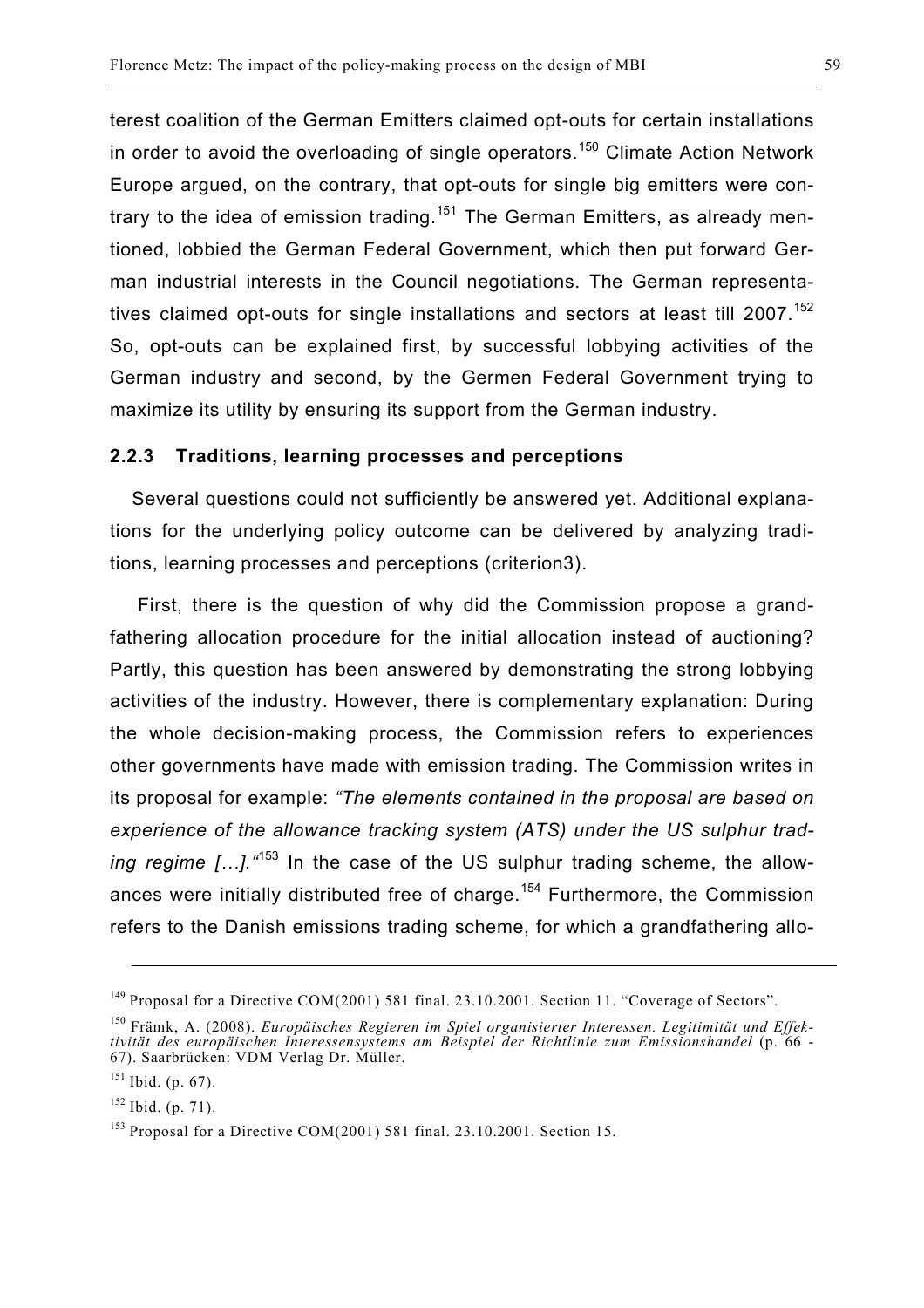cation procedure had also been chosen.<sup>155</sup> When an emission trading program has been launched in the past, the initial allocation was usually based on a grandfathering allocation procedure. Other countries' experiences certainly shaped the Commission's perception. The Commission then proposed also a grandfathering allocation procedure, because it seemed to be the most feasible solution as the Commission could rely on the well-functioning of this procedure.

Second, there is the question of why is it possible to add direct commandand-control regulation to a market based instrument such as emission trading? According to the German "minus clause", for instance, "from 2008 coal stations older than 30 years with above-average specific emissions have to bear a reduced allocation of minus 15 percentage points. Giving an incentive for modernizing or substituting an old plant, this rule symbolizes a command-andcontrol approach.<sup>"156</sup> Instead of reducing the compliance factor and trusting the forces of the market, which could provide incentives for operating efficient installations, the above-mentioned rules contradict the economic idea and effects of emission trading. Regulators stick to the command-and-control approach, because it is the traditional instrument, especially in Germany. Decisionmakers have not yet learned to make use of the market based approach and perceptions are still such that proved patterns should be kept. Consequently, additional command-and-control regulations are passed even though they are contrary to the idea of a market based instrument.

Third, it is not yet clear why the Commission did not insist on specifying the rules for newcomers, early actions and the allocation method in the Directive. The European climate policy has always been largely shaped by national programs even though there is a huge amount of Community measures.<sup>157</sup> So, the

1

<sup>154</sup> Kruger, J. & Pizer, W. (2004). *The EU Emissions Trading Directive. Opportunities and potential Pitfalls* (p. 9). Washington, DC: Resources for the Future.

<sup>155</sup> Green Paper COM(2000) 87 final. 8.3.2000. Footnote 19.

<sup>&</sup>lt;sup>156</sup> Tschochohei, H. & Zöckler, J. (2008). Business and emissions trading from a public choice perspective – waiting for a new paradigm to emerge. In: Antes, R. & Hansjürgens, B. & Letmathe, P.: (Ed.), *Emission Trading: Institutional Design, Decision Making and Corporate Strategies* (p. 30 - 31). Berlin: Springer.

<sup>157</sup> Främk, A. (2008). *Europäisches Regieren im Spiel organisierter Interessen. Legitimität und Effektivität des europäischen Interessensystems am Beispiel der Richtlinie zum Emissionshandel* (p. 58). Saarbrücken: VDM Verlag Dr. Müller.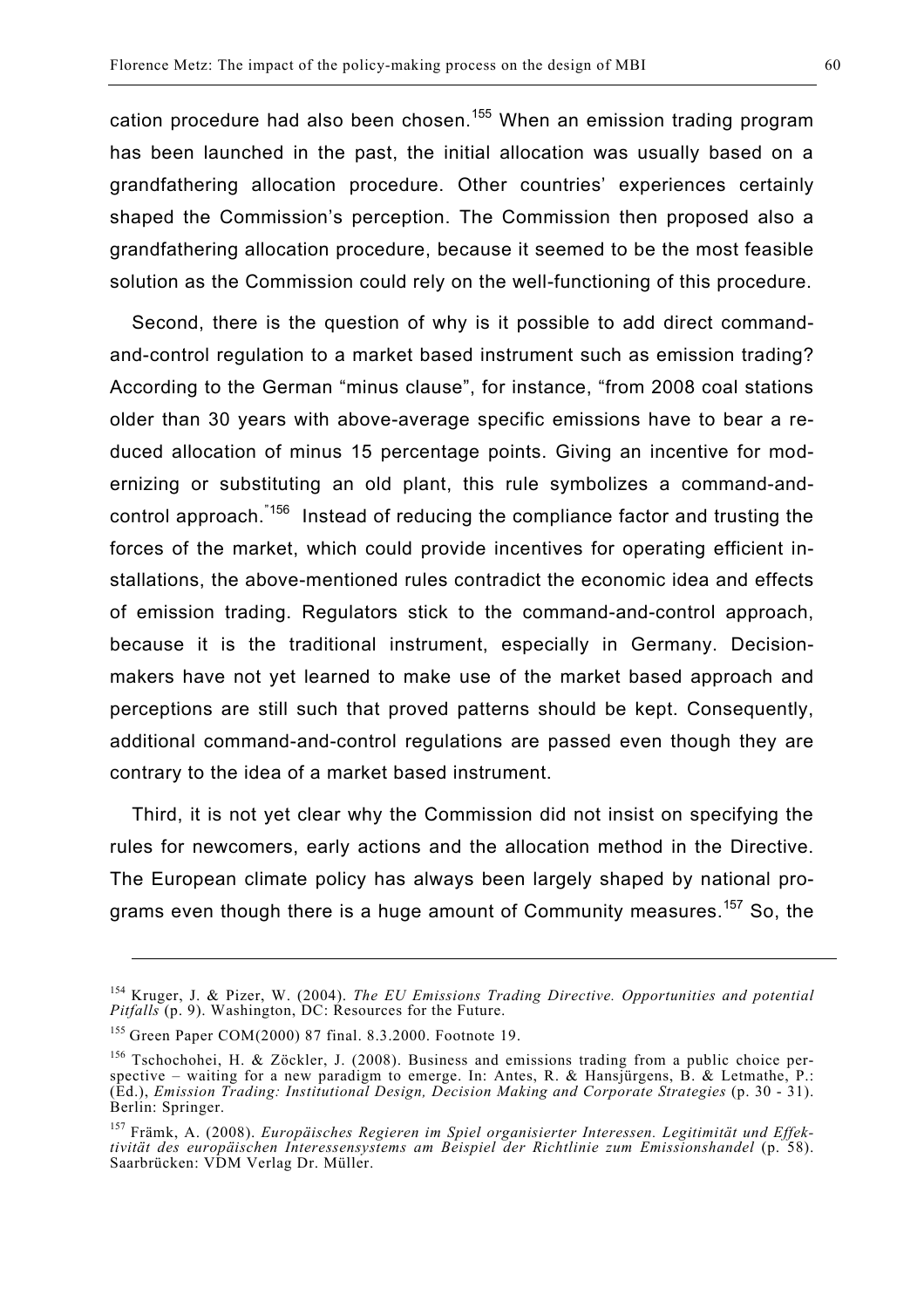Directive sets vague guidelines not only because of the interest groups' influence, but also because of a historically grown legal basis for the enactment of directives laid down in Article 249 of the Treaty of Rome. The article stipulates that directives are binding as to the result to be achieved, but that each individual Member State can decide on the means of implementation for achieving the result. Consequently, when a Directive is enacted for introducing a market based instrument such as a permit system, member states have a certain amount of leeway to set the exact rules, no matter if those subsequently added rules might be contrary to the functioning of a permit system.

#### **2.2.4 Summary of the results**

The policy outcome that led to the EU-ETS can be traced back, first, to institutional rules determining decisions of the actors: The supranational Commission advanced the innovative emission trading system, the "green" Parliament made numerous amendment proposals forwarding environmental stringency and the intergovernmental Council represented the national interests. Those three institutions shaped the Emission Trading Directive during the policymaking process. Interest groups had numerous possibilities to intervene in the policy-making phase, as the Commission's proposal was imprecise on various issues and because the policy-making process as such takes time. In fact, numerous associations made use of this opportunity and lobbied the Parliament and the Council in order to attain changes of the Commission's proposal according to their interests. Special interests of the industry could assert themselves by lobbying strongly the German position in the Council. Finally, the design of the EU-ETS was adapted to those industrial interests, which shows that the EU climate policy is shaped by intergovernmental negotiations and a dominant role of the Council, even though co-decision procedure accounts for a stronger say of the Parliament. National representatives were responsible to their domestic public, which hindered ambitious supranational policy outcomes. Instead of constructing a harmonized European Emission Trading System, crucial decisions were transferred to the national level. Thus, once the Directive was passed, the negotiations about implementation conditions continued between bureaucracy and industry.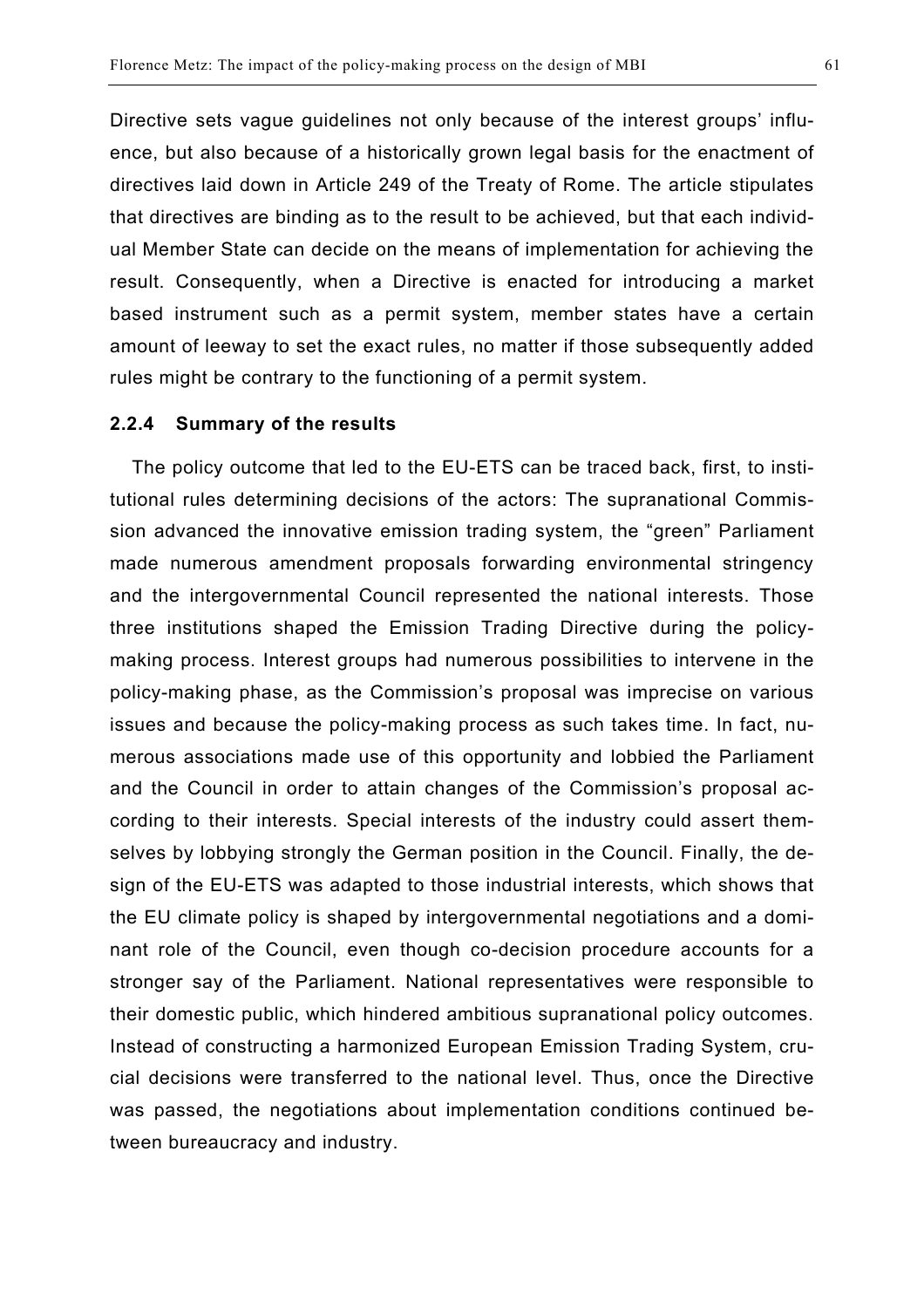The policy outcome was furthermore determined by decision-makers trying to maximize their utility. The German position in the Council was largely shaped by industrial and not environmental interests, as the government representatives wanted the support of the national industry and the voters behind. In addition, national decision-makers and bureaucrats tried to enhance their influence on policies by forwarding the principle of subsidiarity. The visibility of comprehensive reforms led to suboptimal policy outcomes, such as the collision between existing and new regulations.

Moreover, policy outcomes can be traced back to interest groups lobbying for their positions. In the case of the EU-ETS, especially industrial interests were prevailing. Despite the predominant market influence in European policy, environmental NGO's could assert their positions in some issues. This is even more surprising considering that theory predicts a deficient capacity for environmental lobbies to represent their interests. Even though environmentalists might be skeptic towards MBI, as described in chapter 1.2.2, Climate Network Europe supported the idea of tradable allowances for the reduction of emissions. In addition, imbalanced policy outcomes, such as benchmarks for new market entrants, can be explained by deficient interest representation. The intensive dialogue between interests groups and the Commission before the proposal was submitted shows, that the Commission also needs external input for policy-formulation. The integration of concerned stakeholders led to early compromises, which again prevented eventual subsequent conflicts during negotiations. The comparably short enacting period of the Directive underlines the positive impact of early consultations and external input.

Furthermore, traditions, learning effects and perceptions shaped the Directive on Emission Trading. As there is no experience in other emission trading systems with auctioning, a grandfathering allocation method was also chosen in the case of the EU-ETS. Moreover, although a market based instrument was introduced, existing command-and-control patterns continue to co-exist, even if they collide. Finally, European Directives traditionally set vague frameworks leaving much liberty to the Member States, idem in the case of the Emission Trading Directive.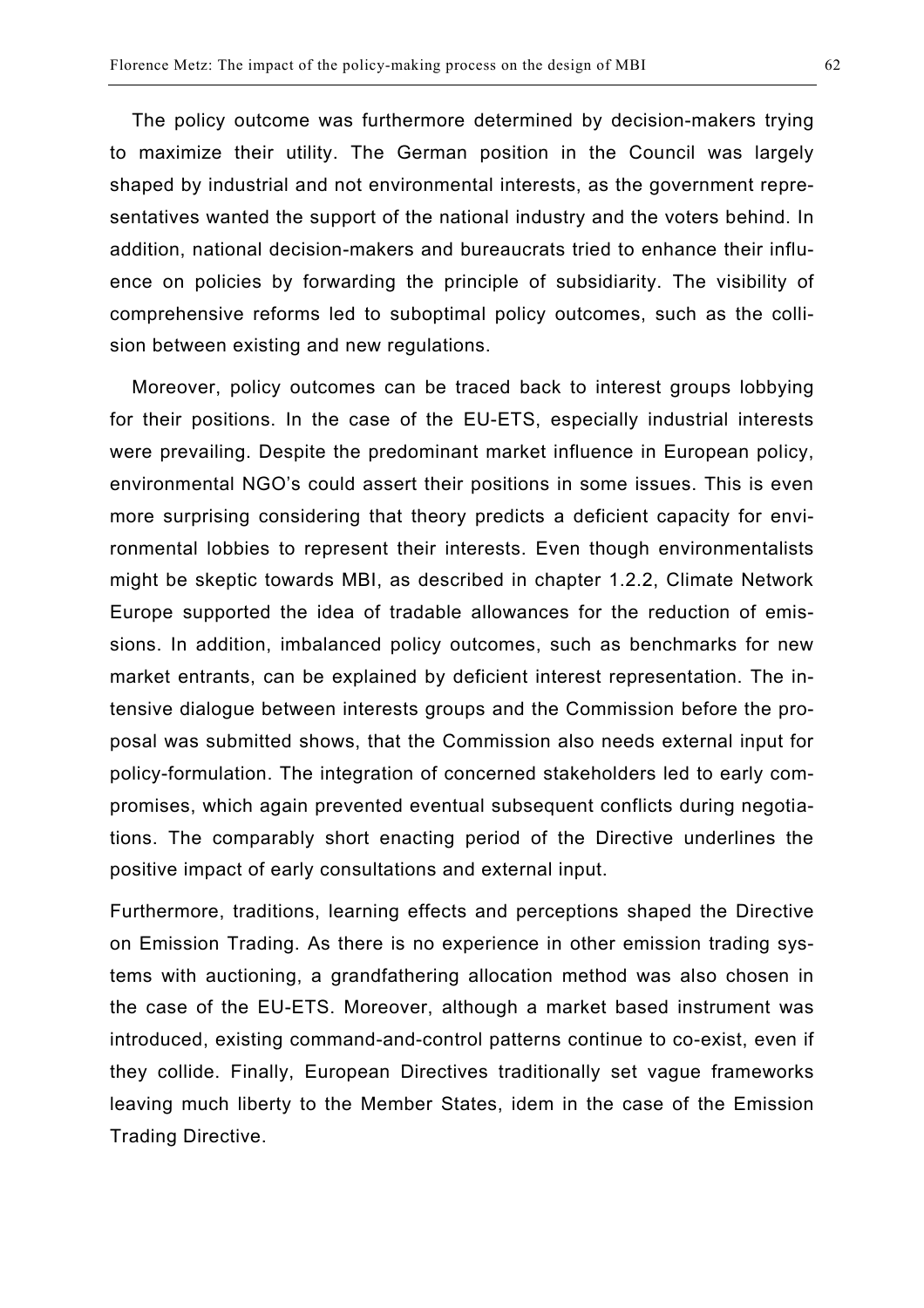So, distortion occurred during the policy making process for two reasons either because the model was too idealistic or because the decision-makers did not stick to the idea of emission trading. The economic theory is too idealistic in terms of initial allocation. Theory states that the initial allocation does not matter with regards to the environmental outcome, even though in reality it does matter in terms of competition. When the cap is set too high, this is an example for decision-makers who do not stick to the model.

By analyzing how policy outcomes come about, the reasons for the gap between theory and practice of emission trading become visible. Finally, I can confirm the hypothesis that the four criteria, characterizing the policy stage, account for the gap between model and reality.

## **3 Conclusion**

It has been showed, that divergences generally arising in the case of tradable permit systems, also occurred in the case of the European Emission Trading System. By analyzing the policy-formulation phase of the Emission Trading Directive, the causes for the divergences were retraced. So in fact, the policy making-process has a major impact on the final design and on the efficient use of tradable permit systems and MBI in general.

However, this does not imply that emission trading is generally not suitable for politically tackling environmental problems. Economic ideas entering the stage of policy have a great potential for delivering new possibilities for environmental protection policies. The Commission demonstrated that emission trading is more cost-efficient than other measures and therefore preferable to other policy instruments: Before launching the EU-ETS, the Commission made an analysis that calculated the costs of emission reductions if Member States allocated their burden sharing targets equally to all sectors without any trading between sectors. So if the target was, for instance, -4 percent, this would be assumed to apply to all sectors. This research suggests that abatement costs without trading would considerably exceed the emission reduction expenses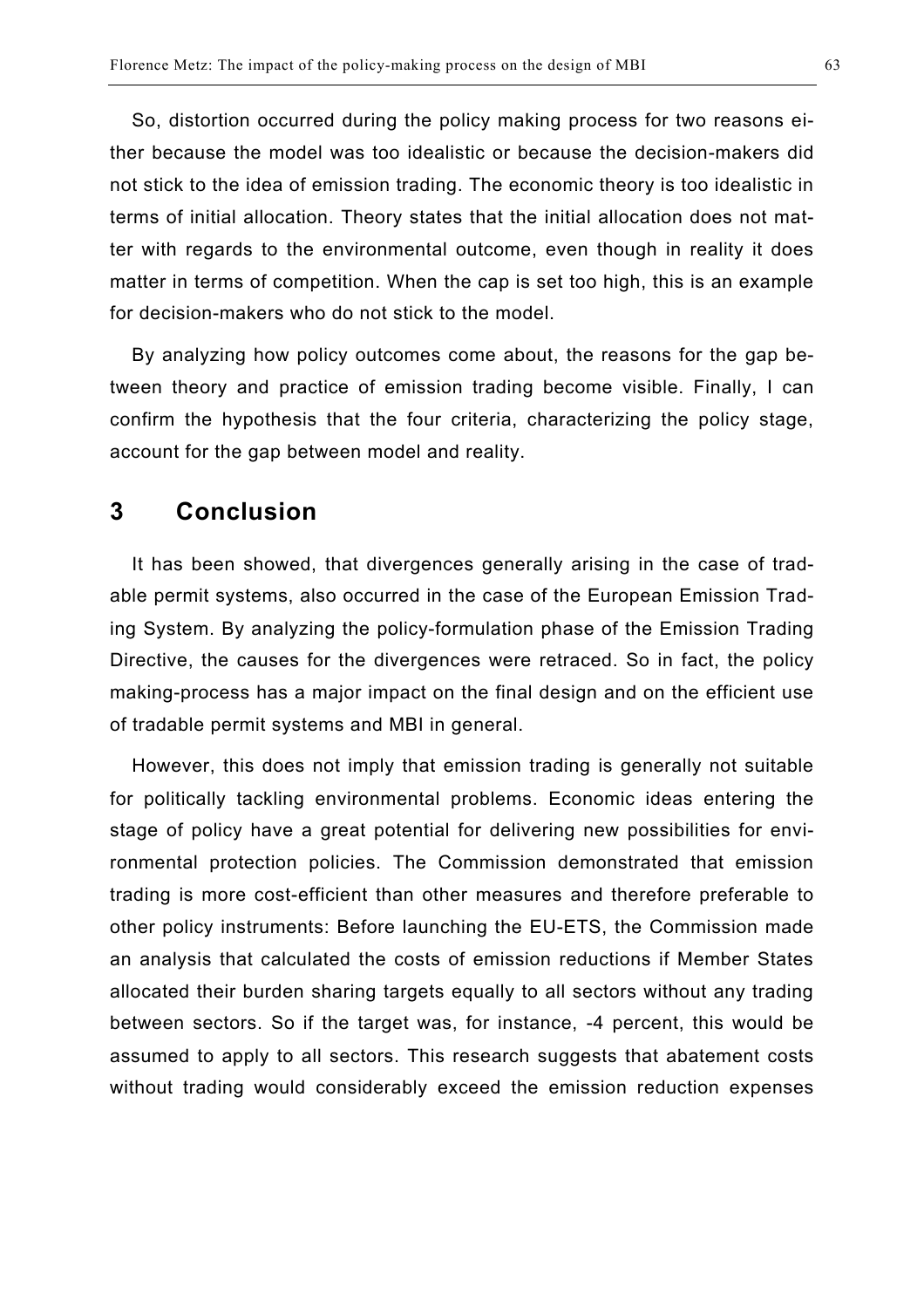with trading. So, gains from EU-wide emissions trading are considerable.<sup>158</sup> More generally speaking, political demands for environmental quality are high and thus, environmental protection becomes increasingly expensive. As the costs of emission reductions should not endanger the economic performance of a society, there is an ever bigger need for cost-efficient solution findings and an obvious demand for contributions from economic theory to environmental protection.

However, I have shown in this paper that the cost-efficiency of the EU-ETS has been undermined by various distortions during the policy-making process either because the model is too idealistic, or because decision-makers did not stick to the economic idea of emission trading.

So, if the idea of MBI is cost-efficient environmental protection, but the instruments are often designed in such a way as to not be cost-efficient, there is obviously a contradiction that has to be untangled.

On the one hand, economists must realize that the design of an instrument during the policy-making process can be just as important as the theoretical model. In other words, economists have to consider that the policy making matters to the adoption of economic instruments. Hence, taking into consideration the policy-making context is a key to success of MBI. Economic instruments have to be made operational and feasible for the policy world, or as Hahn puts it: "*There are many challenges that lie ahead for the environmental economics community. The most important one is becoming more policy relevant […].*" 159 In fact, developing a good idea for tackling the problem of excessive emissions is not enough. Economists need to understand how the political process affects the design of market based instruments.<sup>160</sup> Constraints imposed by the political system have to be included into the model in order to develop appropriate economic instruments that have a better chance to promote successful costefficient environmental policy. In practical terms this means for economists be-

<sup>158</sup> Green Paper COM(2000)87 final. 8.3.2000. Annex I "Economic analysis", Section 3.

<sup>159</sup> Hahn, R. W. (1999). *The Impact of Economics on Environmental Policy* (20 - 21). AEI-Brookings Joint Centre for Regulatory Studies. Working Paper 99-04.

 $160$  Ibid. (p. 2).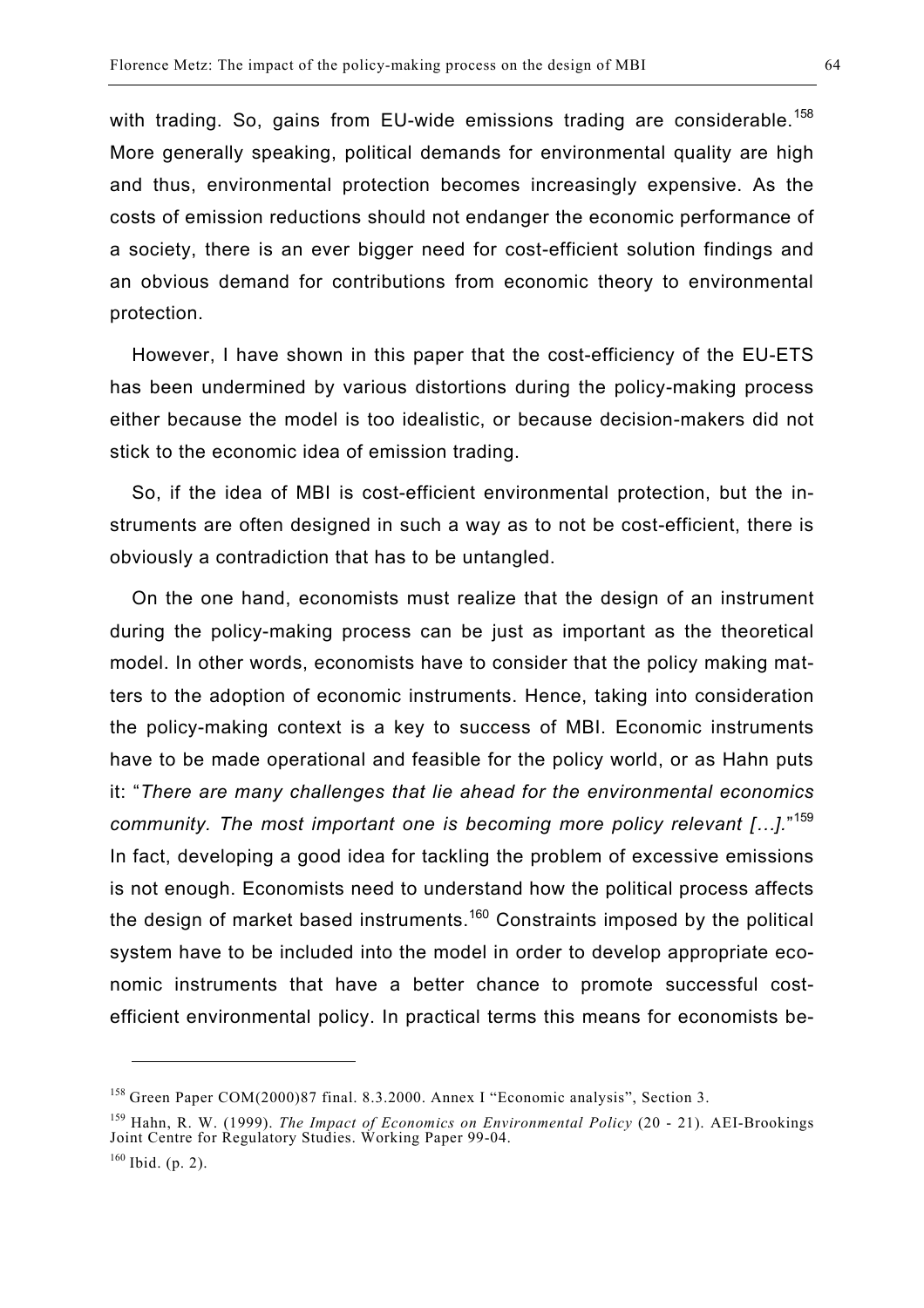ing more sensitive to the established policy styles, institutional norms, the role of lobby groups, regulatory traditions and the actors' interests.<sup>161</sup> It would furthermore enhance the applicability of MBI if economists realized, that other requirements than cost-efficiency apply to policy instruments. Such requirements are criteria, as identified in this paper, which explain the specific characteristics of the policy context.

However, not only economists need to understand the context and variables of policy-formulation, but also policy-makers have to understand the costefficiency idea of market based instruments for environmental protection policies. So on the other hand, the "policy context", consisting of actors, processes and institutions, also has to adapt to the market approach of environmental protection policy. In the analysis undertaken in this paper, one could clearly see some examples of the "policy context" not being adapted to MBI: Directives set a framework, but market based instrument require a certain amount of common rules; traditional patterns of command-and-control regulations contradict the cost-efficiency mechanism of MBI; insufficient knowledge of decisionmakers about economic instruments leads to deficient measures, such as adding contradictory command-and-control regulations to MBI. Evidently, governments cannot shift completely from existing national policy styles and it would be unrealistic to claim a total change of regulatory philosophy. But first concrete steps could be the education of policy-makers leading to a learning process and thus, to the adaptation of policy styles. Subsequently, institutions may be modified slowly in order to support the use of economic instruments. Not only policy-makers have to understand the cost-efficiency mechanism of MBI, but also operators of installations need to be educated in how to make strategic decisions in order to take advantage of flexible program features that lower costs.<sup>162</sup>

Evidently, a two-sided adaptation has to be undertaken: economists should integrate into the theory the maxims according to which policy-makers take decisions; and policy-makers should attach greater importance on the cost-

<sup>161</sup> Andersen, M.S. (2001). *Economic instruments and clean water management: why institutions and policy design matter* (p. 22 - 24). Paris: OECD.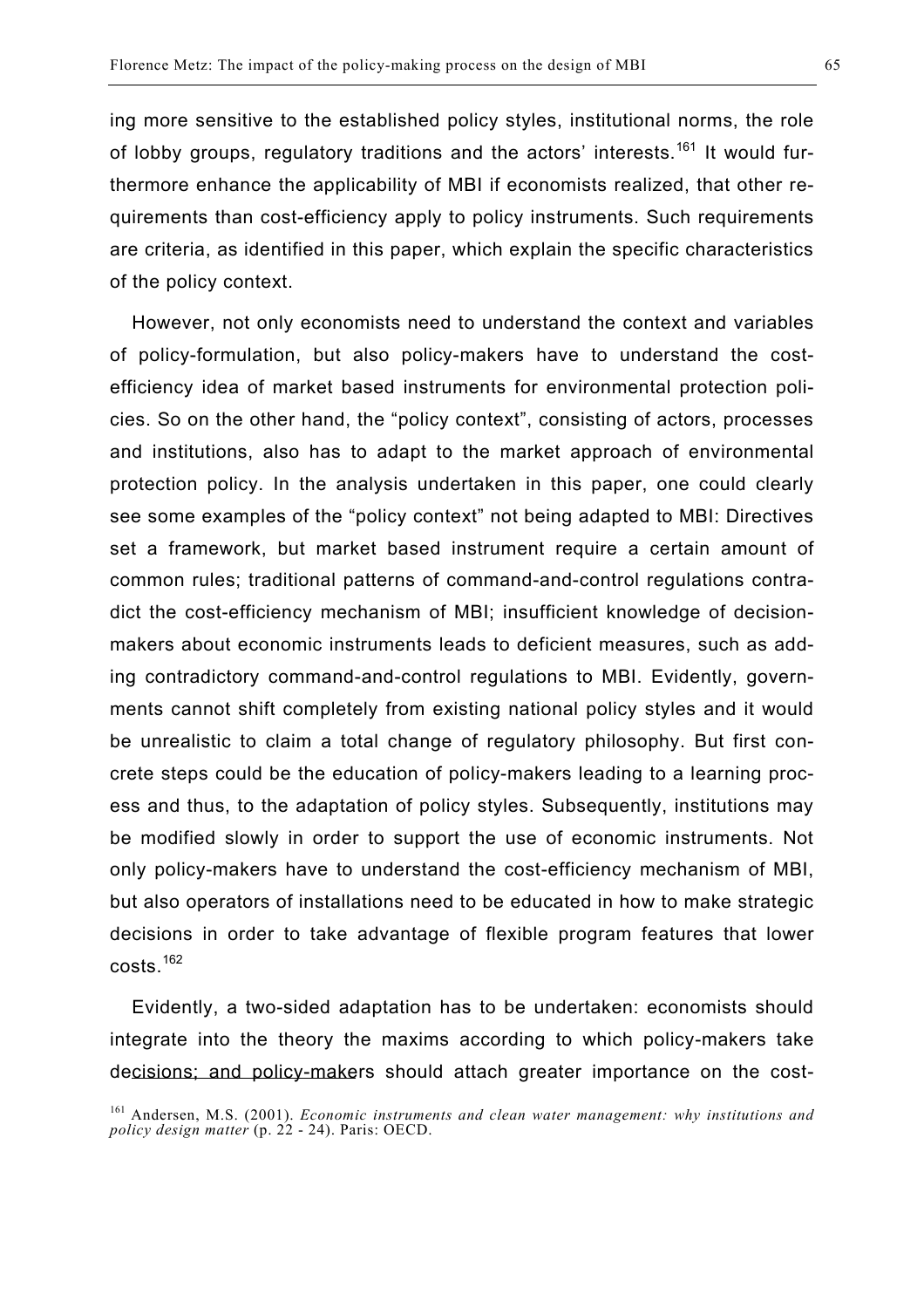cisions; and policy-makers should attach greater importance on the costefficiency maxim when introducing a MBI. Hence, the economic theory of market based instruments should bear in mind the special patient and politicians should not forget about the model of emission trading. Therefore, an interdisciplinary solution finding for the implementation of market based instruments is indispensable. Bringing together academics, stakeholders and policy-makers to discuss practical concerns of implementation would prevent failures of MBI. There have been only very few attempts of interdisciplinary work. One such effort was the Project 88 that identified criteria against which proposals could be measured. Another interdisciplinary discussion took place in the Council of Economic Advisers, which undertook a series of case studies in order to elaborate successes and failures of MBI.<sup>163</sup> When the EU-ETS was designed, policymakers took some advantage of prescriptions from interdisciplinary working groups, from the lessons of existing experiences with trading programs and from economic theory. However, as one can see from the various questions the Commission rose in the Green Paper and from the deficient course of the EU-ETS, various implementation issues have not yet been tackled. This shows that there is still a lack of interdisciplinary cooperation between economical and political scientists, interest groups and decision-makers. This deficit leads to uncertainties and potential pitfalls of MBI, when failings of MBI could easily be avoided by interdisciplinary solution finding beforehand. The European Environment Commissioner Stavros Dimas said that there was a rise in emissions in 2007. One might think that this sounds alarming, but the Commission referred to the "learning-by-doing phase" of the first emission trading period.<sup>164</sup> This learning-by-doing approach is risky given the enormous scope and the huge amount of participants of the EU-ETS. Such suboptimal policy outcomes could quickly discredit the economic instrument, due to the disappointment of politicians or companies with regard to the distribution of certificates, for instance. Therefore, it is so important to find solutions to questions of implemen-

1

<sup>162</sup> Kruger, J. & Pizer, W. (2004). *The EU Emissions Trading Directive. Opportunities and potential Pitfalls* (p. 8). Washington, DC: Resources for the Future.

 $163$  Ibid. (p. 7).

<sup>164</sup> http://europa.eu/rapid/pressReleasesAction.do?reference=IP/08/787 (13.5.09)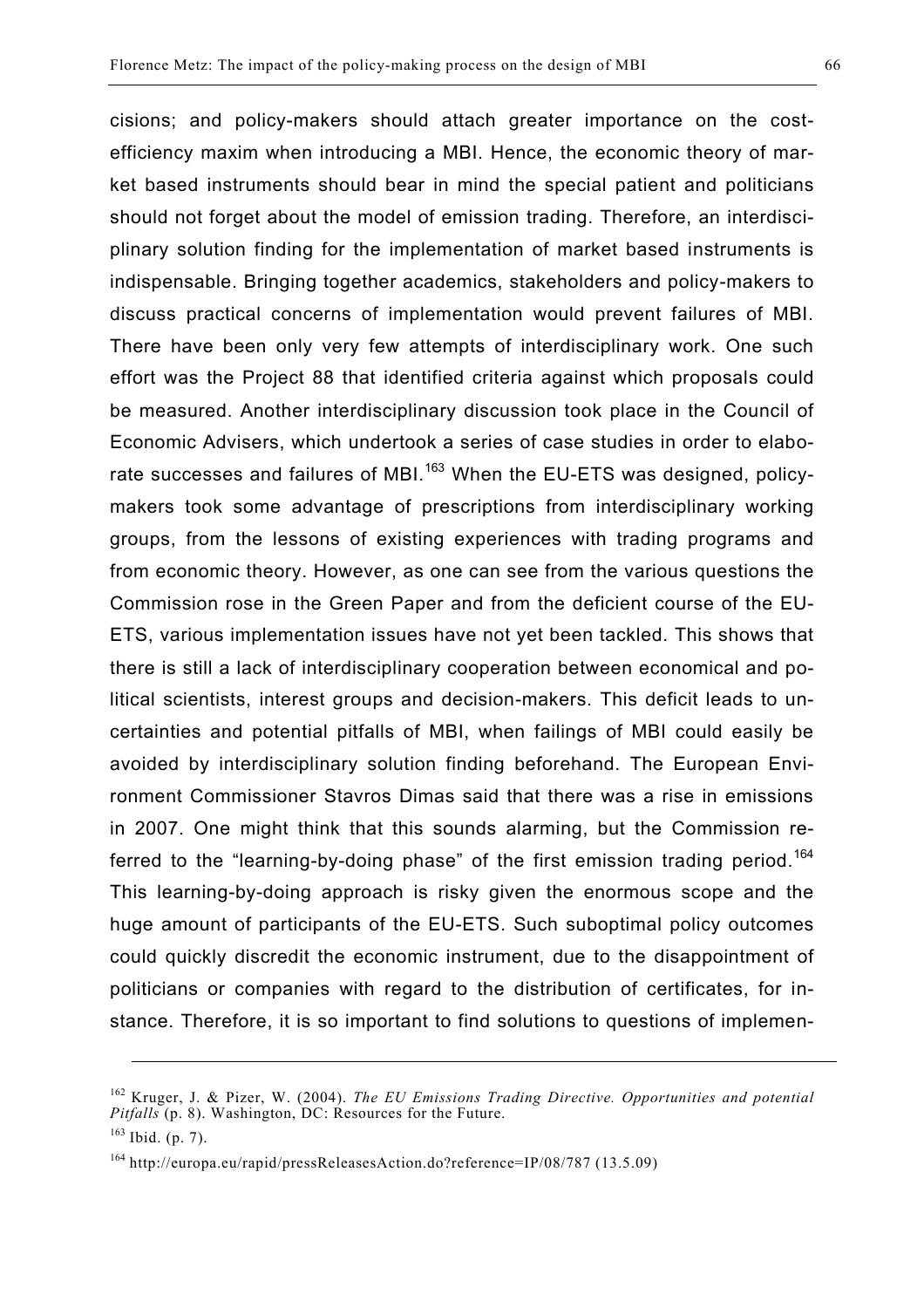tation before a deficient instrument is designed. Not only models should be elaborated by interdisciplinary working groups, but also government's legislative proposals and the implementation of an economic instrument, should be assisted by interdisciplinary specialized task forces that review and assess the design and the implementation of the instrument.<sup>165</sup>

Considering, on the one hand that the initial design of the EU-ETS was not cost-efficient and on the other hand, that there has been increased interest in the use of incentive-based policy instruments, the need for interdisciplinary solution finding is even more apparent. In fact, MBI are increasingly used in environment policies as cost-effective tools to achieve policy objectives.<sup>166</sup> The modification in the direction of market approach to environmental policy can be explained, as illustrated above, by the deficiencies associated with commandand-control techniques. The dissatisfaction with perceived government failures has stimulated the search for alternatives. Subsequently, there has been increased interest in market-based forms of regulation and thus, a period of renewed "faith in market forces".<sup>167</sup> This tendency can also be observed in the European Union's environmental policy. On March 2007, the Commission adopted a Green Paper on market-based instruments to explore options for further developing MBI. The Green Paper launched a public consultation between March and July 2008 which yielded 172 replies.<sup>168</sup> The responses confirmed that there is considerable interest in further use of market-based instruments in many areas of environmental policy.<sup>169</sup> However, when it comes to implementation, decision-makers stick to traditional regulatory philosophies as one can see in the case of the EU-ETS. This shows that we are in a phase of transition be-

<sup>165</sup> Hahn, R.W. (1989). *Economic Prescriptions for Environmental Problems: How the Patient followed the Doctor's Orders* (p. 95). Journal of Economic Perspectives, Volume 3 Number 2.

<sup>166</sup> Commission of the European Communities (2009). *Commission staff working document analysing the replies to the Green Paper on market-based instruments for environment and related policy purposes.* SEC(2009) 53 final. 16.1.2009. (p.3).

<sup>167</sup> Oates, W. E. & Portney, P.R. (2001). *The political economy of environmental policy* (p. 26). Washington, D.C.: Resources for the Future.

<sup>168</sup> Commission of the European Communities (2009). *Commission staff working document analysing the replies to the Green Paper on market-based instruments for environment and related policy purposes.* SEC(2009). 53 final. 16.1.2009. (p.3).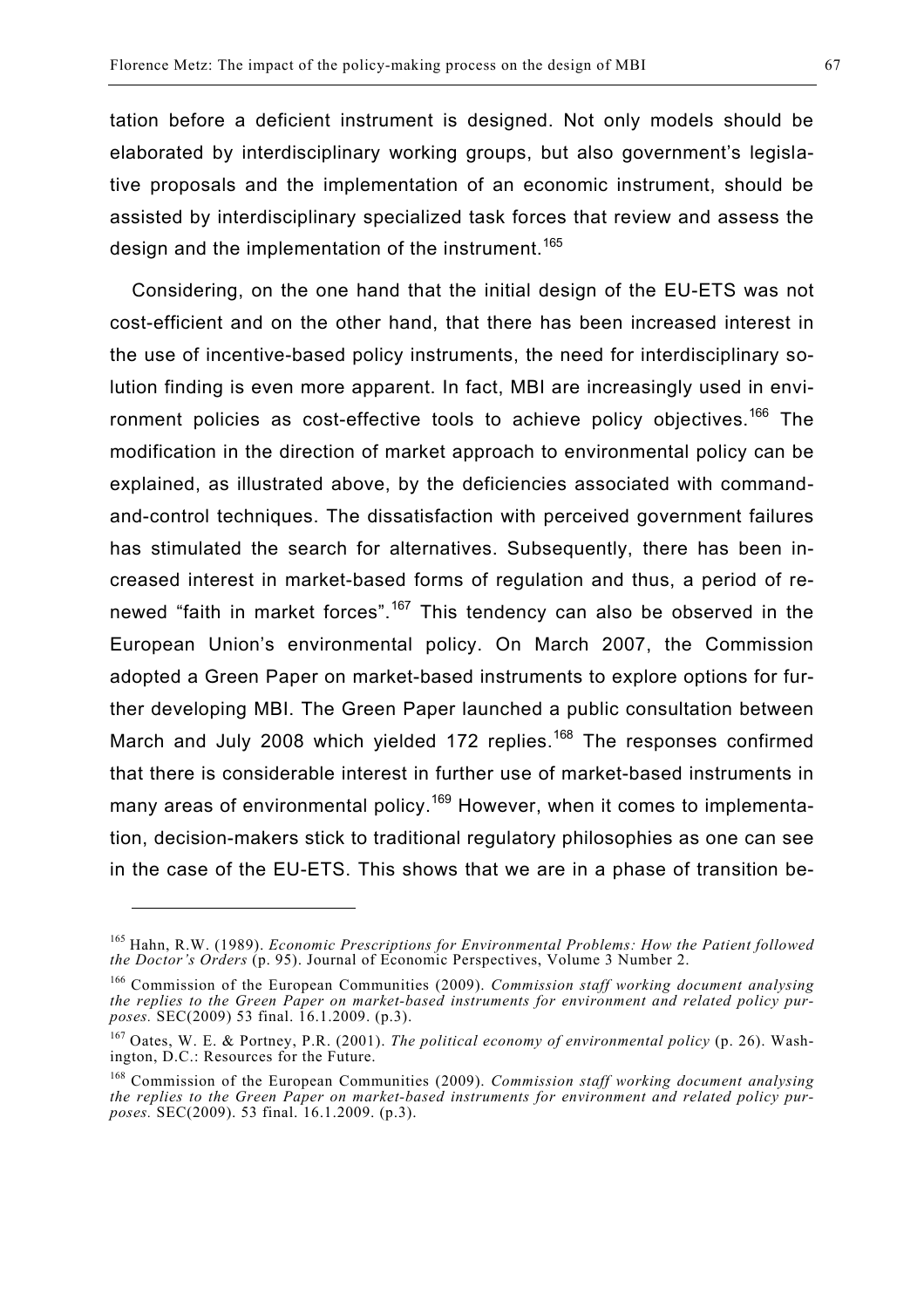tween the old command-and-control logic and a new paradigm of market based instruments for environmental protection policies. The introduction of the EU-ETS has activated a social learning process and consequently marks a first step towards a new environmental policy in the European Union. However, a new paradigm in environmental policy has not yet been achieved. Further steps need to be taken before one can talk of a shift in the pattern of thoughts.<sup>170</sup> Hardin's idea of regulatory government intervention for environmental protection is still rooted in people's heads. Even more worrisome is the fact that "The End" of the "Tragedy of the Commons" is unfortunately not yet in sight.

## **Bibliography**

1

- Amended proposal for a Directive of the European Parliament and of the Council establishing a scheme for greenhouse gas emission allowances trading within the Community and amending Council Directive 96/61/EC. COM(2002) 680 final. 27.11.2002. "Amendments not accepted by the Commission".
- Andersen, M. (1994). *Governance by green taxes. Making pollution prevention pay*. Manchester: Manchester University Press.
- Andersen, M.S. (2001). *Economic instruments and clean water management: why institutions and policy design matter*. Paris: OECD.
- Antes, R. & Hansjürgens, B. & Letmathe, P. (2008). *Emission Trading: Institutional Design, Decision Making and Corporate Strategies*. Berlin: Springer.
- Bressers, H. & Huitema, D. (2000). What the doctor should know: politicians are special patients. The impact of the policy-making process on the design of economic instruments. In: Anderson,M. & Sprenger, R.: (Ed.), *Market based instruments for environmental management. Politics and institutions*. Chettenham: Edward Elgar.
- Commission of the European Communities (2009). *Commission staff working document analysing the replies to the Green Paper on market-based instruments for environment and related policy purposes.* SEC(2009) 53 final. 16.1.2009.
- Common Position (EC) No 28/2003 adopted by the Council on 18 March 2003 with a view to adopting Directive 2003/. . ./CE of the European Parliament

<sup>169</sup> Commission of the European Communities (2009). *Commission staff working document analysing the replies to the Green Paper on market-based instruments for environment and related policy purposes.* SEC(2009) 53 final. 16.1.2009. (p.23).

<sup>&</sup>lt;sup>170</sup> Tschochohei, H. & Zöckler, J. (2008). Business and emissions trading from a public choice perspective – waiting for a new paradigm to emerge. In: Antes, R. & Hansjürgens, B. & Letmathe, P.: (Ed.), *Emission Trading: Institutional Design, Decision Making and Corporate Strategies* (p. 32). Berlin: Springer.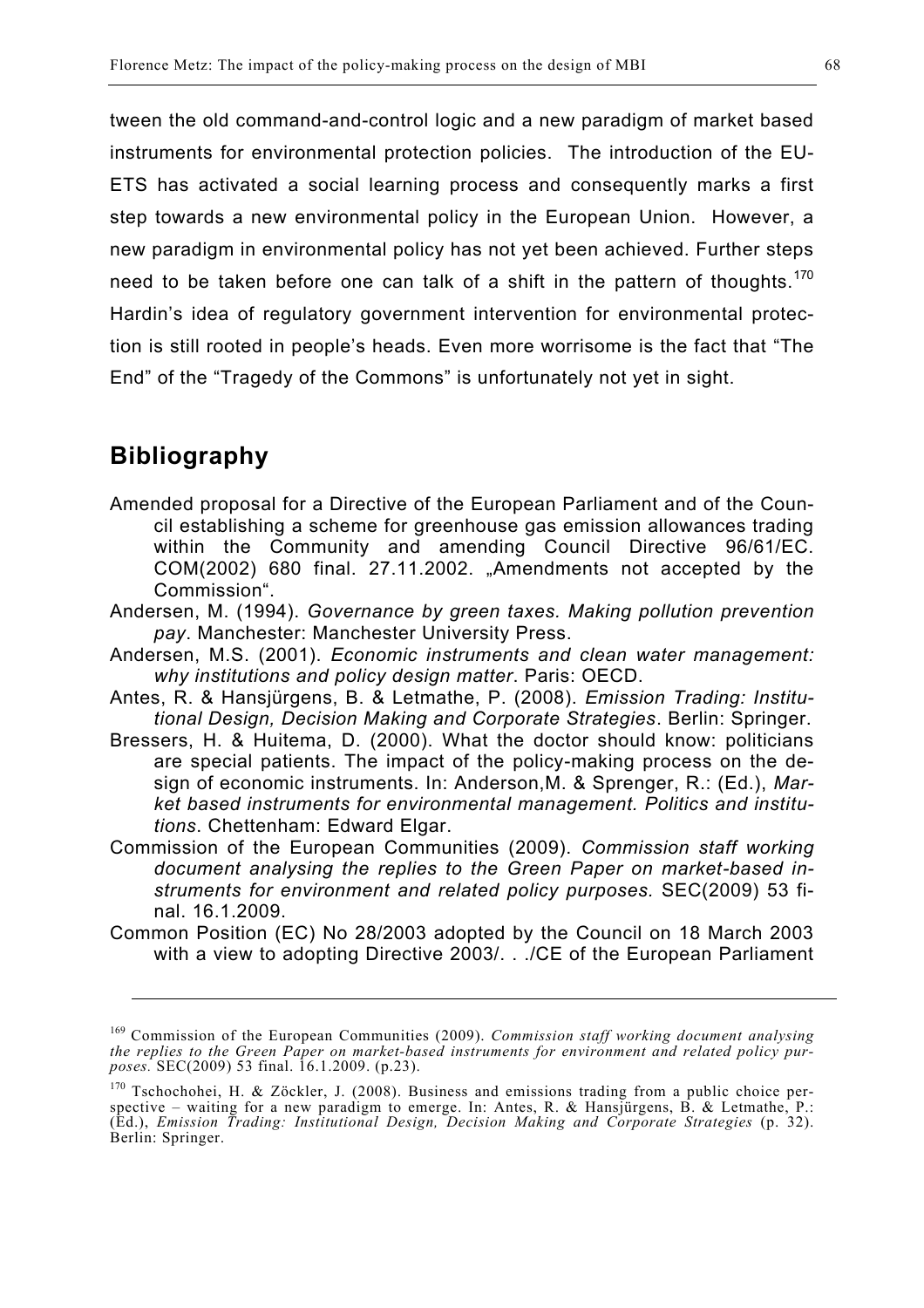and of the Council establishing a scheme for greenhouse gas emission allowance trading within the Community and amending Council Directive 96/61/EC. 2003/C 125 E/05.

- Communication from the Commission on guidance to assist Member States in the implementation of the criteria listed in Annex III to Directive 2003/87/EC [...]. COM (2003) 830. 7.1.2004.
- Communication from the Commission to the Council and the European Parliament on EU policies and measures to reduce greenhouse gas emissions: Towards a European Climate Change Program (ECCP). COM(2000) 88 final. 8.3.2000.
- Directive 2003/87/EC of the European Parliament and of the Council of 13 October 2003 establishing a scheme for greenhouse gas emission allowance trading within the Community and amending Council Directive 96/61/EC. 25.10.2003.
- Elspas, M. & Salje, P. & Stewing, P. (2006). *Emissionshandel. Ein Praxishandbuch.* Berlin: Carl Heymanns Verlag.
- Främk, A. (2008). *Europäisches Regieren im Spiel organisierter Interessen. Legitimität und Effektivität des europäischen Interessensystems am Beispiel der Richtlinie zum Emissionshandel*. Saarbrücken: VDM Verlag Dr. Müller.
- Gammelin, C. (2008). *Kotau vor der Industrie. Europas Politiker folgen den Argumenten der Stromkonzerne – und setzen Klimaschutz aufs Spiel*. Aus: Süddeutsche Zeitung. 10.12.2008.
- Green Paper on greenhouse gas emissions trading within the European Union. COM(2000) 87 final. 8.3.2000.
- Hahn, R. W. (1999). *The Impact of Economics on Environmental Policy*. AEI-Brookings Joint Centre for Regulatory Studies. Working Paper 99-04.
- Hahn, R.W. (1989). *Economic Prescriptions for Environmental Problems: How the Patient followed the Doctor's Orders*. Journal of Economic Perspectives, Volume 3 Number 2.
- Hahn, R. W. & Stavins, R. N. (1992). Economic Incentives for Environmental Protection: Integrating Theory and Practice. In: *The Papers and Proceedings of the Hundred and Fourth Annual Meeting of the American Economic Association*. American Economic Review, Vol. 82, No. 2.
- Hardin, Garrett (1968). *The Tragedy of the Commons*. Science, Vol. 162. Taken from: http://www.sciencemag.org/cgi/content/ffull/162/3859/1243 (26.4.09).
- Harrington, W. & Morgenstern, R. (2004). *Choosing environmental policy. Comparing Instruments and Outcomes in the United States and Europe*. Washington D.C.: Resources for the Future.
- http://ec.europa.eu/prelex/detail\_dossier\_real.cfm?CL=de&DosId=169701 (21.5.09).
- http://europa.eu/rapid/pressReleasesAction.do?reference=IP/08/787 (13.5.09) http://www.udo-leuschner.de/energie-chronik/070202d.htm (13.5.09).
- Kruger, J. & Pizer, W. (2004). *The EU Emissions Trading Directive. Opportunities and potential Pitfalls*. Washington, DC: Resources for the Future.
- Lenschow, A. (2005). Environmental Policy. Contending Dynamics and Policy Change. In: Wallace, H. & Wallace, W. & Pollack, M.A.: (Ed.), *Policy-*